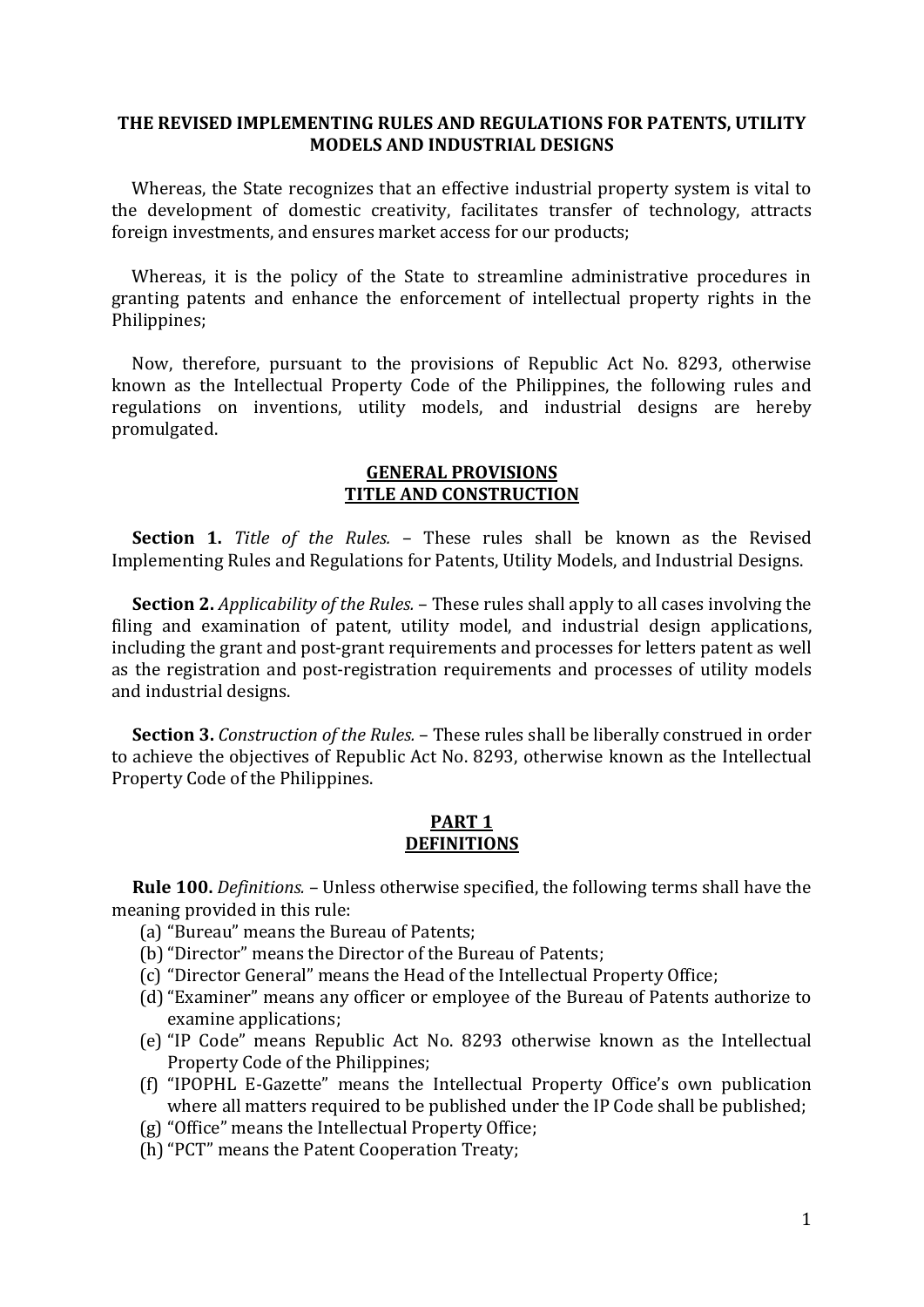- (i) "Regulations" mean this set of rules and regulations and such Rules of Practice as may be formulated by the Director of Patents and approved by the Director General;
- (j) "WIPO" means the World Intellectual Property Office.

# **PART 2 PATENTABILITY**

 **Rule 200.** *Patentable Inventions.* – Any technical solution of a problem in any field of human activity which is new, involves an inventive step and is industrially applicable shall be patentable (Sec. 21, IP Code).

 **Rule 201.** *Statutory Classes of Patentable Inventions.* – A patentable invention may be or may relate to:

- (a) A product, such as a machine, a device, an article of manufacture, a composition of matter, a microorganism;
- (b) A process, such as a method of use, a method of manufacturing, a non-biological process, a microbiological process;
- (c) Computer-related inventions; and
- (d) An improvement of any of the foregoing.

**Rule 202.** *Non-patentable Inventions.* – The following shall be excluded from patent protection:

- (a) Discoveries, scientific theories, and mathematical methods, a law of nature, a scientific truth, or knowledge as such; \*
- (b) Abstract ideas or theories, fundamental concepts apart from the means or processes for carrying the concept to produce a technical effect;
- (c) Schemes, rules, and methods of performing mental acts and playing games;
- (d) Method of doing business, such as a method or system for transacting business without the technical means for carrying out the method or system;
- (e) Programs for computers;
- (f) Methods for treatment of the human or animal body by surgery or therapy and diagnostic methods practiced on the human or animal body. This provision shall not apply to products and compositions for use in any of these methods;
- (g) Plant varieties or animal breeds or essentially biological process for the production of plants and animals. This provision shall not apply to microorganisms and non-biological and microbiological processes;
- (h) Aesthetic creations; and
- (i) Anything which is contrary to public order, health, welfare, or morality, or process for cloning or modifying the germ line genetic identity of humans or animals or uses of the human embryo.

*\*In the case of drugs and medicines involving known substances, please refer to the Implementing Rules and Regulations of Republic Act 9502, otherwise known as the "Universally Accessible Cheaper and Quality Medicines Act of 2008".*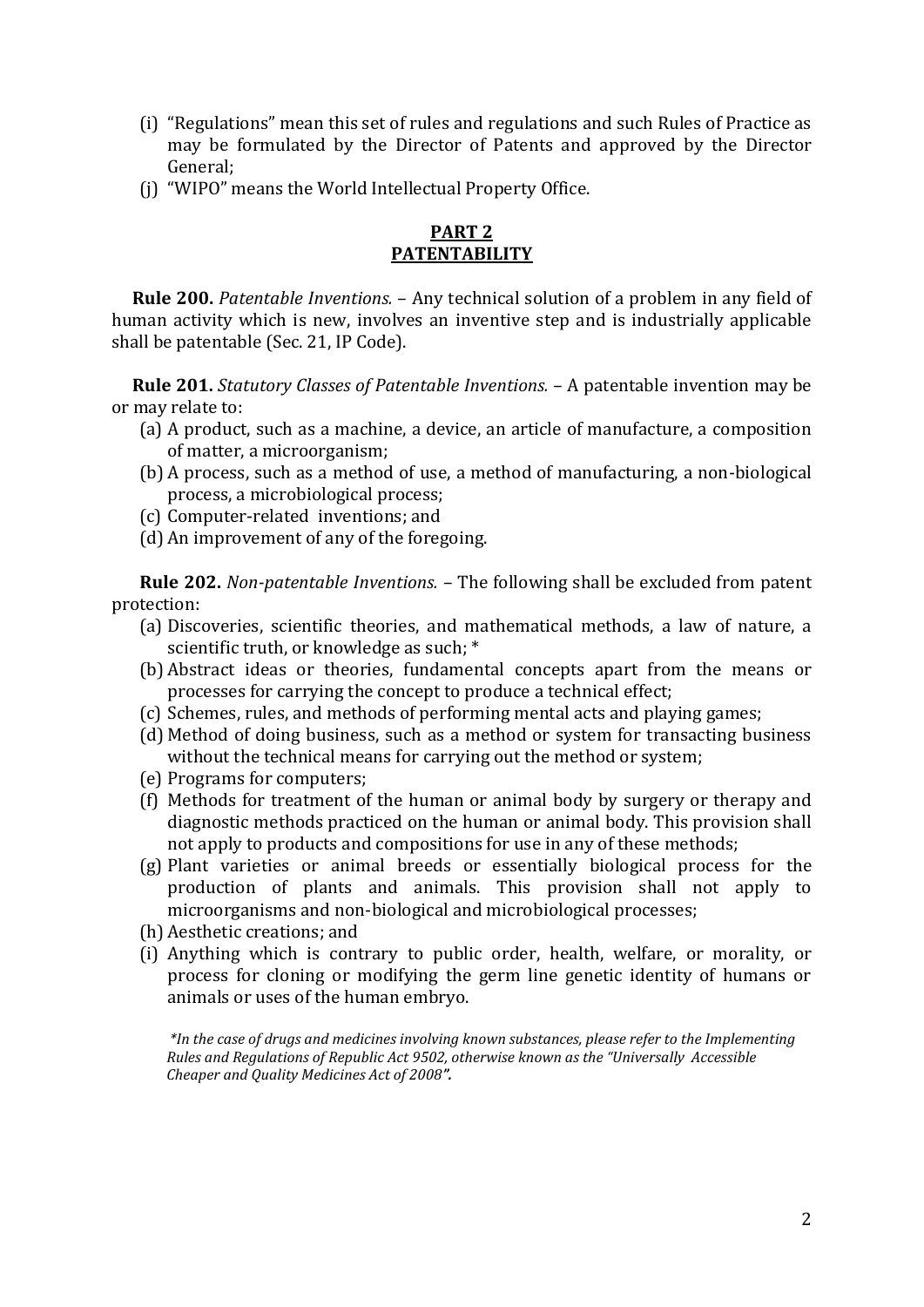**Rule 203.** *Novelty.* – An invention shall not be considered new if it forms part of a prior art (Sec. 23, IP Code).

 **Rule 204.** *Prior Art.* – Prior art shall consist of:

- (a) Everything made available to the public anywhere in the world by means of a written or oral disclosure, by use, or in any other way, before the filing date or the priority date of the application claiming the invention. Information is deemed available to the public when it is not confidential or restricted to the use by a selective group. Prior use and oral disclosure, whether within or outside the Philippines, must be proven with substantial evidence.
- (b) The whole contents of an earlier application for a patent, utility model, or industrial design registration, published by the Intellectual Property Office of the Philippines, filed or effective in the Philippines, with a filing or priority date that is earlier than the filing or priority date of the application; Provided, that the application which has validly claimed the filing date of an earlier application under Section 31 of the IP Code, shall be prior art with effect as of the filing date of such earlier application; Provided further, that the applicant or the inventor of the invention identified in both applications are not one and the same (Sec. 24, IP Code).
- (c) The whole contents of corresponding foreign applications disclosing substantially the same invention, or a description thereof, published before the filing date of the application. Inventions are considered substantially the same if the composition of all important particulars, excluding mere formal, unimportant or obvious variations, define the invention.
- (d) Where two or more applications are independently filed with respect to the same invention, and the later applications are filed before the first application or earlier application is published, the whole contents of the first or earliest filed application published in accordance with Section 44 of the IP Code on or after the filing date or priority date of the later filed application shall be novelty destroying with respect to the later application filed.

 **Rule 204.1.** *Equivalents.* – A strict identity test is required to be applied in assessing novelty. A single prior art reference must disclose each and every element of a claimed invention in order to destroy novelty. Equivalents are considered only in assessing inventive step.

 **Rule 205.** *Non-prejudicial Disclosure.* – The disclosure of information contained in the application during the twelve (12) months preceding the filing date or the priority date of the application shall not prejudice the applicant on the ground of lack of novelty if such disclosure was made by:

- (a) The inventor or any person, who, at the filing date of the application, had the right to the patent.
- (b) A foreign patent office, the Bureau, or the Office, and such information was contained in:
	- (i) another application filed by the inventor and should not have been disclosed by the Office; or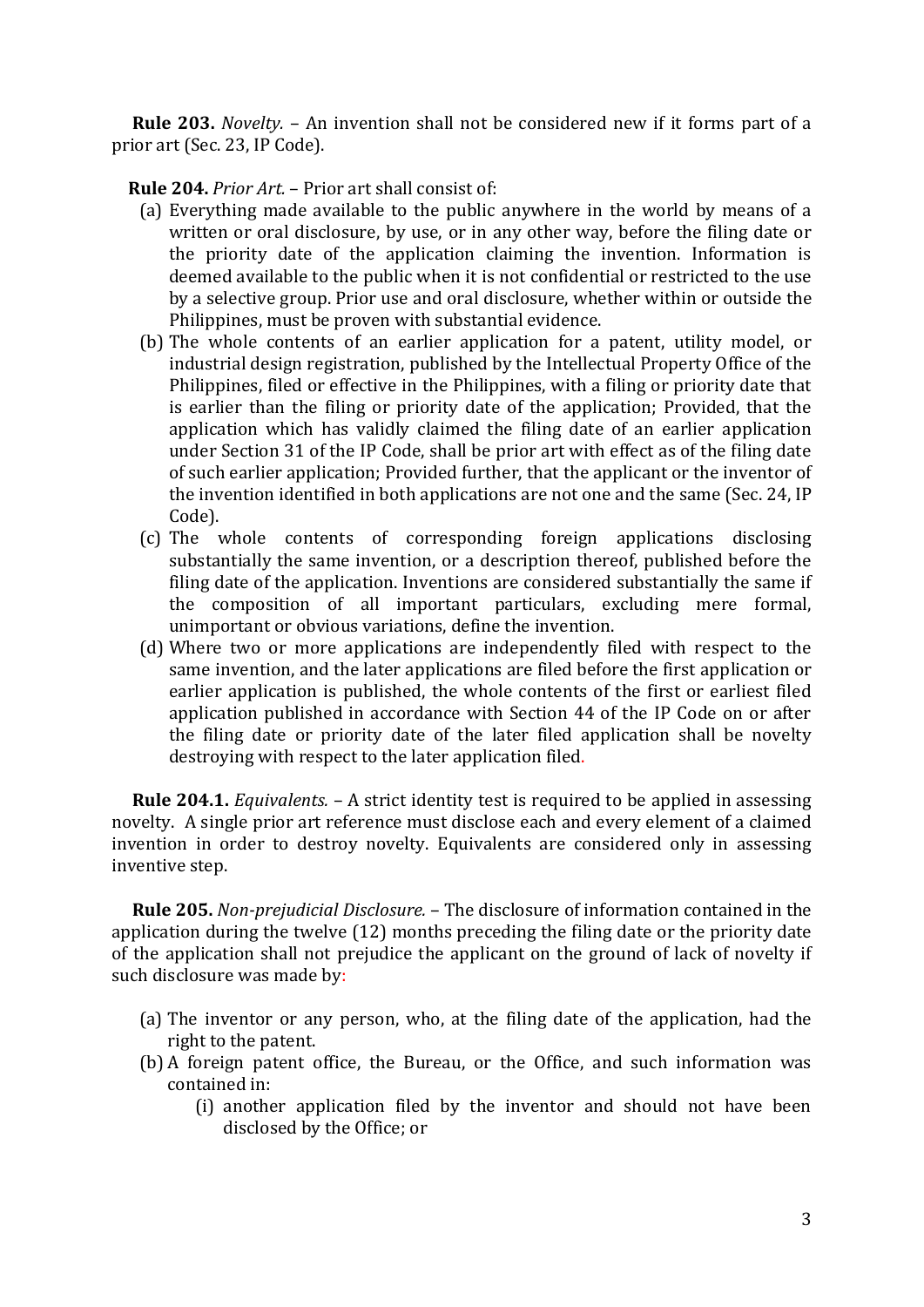- (ii) an application filed without the knowledge or consent of the inventor by a third party which obtained the information directly or indirectly from the inventor; or
- (c) A third party which obtained the information directly or indirectly from the inventor, provided further that all foreign patent offices that publish pending patent applications, as well as the WIPO which publishes patent applications filed through the PCT are excluded therefrom.

# **Rule 206.** *Inventive Step.* –

- (a) An invention involves an inventive step if, having regard to the prior art, it is not obvious to a "person skilled in the art" at the time of the filing date or priority date of the application claiming the invention (Sec. 26, IP Code).
- (b) Only prior art made available to the public before the filing date or priority date shall be considered in assessing inventive step.

 **Rule 207.** *Person Having Ordinary Skills in the Art.* – The person having ordinary skills in the art is presumed to be an ordinary practitioner aware of what is common general knowledge in the art at the relevant date. He is presumed to have knowledge of all references that are sufficiently related to one another and to the pertinent art and to have knowledge of all arts reasonably pertinent to the particular problems with which the inventor was involved. He is presumed also to have had at his disposal the normal means and capacity for routine work and experimentation.

 **Rule 208.** *Industrial Applicability.* – An invention that can be produced and used in any industry shall be industrially applicable (Sec. 27, IP Code).

# **PART 3 RIGHT TO A PATENT**

 **Rule 300.** *Right to a Patent.* – The right to a patent belongs to the inventor, his heirs, or his assigns. When two (2) or more persons have jointly made an invention, the right to a patent shall belong to them jointly (Sec. 28, IP Code).

 **Rule 301.** *Who may be named in an application as an applicant.* – The application may be filed by the actual inventor(s) or in the name of his heirs, legal representatives, or assigns.

 **Rule 302.** *Inventions Created Pursuant to a Commission.* – The person who commissions the work shall own the patent, unless otherwise provided in the contract (Sec. 30.1, IP Code).

 **Rule 303.** *Inventions made in the course of employment.* – In case the employee made the invention in the course of his employment contract, the patent shall belong to:

- (a) The employee, if the inventive activity is not the part of his regular duties even if the employee uses the time, facilities, and materials of the employer.
- (b) The employer, if the invention is the result of the performance of his regularlyassigned duties, unless there is an agreement, express or implied, to the contrary (Sec. 30.2, IP Code).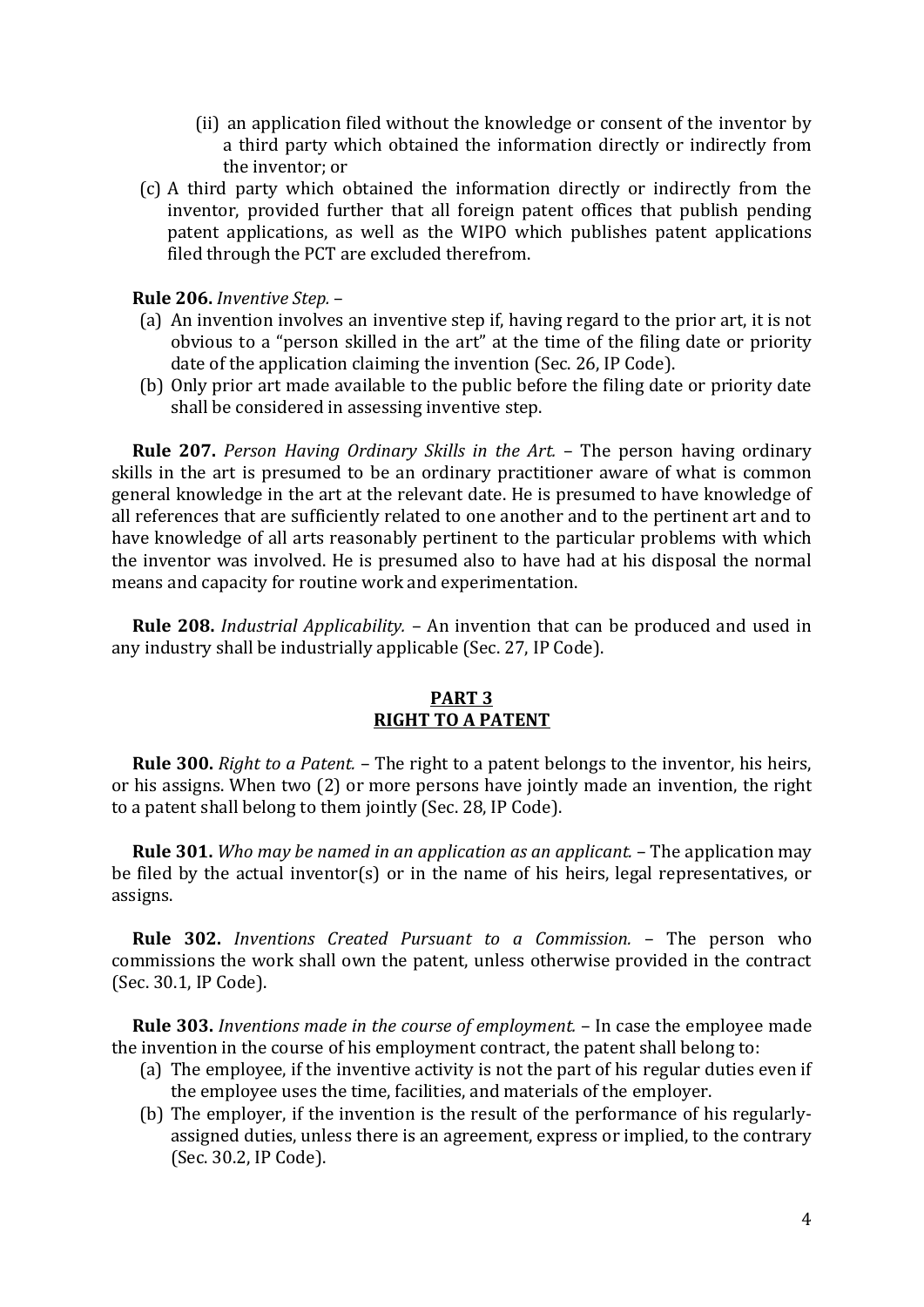**Rule 304.** *First-to-File Rule.* – If two (2) or more persons have made the same invention separately and independently of each other, the right to the patent shall belong to the person who filed an application for such invention, or where two or more applications are filed for the same invention, to the applicant who has the earliest filing date or the earliest priority date (Sec. 29, IP Code).

Where two (2) or more applications for the same invention made separately and independently of each other have the same filing date or priority date, the time of the day the applications were filed will be considered in deciding who is entitled to the patent.

 **Rule 305.** *Right of Priority.* – An application patent filed by any person who has previously applied for the same invention in another country which by treaty, convention, or law affords similar privileges to Filipino citizens, shall be considered as filed as of the date of filing of the foreign application; Provided, that:

- (a) the local application expressly claims priority;
- (b) it is filed within twelve (12) months from the date the earliest foreign application was filed; and
- (c) a certified copy of the foreign application together with an English translation is filed within six (6) months from the date of the filing in the Philippines (Sec. 31, IP Code).

 The six (6)-month period may be extended by the Director for a maximum of six (6) months upon showing of good cause or in compliance with treaties to which the Philippines is or may become a member.

 **Rule 306.***Multiple Priorities.* – An application can claim more than one priority even from different countries. If more than one (1) priority is claimed, time limits computed from the priority date will be based upon the earliest priority date; Provided, that the local application and the priority applications have common inventor(s) or applicant(s)**.**

The corresponding multiple priority claim fee shall be paid upon filing of the claim for multiple priority.

 **Rule 306.1.** If one or more priorities are claimed, the right of priority shall cover only those technical feature or features of the invention which are included in the application or applications whose priority is claimed.

 **Rule 306.2.** If the technical feature or features of the invention for which priority is claimed does not appear among the claims formulated in the previous application, priority may nonetheless be granted; provided, that the previous application as a whole specifically discloses such technical feature or features.

 **Rule 306.3.** Where an application could have claimed the priority of an earlier application, but when filed, did not contain such priority claim, the applicant shall be given two (2) months from the filing date to submit priority claim. Submission of priority claim after the filing of the application shall be accompanied by:

- (a) a declaration of the applicant stating that the delay in submitting the priority claim was unintentional; and
- (b) the full payment of the prescribed fee.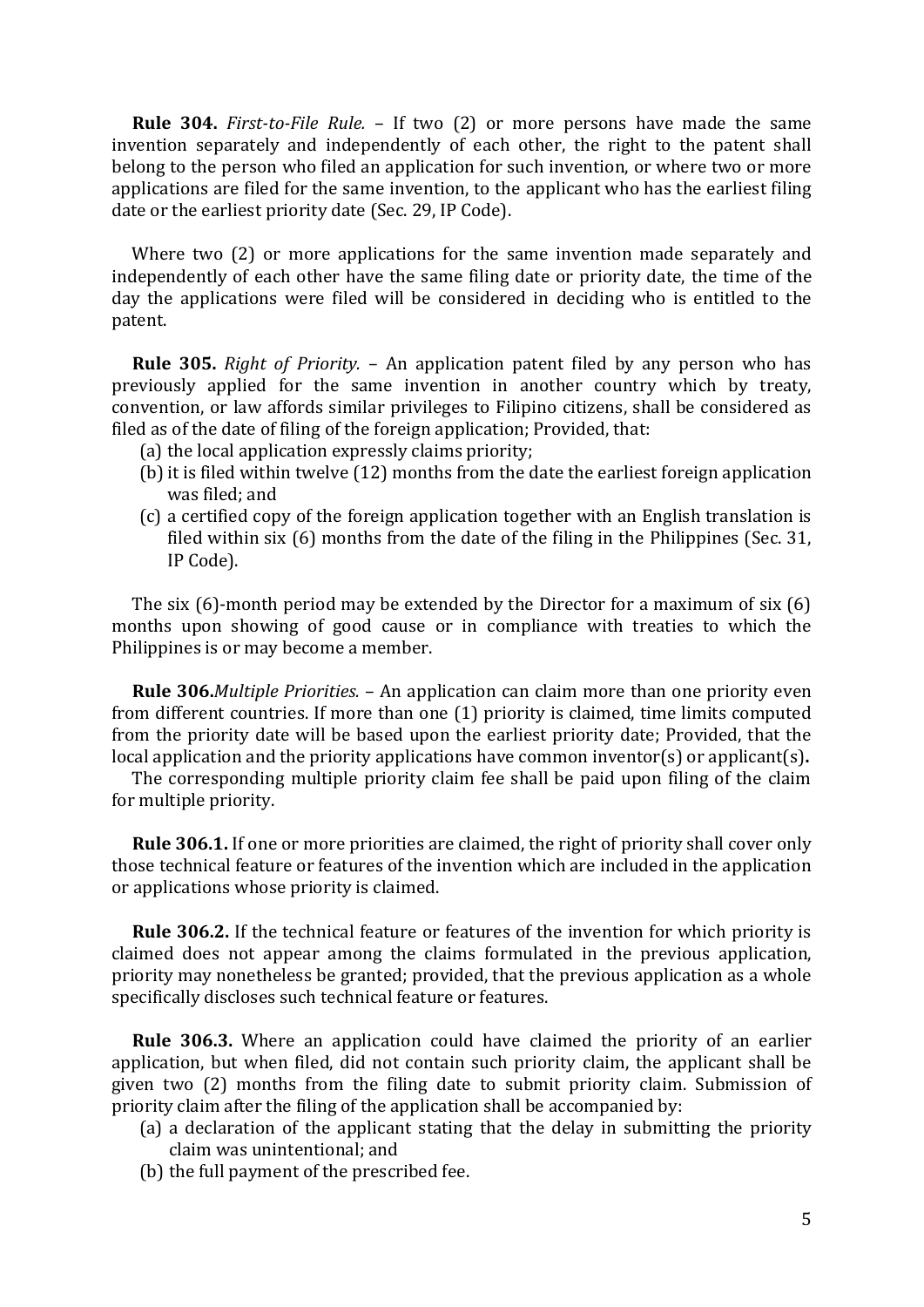Failure to submit the priority claim within the prescribed period shall result in the application being treated as having no such claim for priority.

 **Rule 307.** *Certified Copy of the Foreign Applications.* – The certified copy of foreign applications mentioned in Rule 305 shall be the copy of the priority application(s) as duly certified to be a true or faithful reproduction thereof by the patent office which received it or any other office which has official custody of the foreign application.

#### **PART 4 THE PATENT APPLICATION**

 **Rule 400.** *The Patent Application.* – An application for a patent shall be in writing. It may be written in Filipino or English, and shall be filed by post or directly with the Bureau. Filing in electronic format or through the internet may also be done, if and when facilities therefor are made available by the Office. All applications shall be addressed to the Director.

The application shall contain the following:

- (a) A duly accomplished request for the grant of patent;
- (b) A description of the invention;
- (c) Drawing(s) necessary for the understanding of the invention;
- (d) One or more claims; and
- (e) An abstract.

 Except for the request for grant, the documents making up the application filed in writing shall be in four (4) copies.

 **Rule 401.** *Payment of Fees.* – An application shall be subject to the full payment of the filing fee, the search fee, and the publication fee  $(1<sup>st</sup>$  publication) within one  $(1)$  month after the filing date of the application.

 **Rule 401.1.** *Effect of Non-payment of Fees.* – An application shall be deemed forfeited if the required fees are not fully paid within the period prescribed in Rule 401.

 A forfeited application may be retrieved by the applicant by filing a formal written request therefor within four (4) months from the mailing date of the notice of forfeiture of the application. A forfeited application not retrieved within the prescribed period shall be expunged from the records and disposed of by the Bureau.

 **Rule 402.** *Marking of Documents; Acknowledgement.* – The Bureau shall mark the documents making up the application with the date of the receipt. An acknowledgement shall be issued stating the application number, filing date, name of applicant, and title of the invention.

 **Rule 403.** *Form of Request; Office Application Form.* – The request shall be made on a form drawn up by the Office. For the convenience of applicants, the Office shall draw up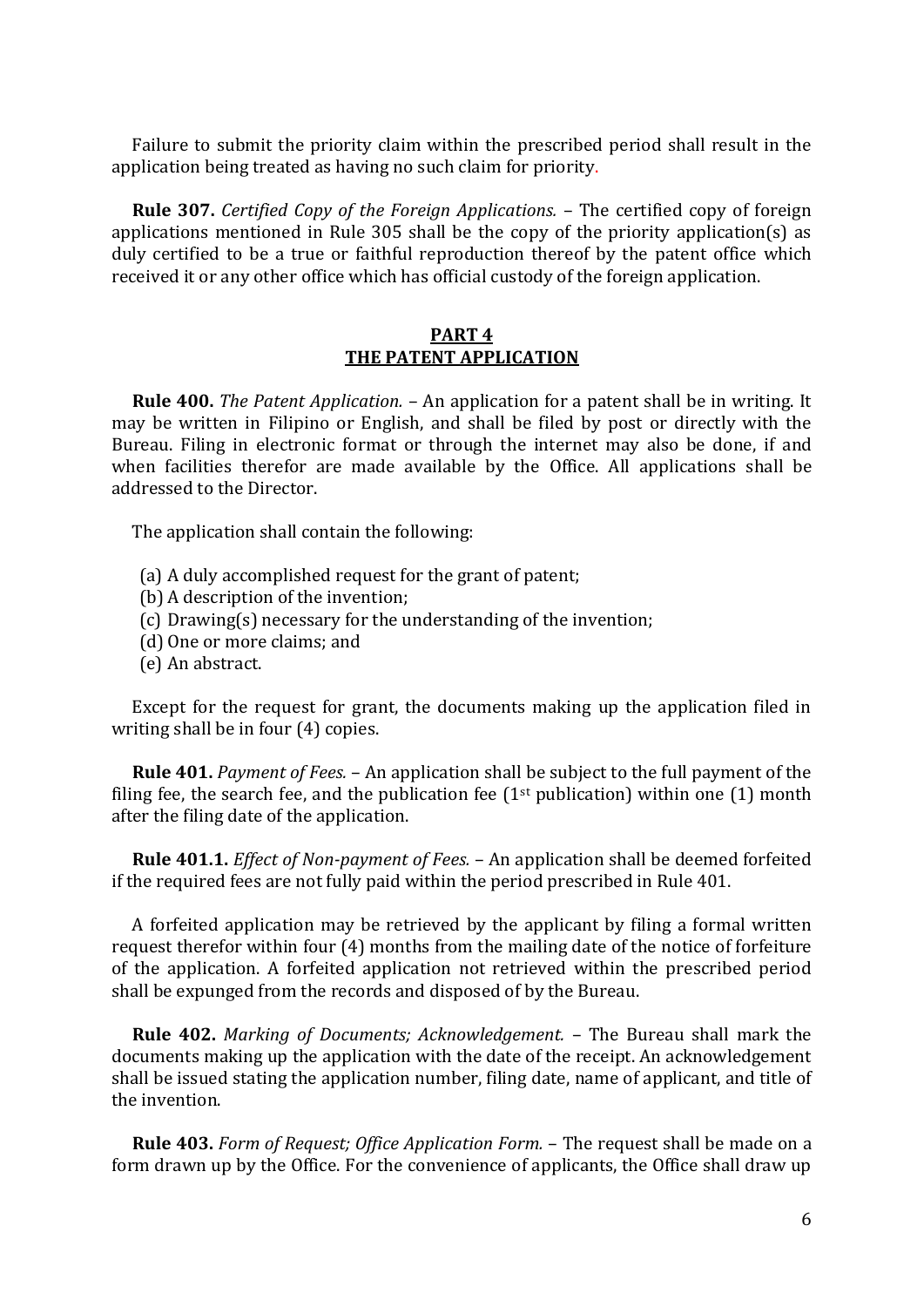and make available a standard application form (request for grant of a patent) which may be reproduced by the applicant and other persons at their own cost.

**Rule 404.** *The Request.* – The request shall contain the following:

- (a) Petition for the grant of a patent;
- (b) Applicant's name and address;
- (c) Title of the invention;
- (d)Inventor's name;
- (e) If with claim for convention priority, it shall contain the file number, country of origin, and the date of filing in the said country where the application was first filed;
- (f) Name and address of the resident agent/representative (if any); and
- (g) Signature of the applicant or resident agent/representative.

 **Rule 405.** *Disclosure and Description of the Invention.* – The application shall disclose the invention in a manner sufficiently clear and complete for it to be carried out by a person having ordinary skills in the art.

 **Rule 406.** *Test for Enabling Disclosure.* – The test for enabling disclosure is whether the person to whom it is addressed could, by following the directions therein, put the invention into practice.

 **Rule 406.1.** *Enabling Disclosure.* – The enabling disclosure shall contain a clear and detailed description of at least one way of doing the invention using working examples. It shall contain a sufficient and clear disclosure of the technical features of the invention including the manner or process of making, performing, and using the same, leaving nothing to conjecture.

 In case of chemical substance and pharmaceutical subject matter, the disclosure must include one or more representative embodiments or working examples, a description of the result of the pharmacological test in the case of pharmaceutical subject matter, and all compounds must include their claimed activity.

**Rule 407.** *Contents of the Description.* – The description shall:

- (a) Specify the technical field to which the invention relates;
- (b)Indicate the background art which, as far as known to the applicant, can be regarded as useful for understanding the invention, for drawing up the search report and for the examination, and preferably, cite the documents reflecting such art;
- (c) Disclose the invention, as claimed, in such terms that the technical problem (even if not expressly stated as such) and its solution can be understood, and state any advantageous effects of the invention with reference to the background art;
- (d) Where appropriate, refer to the different elements involved in the invention by the use of reference letters or numerals (preferably the latter). Such letters or numerals should be properly depicted in the drawings. In the case of an improvement, the detailed description shall particularly point out the improved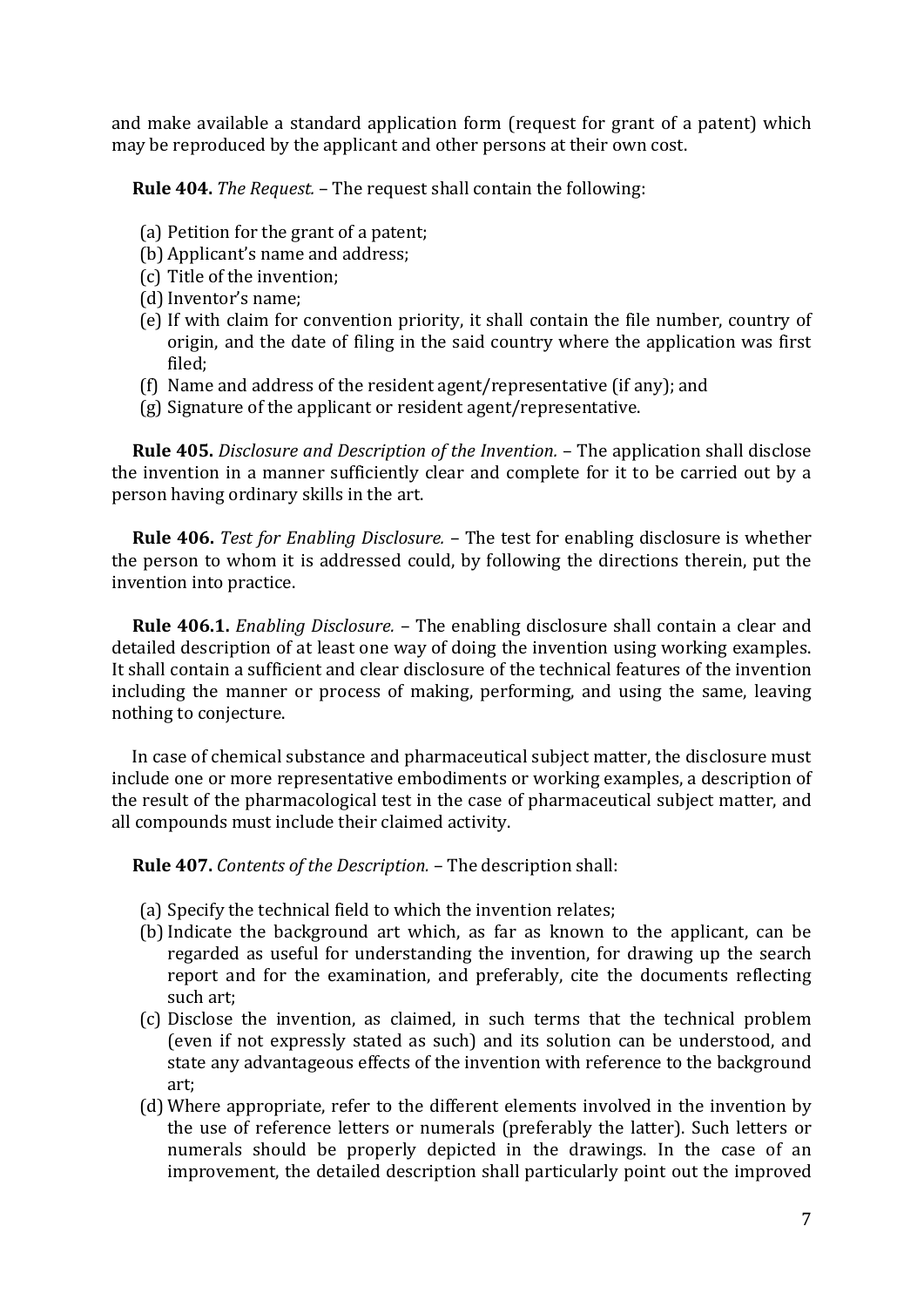concept that may be regarded as novel and inventive and must be described in relation to the technical feature that belongs to the prior art for a clear and complete understanding of the improvement.

- (e) Briefly describe the figures in the drawings, if any;
- (f) Describe in detail at least one way of carrying out the invention claimed using examples where appropriate and referring to the drawings, if any; and
- (g) Indicate explicitly, when it is not obvious from the description or nature of the invention, the way in which the invention is capable of exploitation in the industry.

 **Rule 408.** *Requirements of Application relating to Biological Materials and Microorganisms.* – Where the application concerns a microbiological process, or the product thereof, involving the use of a microorganism which cannot be sufficiently disclosed in the application in such a way as to enable the invention to be carried out by a person having ordinary skills in the art and such material is not available to the public, the invention shall only be regarded as disclosed if:

- (a) A culture of the microorganism has been deposited in a depositary institution before filing the application;
- (b) The depositary institution and the file number of the culture deposit are stated in the application. If this information is not yet available at the time of filing the application, the said information shall be submitted within two (2) months from the request of the Examiner. Publication of the application under Section 44 of the IP Code shall be held pending until submission of the information;
- (c) The application as filed gives relevant information as is available to the applicant on the characteristics of the microorganism.

 **Rule 409.** *Requirements of Application relating to Biological Materials and Microorganisms before Allowance.* – An application which concerns a microbiological process, or the product thereof, involving the use of any novel strain of microorganism shall be allowed only when the following conditions are met:

- (a) A deposit was made in a recognized international depositary authority;
- (b) Proof of such deposit together with the proper identification or deposit number assigned by the depositary; and
- (c) That the depositary should be under the contractual obligation to place the culture in permanent collection and to provide access to persons who shall have interest therein with regard to matters relating to the patent application as published.

 **Rule 410.** *Title of the Invention.* – The title of the invention shall be as short and specific as possible. It shall appear as a heading on the first page of the description. The title shall be in technical terms particularly referring to the technical feature or features of the invention. All fancy names are not permissible in the title.

 **Rule 411.** *Abstract of the Disclosure.* – The abstract shall be written in a separate sheet with the heading, "Abstract of the Disclosure." It shall consist of a concise summary of the disclosure of the invention as contained in the description, claims, and drawings in preferably not more than one hundred fifty (150) words. It must be drafted in a way which allows the clear understanding of the technical problem, the gist of the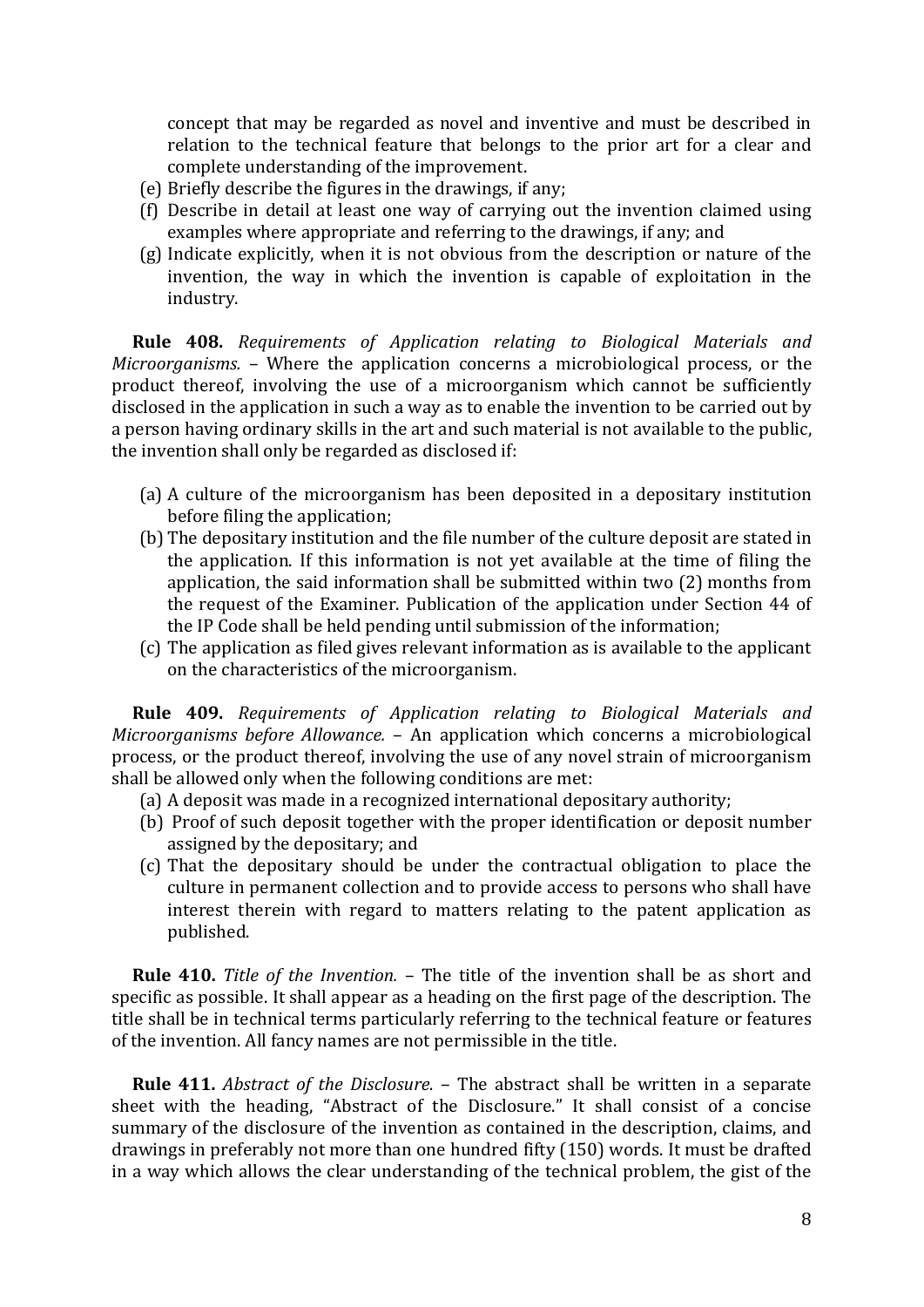solution of that problem through the invention, and the principal use or uses of the invention. The abstract shall merely serve for technical information. Preferably, the scope of the invention should be disclosed such that it can serve as an efficient basis for search in the particular technical field.

# **Rule 412.** *Prohibited Matter.* –

(a) The application shall not contain:

- (i) a statement or other matter contrary to "public order" or morality;
- (ii) a statement disparaging the products or processes of any particular person other than the applicant, or the merits or validity of application or patents of any such person. Mere comparison with the prior art shall not be considered disparaging per se; and
- (iii) any statement or other matter obviously irrelevant or unnecessary under the circumstances.

 (b) If an application contains prohibited matter within the meaning of this Rule, the Bureau shall omit it when publishing the application indicating the place and number of words or drawing omitted.

# **Rule 413.** *General Requisites for the Drawings.* –

- (a) The drawing must be signed by the applicant or his name may be on the drawing by his attorney or agent. The drawing must show every feature of the invention covered by the claims. The drawing(s) may consist of several views showing every feature of the invention to serve as aid in the complete understanding of the invention and each figure must be consecutively numbered and briefly described as to its matter of presentation.
- (b) When the invention relates to an improvement of the prior art, the drawing must exhibit, in one or more views, the novel or inventive improvement in relation with the old structure presented in dotted lines. Every element of the invention as shown in the drawing shall be designated with legible reference numeral or letter and, if appropriate, shall be accompanied by a pointing line directed to such particular element being referred to. The designated reference numeral or letter for a particular element shall be in conformity with what has been described or referred to in the detailed description.
- (c) Each element of each figure shall be in proper proportion to each of the other elements in the figure except where the use of a different proportion is indispensable for the clarity of the figure.
- (d) If the same part of the invention appears in more than one view of the drawing, it must always be represented by the same character and the same character must never be used to designate different parts.

 **Rule 414.1.** *Uniform Standard of Excellence required of Drawings.* – The character of each original drawing must be brought as nearly as possible to a uniform standard of excellence suited for a good and clear visualization of the invention and it must conform to the standard requirements for the preparation of technical drawings, to give the best results in the interests of the inventors, the Office, and the public.

 The following rules will therefore be strictly enforced and any departure from them will be certain to cause delay in the examination of an application.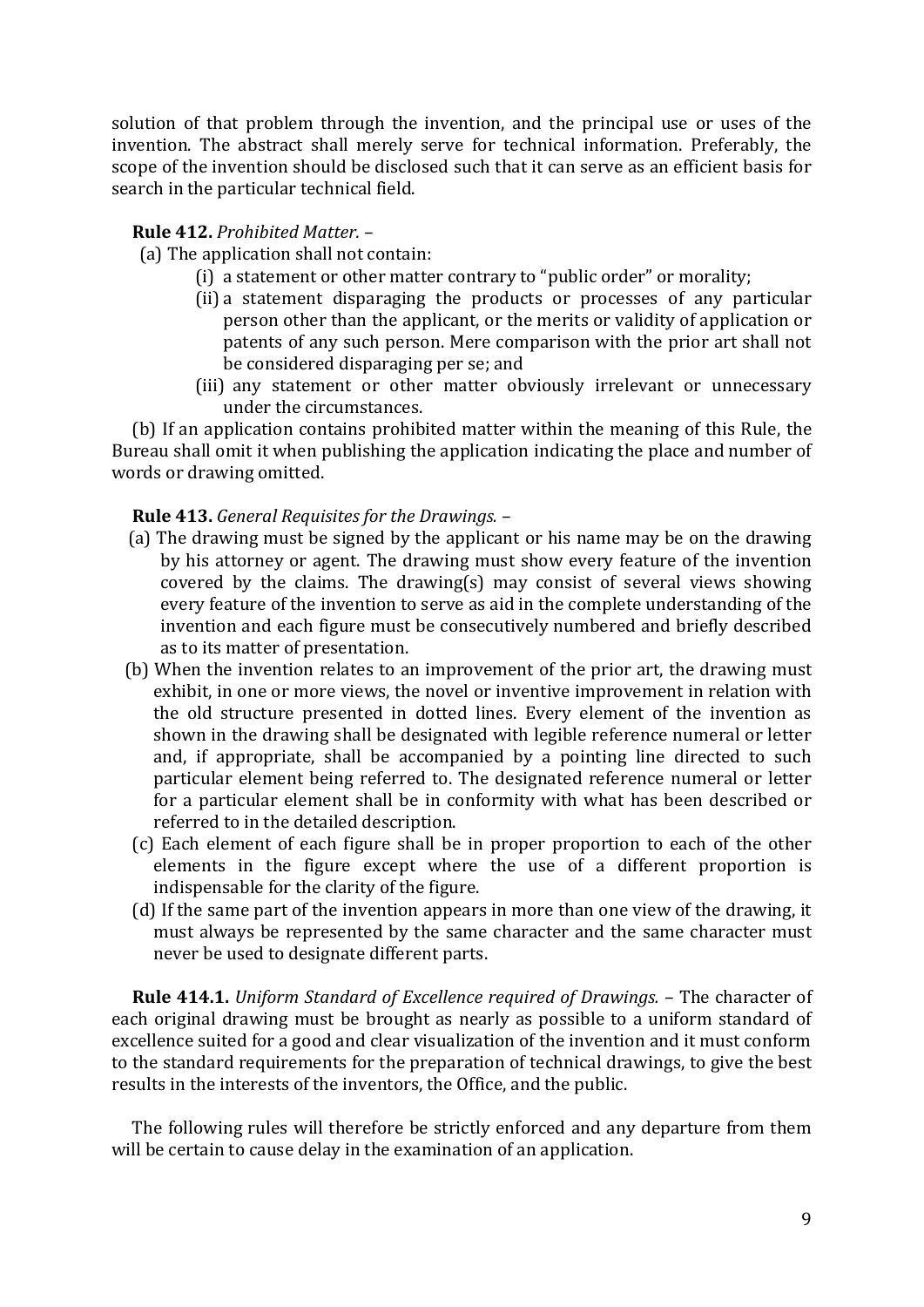**Rule 414.2.** *Paper and Ink.* – Drawings must be made upon a smooth non-glossy white paper with sufficient thickness and durability that will permit erasures and corrections with India ink. Only black India ink, or its equivalent, may be used for drawings to have solid lines. The use of white pigments to cover lines and other elements is not permissible.

 **Rule 414.3.** *Size of Paper and Margins.* – Drawings shall be made on a paper that is exactly 29.7 cm x 21 cm or the size of an A4 paper. The minimum margins shall be as follows: Top 2.5 cm, left side 2.5 cm, right side 1.5 cm, and bottom 1 cm. All drawings, figure numbers, reference numerals and signatures, must be within the area bounded by the margins. One of the shorter sides of the sheet is regarded as its top and measuring downwardly from the imaginary line, a space of not less than 3 cm. is to be left blank for the heading of the title, name, number, and date.

 **Rule 414.4.** *Character and Color Lines.* – All drawings must be made with the aid of drafting instruments which will give them satisfactory reproduction characteristics. Drawings shall be executed in durable, black, sufficiently dense and dark, uniformly thick and well-defined lines and strokes without colorings. Every line and letter (including signatures) must be absolutely black. The direction applies to all lines, however fine, to shading and to lines representing cut surfaces in sectional views. All lines must be clean, sharp, and solid. They must not be too fine or crowded. Surface shading when used, should be open. Cross-sections shall be indicated by oblique hatching which should not impede the clear reading of the reference signs and leading lines. Solid black should not be used for sectional or surface shading. Freehand work should be avoided whenever possible.

 **Rule 414.5.** *The Fewest Possible Number of Lines and Little or No Shading to be Used.* – Drawings should be made with the fewest possible lines consistent with clarity. By the observance of this Rule, the effectiveness of the work after reduction will be much increased. Shading, except on sectional views, should be used sparingly and may even be dispensed with if the drawings be otherwise well executed. The plane upon which a sectional view is taken should be indicated on the general view by a broken or dotted line. It should also be designated by numerals which correspond to the number of the sectional view. Heavy lines on the shaded sides of objects should be used except where they tend to thicken the work and obscure the letter of reference. In drafting the drawing, the location of the light is always assumed to come from the upper left hand corner of an angle of 45 degrees.

 **Rule 414.6.** *Scale to which the Drawing is made; Presentation of the Drawings.* – The scale to which a drawing is made shall be large enough to show a clear and sufficient presentation of the different views of the invention without crowding. Two or more sheets may be used if one does not give sufficient room to accomplish this end but the number of sheets must never be more than what is absolutely necessary.

 The same sheet of drawings may contain several figures. Where figures on two or more sheets form in effect a single complete figure, the figures on the several sheets shall be so arranged that the complete figure can be assembled without concealing any part of any of the figures appearing on the various sheets.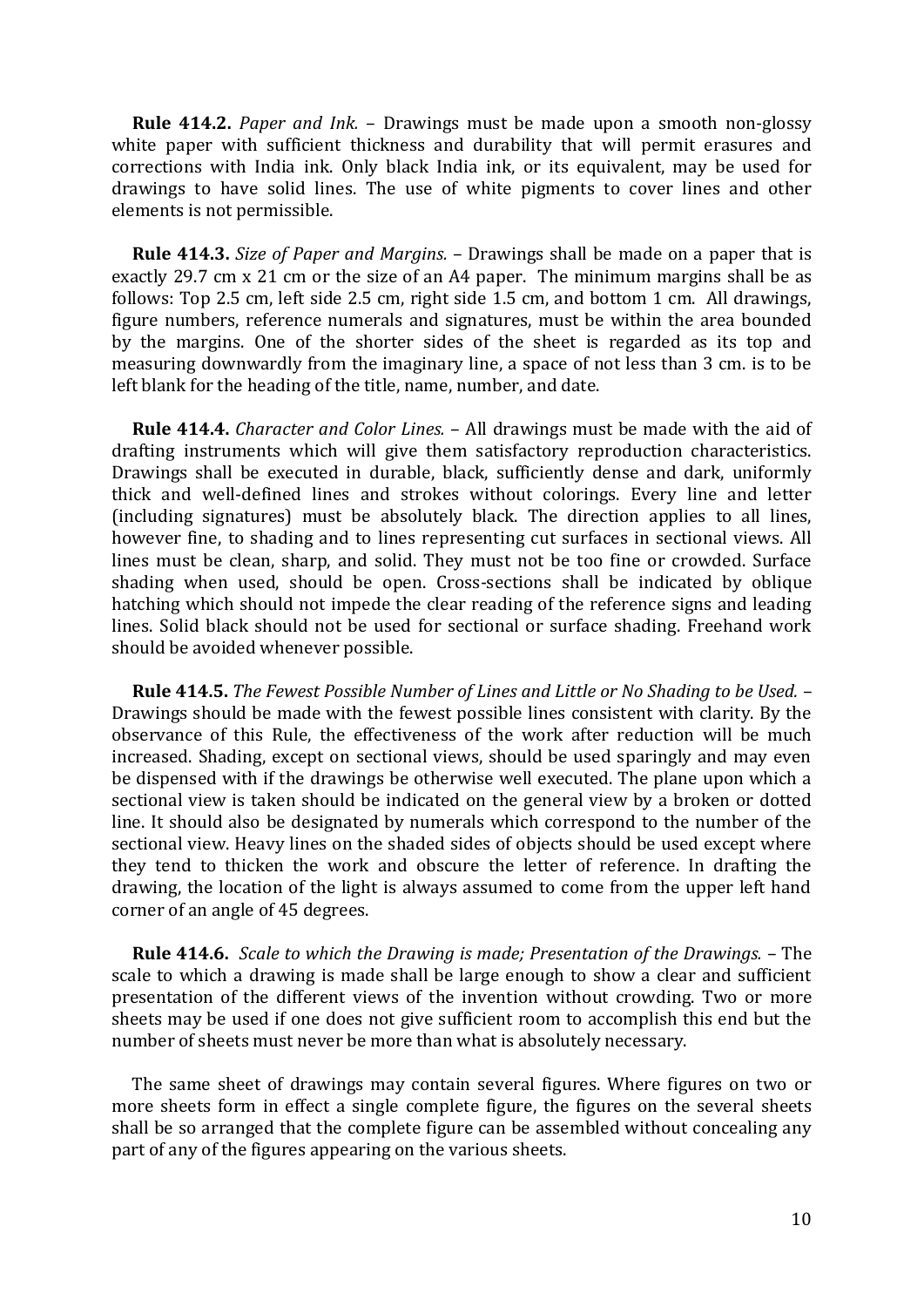The scale of the drawings and the distinctness of their graphical execution shall be such that a photographic reproduction with a linear reduction in size to two-thirds would enable all details to be distinguished without difficulty.

 When, in exceptional cases, the scale is given on a drawing, it shall be represented graphically.

 **Rule 414.7.** *Letters and Figures of Reference.* – The different views shall be consecutively numbered. Letters and figures of reference must be carefully formed. They should, if possible, measure at least 32 mm. in height so that they may bear reduction to 10.6 mm; and they may be much larger when there is sufficient room. They must be placed in the close and complex parts of the drawings so as not to interfere with the thorough comprehension of the same and should rarely cross or mingle with the lines. When necessarily grouped around a certain part, they should be placed at a little distance where there is available space and connected by lines with the parts to which they refer. They should not be placed upon shaded surfaces. If this cannot be avoided, a blank space must be left in the shading where the letter occurs, so that it shall appear perfectly distinct and separate from the work. All numbers, letters, and reference lines appearing on the drawings shall be simple and clear. Brackets, circles, or inverted commas shall not be used in association with numbers and letters.

 **Rule 414.8.** *Signature, Where to be Placed.* – The name of the applicant and his signature, or the name and signature of his duly authorized representative, should be placed at the lower right hand corner within the imaginary margins of each sheet, but in no instance should they trespass upon the drawings.

 **Rule 414.9.** *Position on Drawing Sheets of Large Views.* – The different figures shall be arranged on a sheet or sheets without wasting space, preferably in an upright position, clearly separated from one another. Where the figures are not arranged in an upright position, for instance, if views longer than the width of the sheet are necessary for the proper illustration of the invention, they shall be presented sideways with the top of the figures at the left side of the sheet.

 **Rule 414.10.** *Flow Sheets and Diagrams.* – Flow sheets and diagrams may be considered drawings provided they serve as an aid in the clear understanding of the invention.

 **Rule 414.11.** *Requisites for the Figure in the IPOPHL E- Gazette.* – As a rule, only one view of each invention can be shown in the IPOPHL E-Gazette illustrations. The selection of the view of the drawing must show the nature of the invention or its specific improvement. For this purpose, the figure may be a perspective, plan, side or sectional view, according to the judgment of the Examiner.

 **Rule 414.12.** *Reference Signs.* – Reference signs not mentioned in the description and claims shall not appear in the drawings and vice versa. The same feature, when denoted by reference signs, shall throughout the description and drawings be denoted by the same signs. If the drawings contain a large number of reference signs, it is strongly recommended to attach a separate sheet listing of all reference signs and the features denoted by them.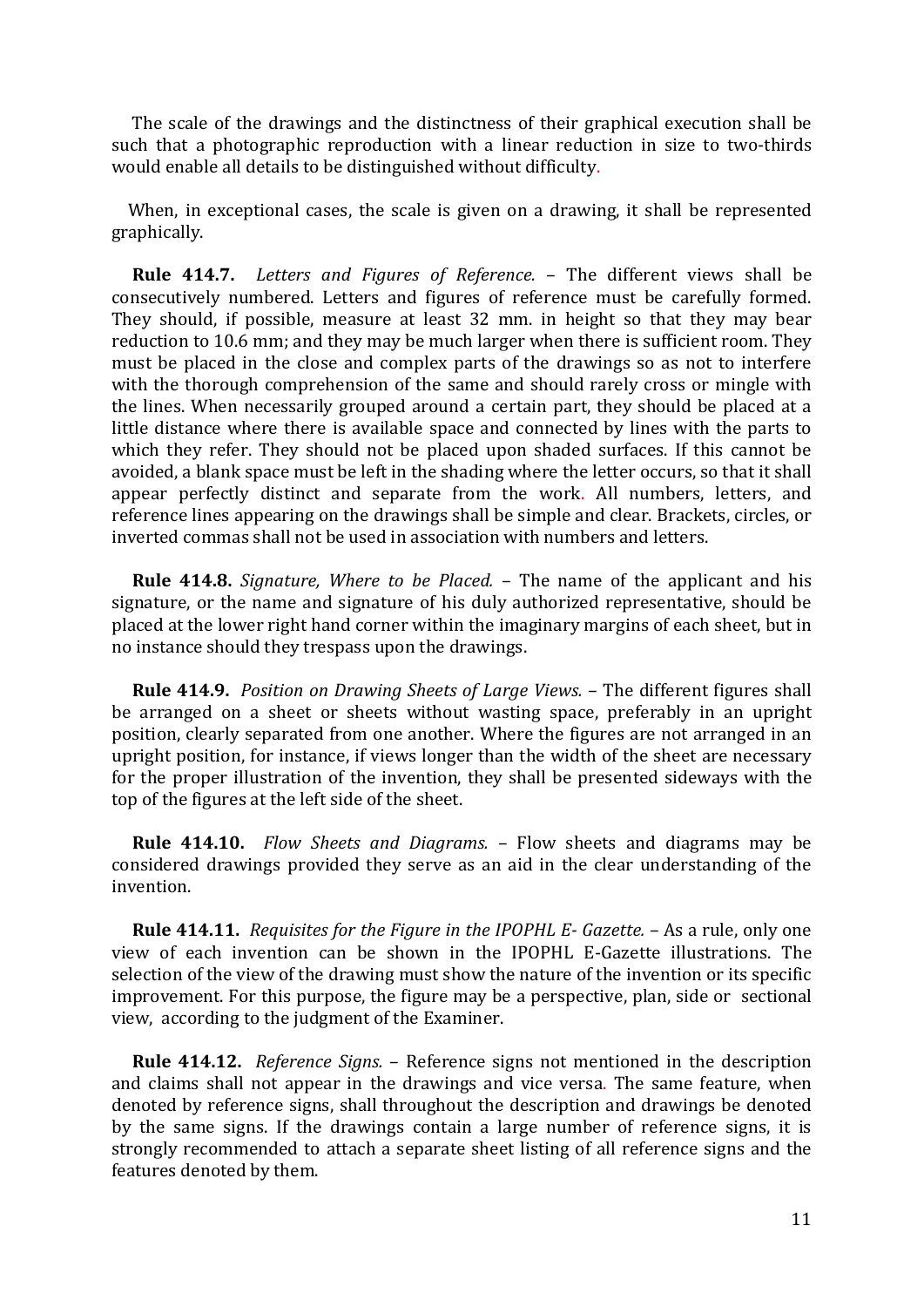# **Rule 414.13.** *Photographs.* –

- (a) Photographs are not normally considered to be proper drawings. Photographs are acceptable for purposes of obtaining a filing date and generally considered to be informal drawings. Photolithographs of photographs are never acceptable.
- (b) The Office accepts black and white photographs or photomicrographs (not photolithographs or other reproduction of photographs made by using screens) printed on sensitized paper in lieu of India ink drawings to illustrate inventions which are incapable of being accurately or adequately depicted by drawing drafting methods. The photographs or photomicrographs must show the invention more clearly than they can be done by India ink drawings and otherwise comply with the rules concerning such drawings.
- (c) Such photographs to be acceptable must be made on photographic paper having the following characteristics which are generally recognized in the photographic trade: paper with surface described as smooth, tint, white, or be photographs printed on a proper sized sensitized paper or in at least substance 20 bond paper.

 **Rule 414.14.** *Matters Not Permitted to Appear on the Drawings.* – The stamp of an agent or attorney, advertisement, or written address shall not be permitted on the drawings.

 **Rule 414.15.** *Drawings Not Conforming to Foregoing Rules to be Accepted Only Conditionally.* – A drawing not executed in conformity to the foregoing rules may be admitted for the purposes of examination if it sufficiently illustrates the invention, but in such case, the drawing must be corrected or a new one furnished before the application will be allowed.

Applicants are advised to employ a competent draftsman to make their drawings.

# **Rule 415.** *Claims.* –

- (a) The patent application must conclude with a claim, particularly pointing out and distinctly claiming the part, improvement, or combination which the applicant regards as his invention.
- (b) The application may contain one (1) or more independent claims in the same category (product, process, apparatus, or use), where it is not appropriate, having regard to the subject matter of the application, to cover this subject matter by a single claim which shall define the matter for which protection is sought. Each claim shall be clear, concise, and supported by the description.
- (c) One (1) or more claims may be presented in dependent form, referring back and further limiting another claim(s) in the same application. Any dependent claim which refers to more than one other claim (multiple dependent claim) shall refer to such other claims in the alternative only. A multiple dependent claim shall not serve as a basis for any other multiple dependent claim.
- (d) The claims must conform to the invention as set forth in the description and the terms and phrases used in the claims must find clear support or antecedent basis in the said description so that the meaning of the terms may be ascertainable by reference to the description. Claims shall not, except where absolutely necessary, rely in respect of the technical features of the invention, on reference to the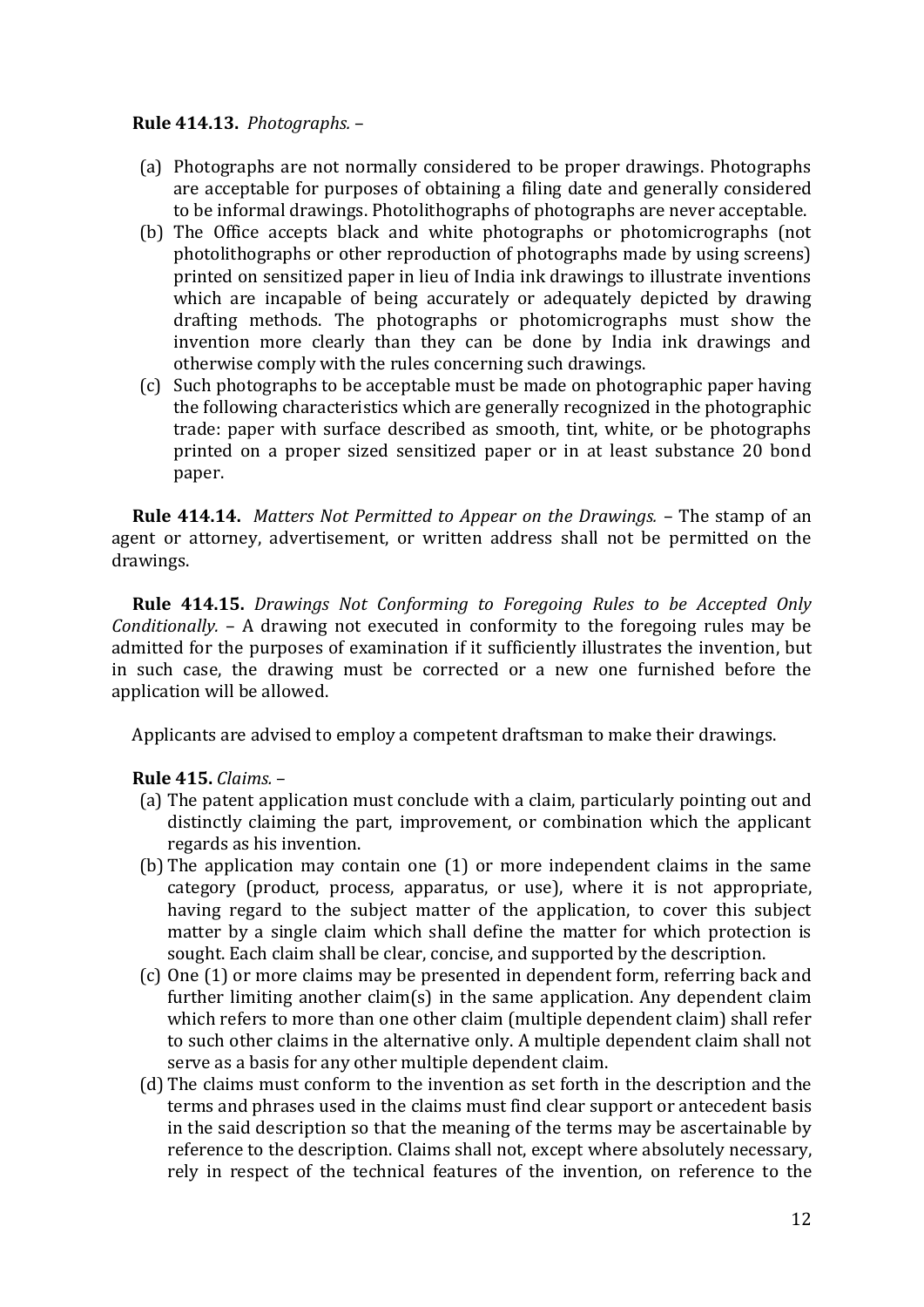description or drawings. In particular, they shall not rely on references such as, "As described in part xxx of the description" or "As illustrated in figure xxx of the drawings."

(e) If the invention relates to an improvement, the claim or claims should specifically point out and distinctly claim the improvement in combination with a preamble statement indicating the prior art features which are necessary for the definition of the claimed subject matter.

 **Rule 416.** *Form and Contents of the Claims.* – The claim shall define the matter for which protection is sought in terms of technical features of the invention. Wherever appropriate, the claims shall contain:

- (a) A statement indicating the designation of the subject matter of the invention and those technical features which are necessary for the definition of the claimed subject matter but which, in combination, are part of the prior art;
- (b) A characterizing portion preceded by the expression, "characterized in that" or "characterized by," stating the technical features which, in combination with the features stated in subparagraph (a), it is desired to protect.
- (c) If the application contains drawings, the technical features mentioned in the claims shall preferably, if the intelligibility of the claim can thereby be increased, be followed by reference signs relating to these features and placed between parentheses. These reference signs shall not be construed as limiting the claim.

 **Rule 417.** *Claims incurring Fee.* – Any application comprising of more than five (5) claims, independent or multiple/alternative dependent claims at the time of filing or added claims after the filing date in respect of each claim over and above five (5), incurs payment of a claims fee. The claims fee shall be payable within one (1) month after the filing of the application. If the claims fee have not been fully paid in due time, they may still be paid within a grace period of one (1) month from notice pointing out the failure to observe the time limit. If the claims fee is not fully paid within the time limit and the grace period or the claims fee is not fully paid within the time limit prescribed during substantive examination of the application, the claim or claims concerned shall be deemed deleted.

 For fee calculation purposes, a multiple dependent claim will be considered to be that number of claims to which direct reference is made therein. Furthermore, any claim depending on a multiple dependent claim will be considered to be that number of claims to which direct reference is made in that multiple dependent claims. In addition to the other filing fees, any original application which is filed with, or is amended to include, multiple dependent claims must have to pay the prescribed additional fees. Claims in dependent form shall be construed to include all the limitations of the claims incorporated by reference into the dependent claim. A multiple dependent claim shall be construed to incorporate by reference all the limitations of each of the particular claims in relation to which it is being considered.

#### **Rule 418.** *Presentation of the Application Documents.* –

(a) All papers for an application for an invention patent which are to become part of the permanent records of the Office must be the original copy only. It must be legibly written, typewritten, or printed in permanent ink on one side of the sheet.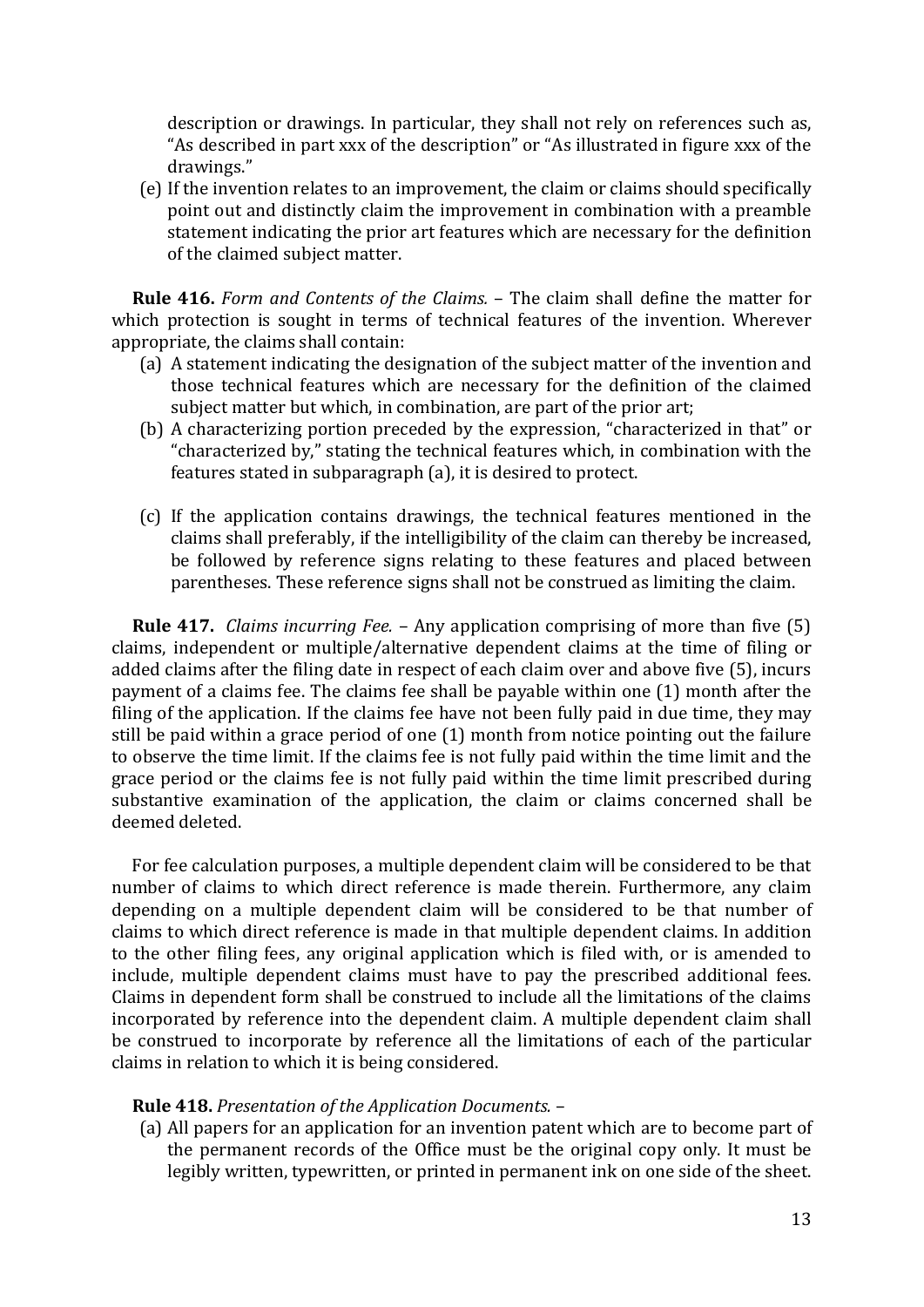If necessary, only graphic symbols, characters, chemical or mathematical formulas not capable of being printed by a typewriter or through a word processor may be written by hand or drawn. The typing shall be 1 ½-spaced. All text matters shall be in characters, the capital letters of which are not less than 0.21 cm. high and shall be in dark, indelible color.

- (b) The documents making up the application shall be on a 29.7 cm. x 21 cm. paper or the size of an A4 paper which is pliable, strong, white, smooth, matte, and durable.
- (c) The description and claims of an invention patent must be written with the lines numbered in sets of five and the number must appear on the left side of the margin.
- (d) The description claims, and the abstract of the disclosure may contain chemical and mathematical formulas. The description and the abstract of the disclosure may contain tables. The claims may contain tables only if their subject matter makes the use of tables desirable. Tables and chemical or mathematical formulas may be presented sideways on the sheet if they cannot be presented satisfactorily in an upright position thereon. Sheets on which tables or chemicals or mathematical formulas are presented sideways shall be so presented that the tops of the tables or formula are at the left side of the sheet.
- (e) Physical values shall be expressed in the units recognized in international practice, wherever appropriate in terms of the metric system (SI units). Any data not meeting this requirement must also be expressed in the units recognized in international practice. For mathematical formulas, the symbols in general use shall be employed. For chemical formulas, symbols, atomic weights, and molecular formula in general use shall be employed. In general, use should be made of the technical terms, signs, and symbols generally accepted in the field in question.
- (f) The terminology and the signs shall be consistent throughout the application.
- (g) Each document making up the application (request for grant, description, claims, drawings, and abstract of the disclosure) shall commence on a separate sheet. The separate sheets shall be filed in such a way that they can easily be turned over and joined together again.
- (h) The margins of the documents shall be within the following ranges: Top 2 cm. 4 cm., left side 2.5 cm. – 4 cm., right side 2 cm. – 3 cm., and bottom 2 cm. – 3 cm. The margins of the documents making up the application must be completely blank. All the sheets making up the documents shall have their pages numbered consecutively using Arabic numerals. The page numbers shall appear in the central portions of either the top or bottom margins.
- (i) The documents making up the application, except the request for grant, shall be filed in four (4) copies.

 **Rule 419.** *Working Models of the Invention, when Required.* – A working model may be required for purposes of demonstration, to enable the Office to fully and readily understand the precise operation of the machine if the invention sought to be patented cannot be sufficiently described in the application. The Examiner shall notify the applicant of such requirement, which will constitute an official action in the case. When a working model has been presented in compliance with the official requirement, a report of workability assessment, the date of its presentation and demonstration, and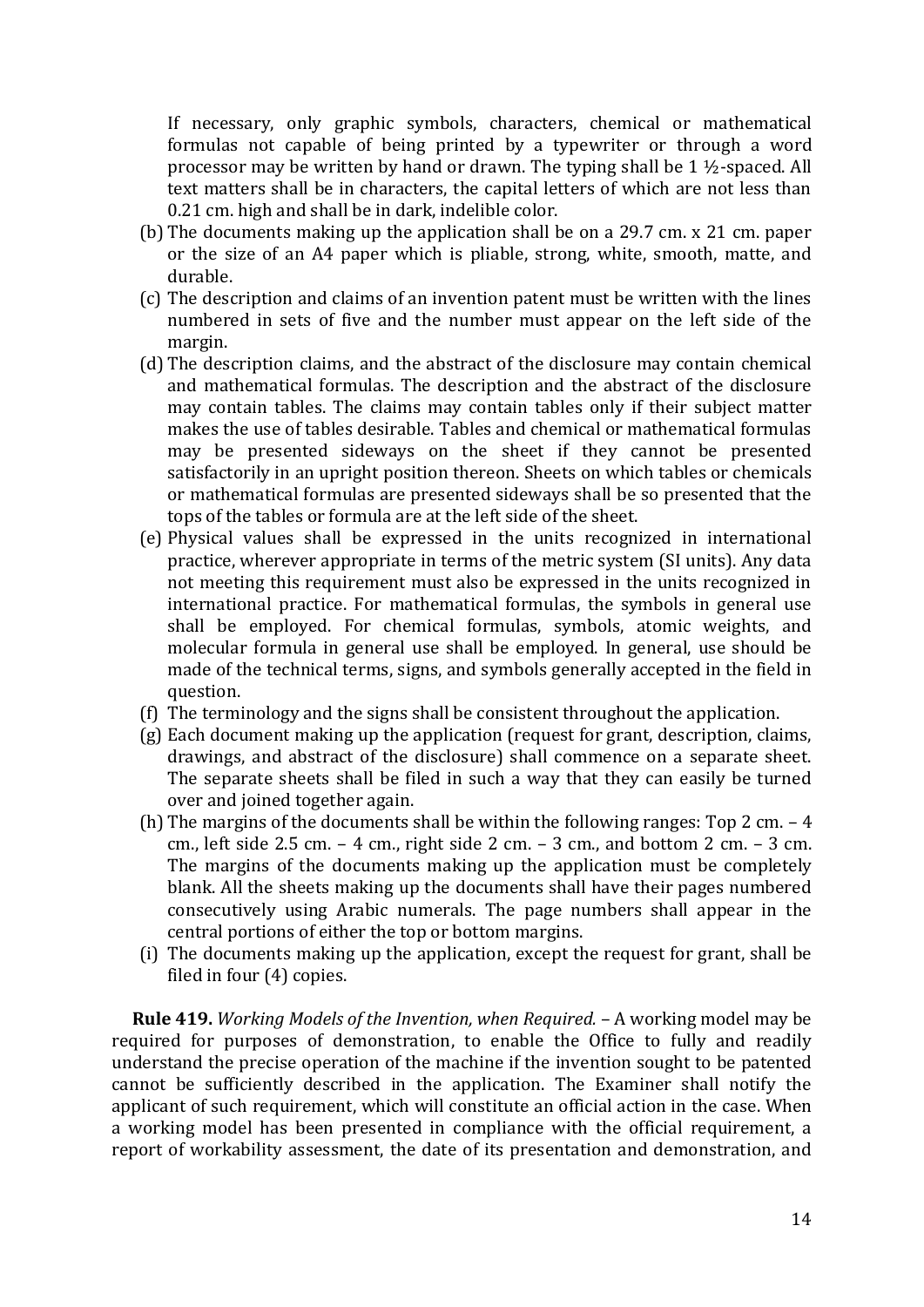the date of filing thereof shall be entered in the file wrapper. Working models not required nor admitted will be returned to the applicant.

 **Rule 419.1.** *Requisites for the Model.* – The working model, when required, must clearly exhibit every feature of the machine which forms the subject of the claim or claims of the invention. However, it should not include other matters than that covered by the actual invention or improvement unless it is necessary to the exhibition of the invention in a working model.

 **Rule 419.2.** *Suspension of Action.* – When a working model is required, the applicant may file a request for suspension of action upon full payment of the prescribed fee. The period for suspension of action shall not exceed six (6) months from the date of filing such request. Failure to submit the working model within the prescribed period shall cause the application to be deemed withdrawn.

 **Rule 419.3.** *Material required for the Model; Working Models.* –The model must be neatly and substantially made of durable material. However, when the material forms an essential feature of the invention, the model should be constructed of that material.

 **Rule 419.4.** *Models Returned to the Applicant.* – In all applications which have been refused or withdrawn, the working model, unless, it is deemed necessary to be preserved in the Office, may be returned to the applicant upon demand and at his expense.

 **Rule 419.5.** *Plant Visit and Inspection.* – In cases where the presentation of a working model is not possible due to the physical features of the invention (e.g. large machines, apparatuses, and systems), the applicant may file a request for a plant visit and inspection for a clear assessment of the workability of the invention. The Examiner handling the application shall be responsible for the visit and inspection and shall make a report regarding the workability of the invention. A copy of the report shall form part of the application file wrapper and another copy shall be submitted to the Director. The applicant shall shoulder expenses that may be incurred during the visit.

 **Rule 420.** *Employment of Attorney-at-Law or Patent Agent Recommended.* – An applicant or an assignee of the entire interest may prosecute his own case, but he is advised, unless familiar with such matters, to employ a competent attorney-at-law or patent agent, as the value of patents depends largely on the skillful preparation of the description and claims. The Office cannot aid in the selection of an attorney-at-law or patent agent.

 **Rule 421.** *Appointment of Resident Agent and Representative.* – An applicant who is not a resident of the Philippines must appoint and maintain a resident agent or representative in the Philippines upon whom notice or process for judicial or administrative procedure relating to the application for patent or the patent may be served.

 **Rule 421.1.** *Agents or Representatives on Record.* – The application shall contain the name and contact details of the patent agent or representative. A representative or agent shall: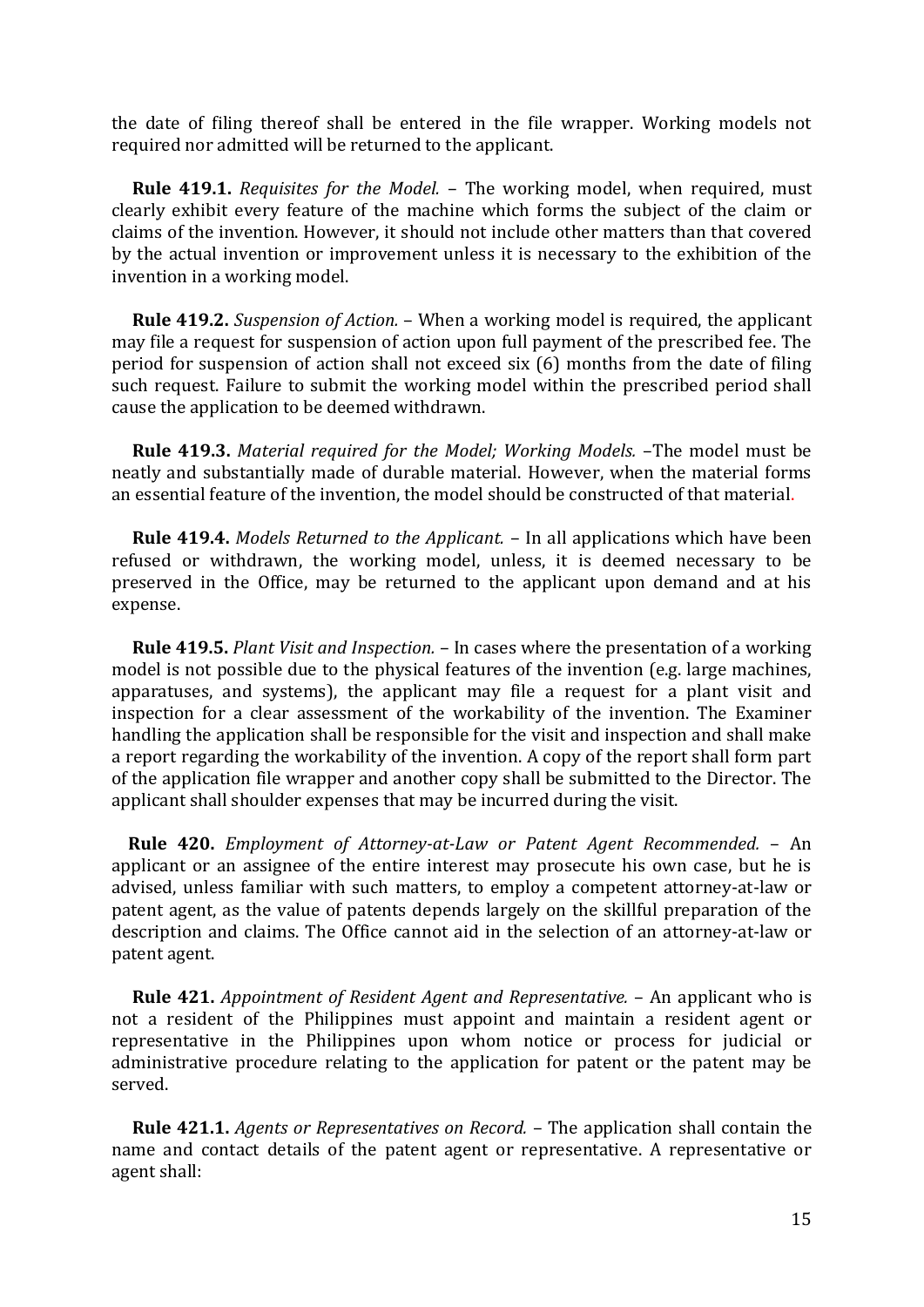- (a) Be authorized to transact business regarding prosecution or maintenance of application/access to records; and
- (b) Address all communications, notices, and correspondence from the Office.

 If there are two (2) or more agents appointed by the applicant, the Office shall forward all actions to the last agent appointed on record. A substitute or associate attorney may be appointed by an attorney only upon the written authorization of his principal. However, a third attorney appointed by the second will not be recognized.

 A power of attorney or authorization may be revoked at any stage in the proceedings upon proper notification to the Director. Upon revocation, the Office shall communicate directly with the applicant or with such other attorney or agent which the applicant may later appoint.

 **Rule 422.** *(a) Decorum and Courtesy Required in the Conduct of Business.* – Applicants and their attorneys or agents are required to conduct business with the Office with politeness, decorum, and courtesy. Applicants who act or persist in acting in violation of this Rule shall be required to be represented by an attorney, and papers presented containing matters in violation of this rule will be submitted to the Director and returned to the sender, by his direct order.

*(b) Complaints Against Examiners to be on Separate Paper.* – Complaints against Examiners and other officers must be made in a communication separate from other papers and will be promptly investigate by or at the instance of the Director.

# **PART 5 WHO MAY APPLY FOR A PATENT**

 **Rule 500.** *Who may Apply for a Patent.* – Any person, natural or juridical, may apply for a patent. If the applicant is not the inventor, the Office shall require him to submit a proof of his authority to apply for the patent.

 **Rule 501.** *When the Applicant Dies, becomes Insane or incapacitated.* – In case the applicant dies, becomes insane, or incapacitated, the legally appointed administrator, executor, guardian, conservator, or representative of the applicant may sign the application papers and other documents. He may also apply for and obtain the patent in the name of the applicant, his heirs, or assignee.

 **Rule 502.** *Assigned Invention and Patents.* – In case the whole interest in the invention is assigned, the application may be filed by or in the name of the assignee who may sign the application. In case the assignee is a juridical person, any officer thereof may sign the application in behalf of the said person. In case of an aliquot portion or undivided interest, any of the joint owners shall sign the application.

 **Rule 503.** *Definition of Juridical Person.* – A juridical person is a body of persons, a corporation, a partnership, or any legal entity that is recognized by law which grants a juridical personality separate and distinct from that of a shareholder, partner or member.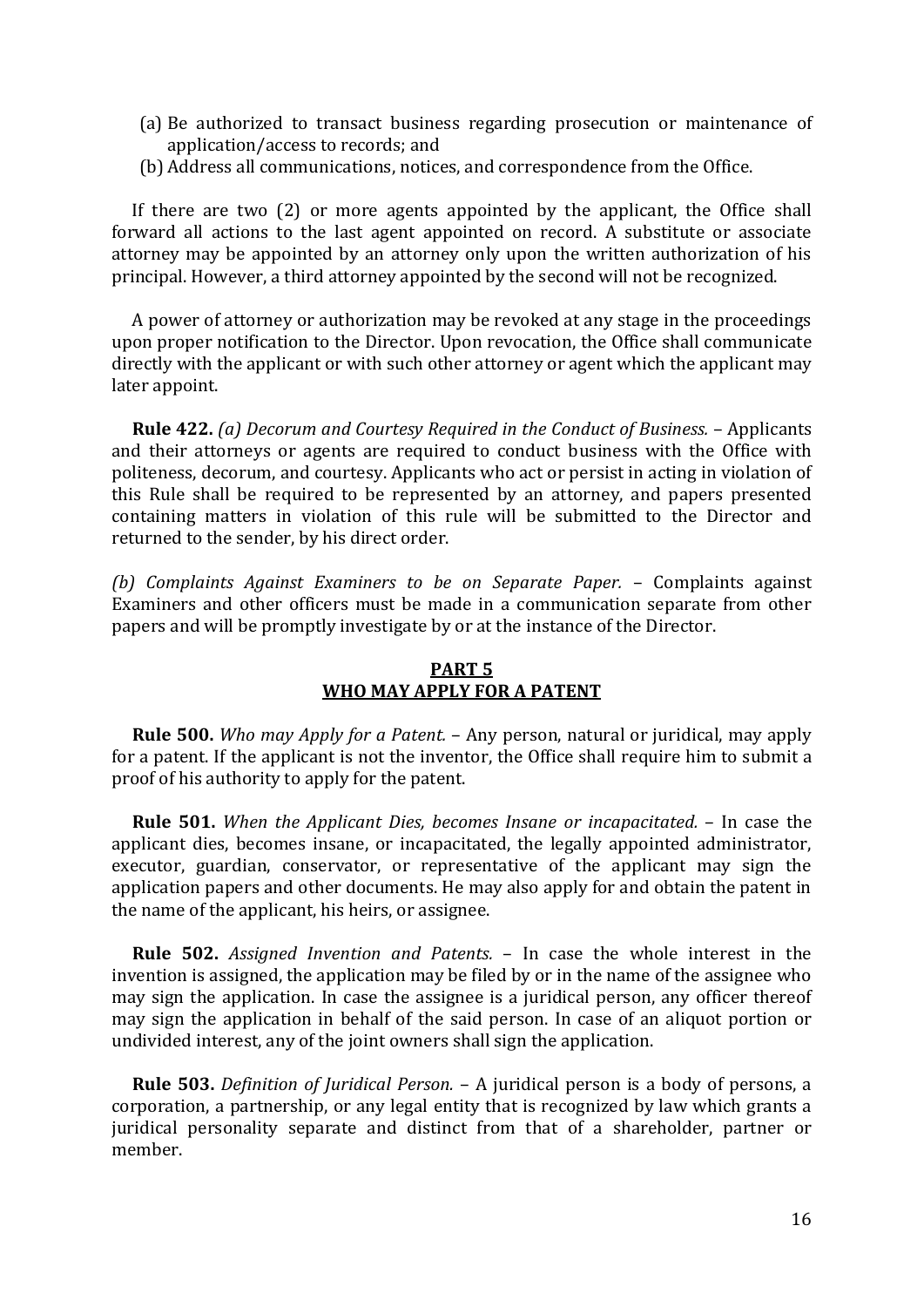**Rule 504.** *Proof of Authority.* – If the person who signs the application in behalf of a juridical person is an officer of the corporation, no proof of authority to file the said application will be required. However, if any other person signs for and in behalf of a juridical person, the Bureau shall require him to submit proof of authority to sign the application.

**Rule 505.** *Forms of Signature.* – Where a signature is required, the Office may accept:

- (a) A hand-written signature; or
- (b) The use of other forms of signature, such as a printed or stamped signature, the use of a seal, or thumb marks instead of a hand-written signature; Provided, that where a seal or a thumb mark is used, it should be accompanied by an indication in letters of the name of the signatory.

 No attestation, notarization, legalization, or other certification of any signature or other means of self-identification referred to in the preceding paragraphs, will be required, except, where the signature concerns the surrender of a letters patent.

# **PART 6 FILING DATE AND FORMALITY EXAMINATION**

 **Rule 600.** *Filing Date Requirements.* – The filing date of a patent application shall be the date on which the Office received the following elements in English or Filipino:

- (a) An express or implicit indication that a Philippine patent is sought;
- (b)Information identifying the applicant; and
- (c) Description of the invention and one (1) or more claims.

 **Rule 600.1.** *Incomplete Application.* – Where the application refers to a drawing or drawings, it shall not be considered complete if the drawing or drawings are not included in the application.

 **Rule 600.2.** For purposes of obtaining a filing date, the Bureau may accept a copy of the application received by the resident agent by telefax or e-mail; Provided, that the original copy is submitted within two (2) months from the filing date, otherwise, the filing date will be moved to the date when the original copy is received by the Office.

 **Rule 601.** *According a Filing Date.* – The Office shall examine whether the patent application satisfies the requirements for the grant of filing date as provided in these Regulations. If a filing date cannot be accorded, the applicant shall be given an opportunity to correct the deficiencies. If the application does not contain all the elements indicated in these Regulations, the filing date will be the date when all the elements are received. If the deficiencies are not remedied within two (2) months from the date on which the application was initially presented to the Office, the application shall be considered withdrawn (Sec. 41, IP Code).

## **Rule 602.** *Late-filed or Missing Drawings.* –

(a) If the formality examination reveals that the drawings were filed after the filing date of the application, the Bureau shall send a notice to the applicant that the drawings and the references to the drawings in the application shall be deemed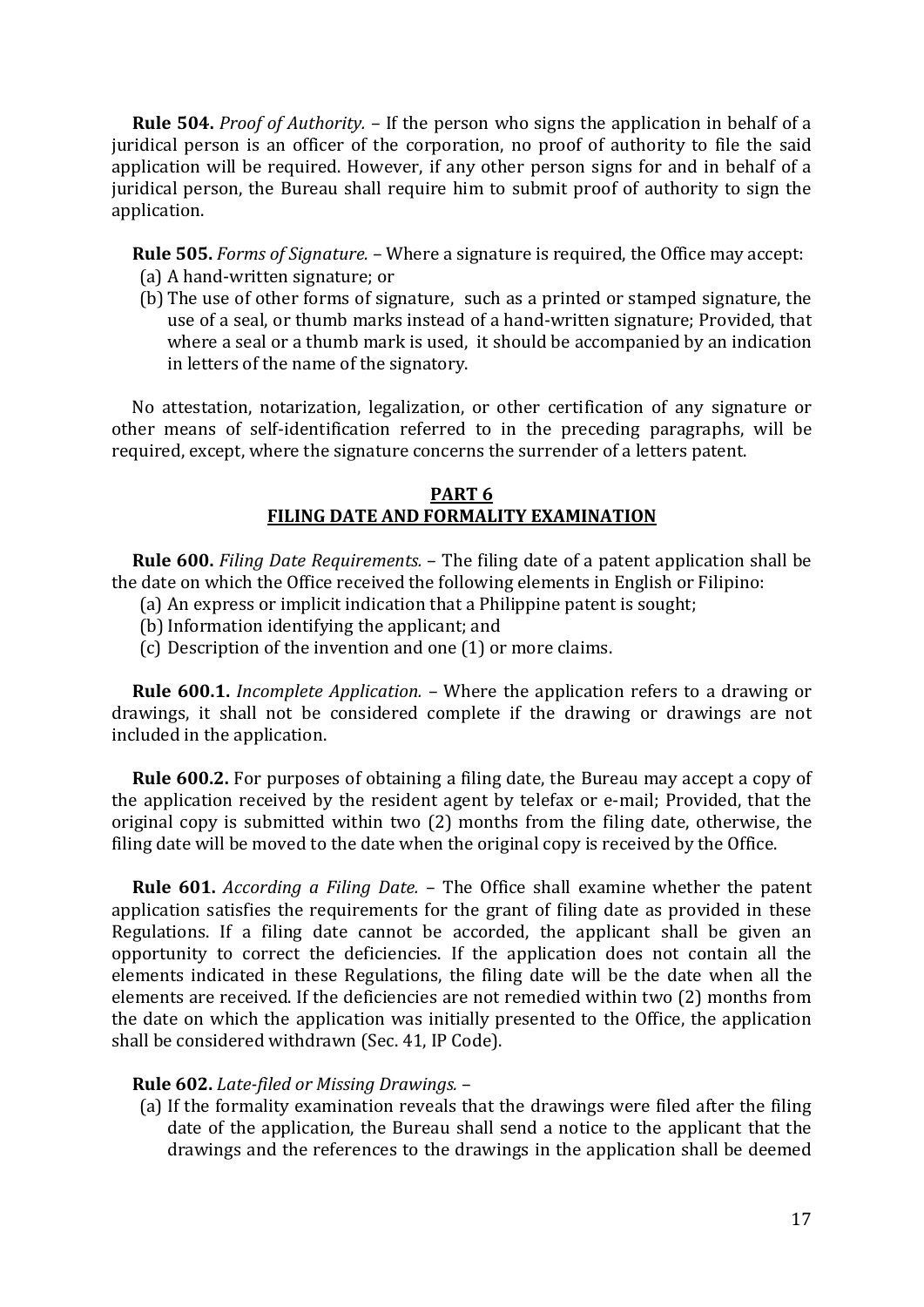deleted unless the applicant requests within two (2) months that the application be granted a new filing date which is the date on which the drawings were filed.

- (b)If the formality examination reveals that the drawings were not filed, the Bureau shall require the applicant to file the drawings within two (2) months. The Bureau shall also inform the applicant that the application will be given a new filing date which is the date on which the drawings are filed, or if they are not filed in due time, any reference to them in the application shall be deemed deleted. Any additional drawings beyond the original disclosure in the description filed after the filing date of the application shall be denied entry and the applicant shall be notified of such action.
- (c) Missing drawings and references to such drawings in the description filed after the filing date shall be deemed deleted unless the applicant requests within two (2) months from the date of submission that a new filing date, which is the date on which the drawing were filed, be issued to the application.
- (d) The new filing date shall be cited in all succeeding correspondences between the Bureau and the applicant.

 **Rule 603.** *Formality Examination.* – If a patent application has been accorded a filing date and the required fee has been paid within one (1) month, the application shall be evaluated taking into consideration the formality requirements stated in these Regulations, such as:

- (a) Contents of the request for grant of a Philippine patent;
- (b) Priority documents, if with claim of convention priority (e.g. file number, date of filing, and country of the priority applications);
- (c) Proof of authority, if the applicant is not the inventor;
- (d) Deed of assignment;
- (e) Full payment of other fees (e.g. excess claims);
- (f) Signature of the applicant;
- (g) Identification of the inventor; and
- (h) Formal drawings.

#### **Rule 604.** *Unity of Invention.* –

- (a) The application shall relate to one invention only or to a group of inventions forming a single general inventive concept (Sec. 38.1, IP Code).
- (b) If several independent inventions which do not form a single general inventive concept are claimed in one application, the Director may require that the application be restricted to a single invention. A later application filed for an invention divided out shall be considered as having been filed on the same day as the first application; Provided, that the later application is filed within four (4) months after the requirement to divide becomes final or within such additional time not exceeding four (4) months as may be granted; Provided further, that each divisional application shall not go beyond the disclosure in the initial application. (Sec. 38.2, IP Code).

 **Rule 604.1.** The fact that a patent has been granted on an application that did not comply with the requirement of unity of invention shall not be a ground to cancel the patent (Sec. 38.3, IP Code).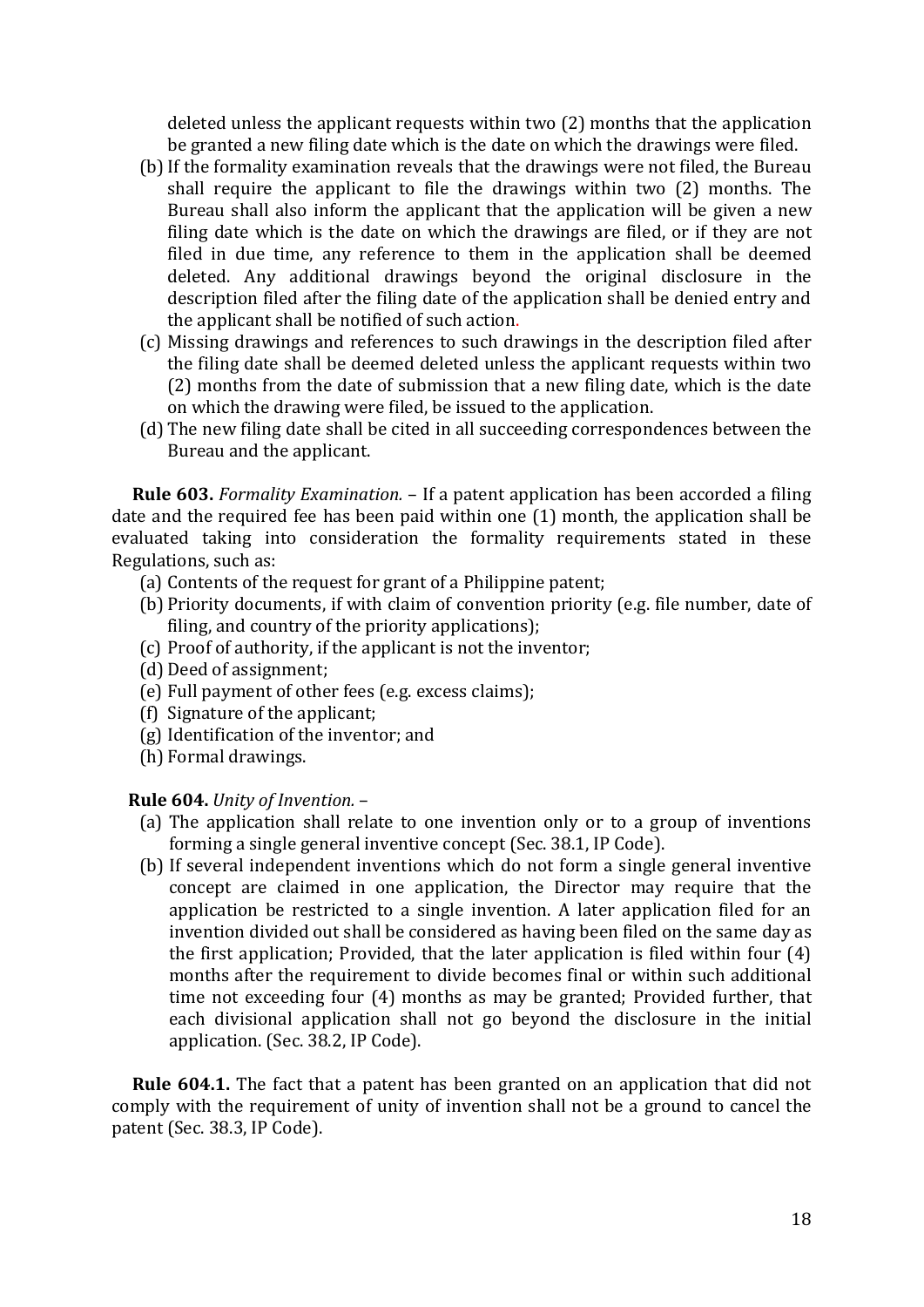## **Rule 605.** *Requirements for Unity of Invention.* –

- (a) The requirement of invention shall be fulfilled only when there is a technical relationship among those inventions involving one or more of the same or corresponding special technical features. The expression "special technical features" shall mean those technical features that define a contribution which each of the claimed inventions, considered as a whole, makes over the prior art.
- (b) The determination whether a group of inventions is linked as to form a single general inventive concept shall be made without regard to whether the inventions are claimed in separate claims or as alternative within a single claim.
- (c) A plurality of independent claims in different categories may constitute a group of inventions linked to form a single general inventive concept. For instance, the link being that between a product and the process which produces it or between a process and an apparatus for carrying out the process.
- (d) Different specific combination of claims in different categories are permissible in any one application as shown in the following examples:
	- (1) In addition to an independent claim for a given product, an independent claim for a process specially adapted for the manufacture of the product and an independent claim for a use of the product; or
	- (2) In addition to an independent claim for a given process, an independent claim for an apparatus or means specifically designed for carrying out the process; or
	- (3) In addition to an independent claim for a given product, an independent claim for a process specially adapted for the manufacture of the product and an independent claim for apparatus or means specifically designed for carrying out the process.

## **Rule 606.** *Reconsideration for Requirement.* –

- (a) If the applicant disagrees with the requirement of division, he may request reconsideration and withdrawal or modification of the requirement, giving the reasons therefore. In requesting reconsideration, the applicant must indicate a provisional election of one invention for prosecution, which invention shall be the one elected in the event the requirement becomes final.
- (b) The requirement for division will be reconsidered on such a request. If the requirement is repeated and made final, the Examiner will act on the claims of the invention elected.

 **Rule 607.** *Appeal from Requirement for Division.* – After a final requirement for division, the applicant, in addition to making any response due on the remainder of the action, may appeal from the requirement together with the full payment of the prescribed fee. The prosecution on claims of the elected invention may be continued during such appeal. Final action or allowance of the claims of the invention elected shall be deferred until the appeal has been resolved. Appeal may not be allowed if reconsideration of the requirement was not requested.

 **Rule 608.** *Subsequent Presentation of Claims for Different Invention.* – If, after an official action on an application, the applicant presents claim directed to an invention divisible from the invention previously claimed, such claims, if the amendment is entered, will be refused and the applicant will be required to limit the claims to the invention previously claimed.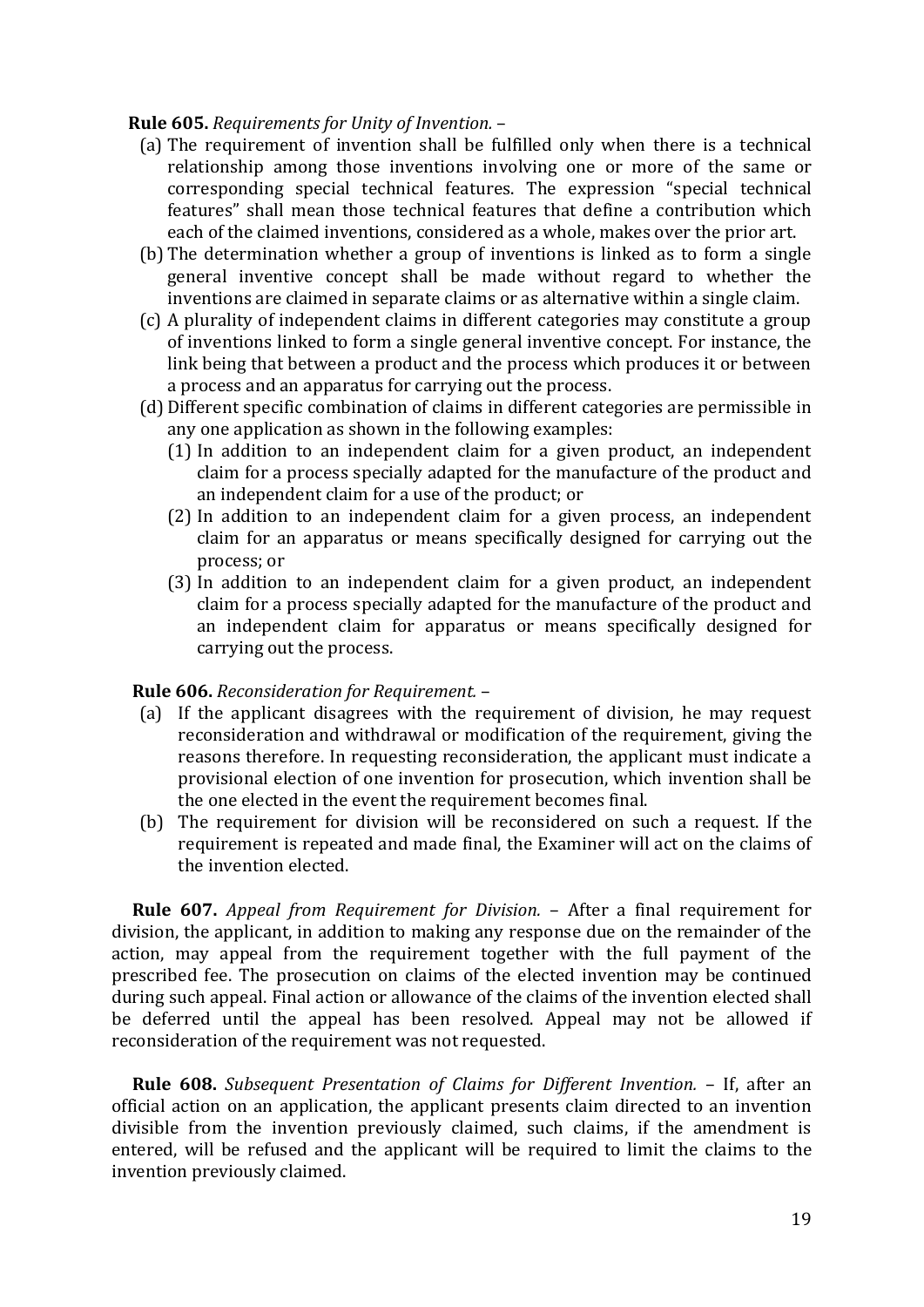**Rule 609.** *Election of Species.* – In the first action on an application containing a generic claim and claims restricted separately to each of more than one species embraced thereby, the Examiner, if of the opinion, after a complete search on the generic claim, that no generic claim presented is allowable, shall require the applicant in his response to that action to elect the species of his invention to which his claim shall be restricted, if no generic claim is finally held allowable.

 Claims directed neither to the species nor to the genus of the disclosed invention may be allowed. Markush type claims, i.e. claims which enumerate in alternative manner, members or variations which are properly claimable as species claims may likewise be allowed, provided that the amount of the fees payable by the applicant or applicants shall be computed depending on the number of members or variations enumerated in the Markush type claims.

 **Rule 610.** *Separate Application for Invention not Elected.* –The inventions which are not elected after a requirement for division may be the subject of separate applications which will be examined in the same manner as the original application (parent application) and shall have the benefit of any right of priority; Provided, that the application is filed within four (4) months from the date the requirement for division is made final. The said date shall be the date of election by the applicant or the mailing date of the subsequent office action stating that the restriction is made final. If with appeal, the four (4)-month period is reckoned from the mailing date of the notice of the decision to the appeal.

 The non-elected invention may be filed together with an application form signed and executed by the applicant, an exact copy of the previously filed original document, proposed amended claims canceling the irrelevant claims or other matters, a copy of the drawings complying with rules relating to drawings, and the full payment of the corresponding filing fee.

 However, if such an application is filed before the original application is patented or becomes withdrawn, and if it is identical with the original application as filed, the drawings being identical and the papers constituting an exact copy of the original papers which were signed and executed by the applicant, signing and execution of the applicant may be omitted; such application may consist of the filing fee, a copy of the drawings complying with rules relating to drawings and filed, together with a proposed amendment canceling the irrelevant claims or other matters.

 **Rule 611.** *Voluntary Divisional Application.* – The applicant may file a voluntary divisional application on a pending application before the parent application is withdrawn or patented; Provided, that the subject matter shall not extend beyond the content of the parent application.

 The voluntary divisional application shall be accorded the same filing date as the parent application and shall have the benefit of any right to priority. The application shall be filed wherein the requirements as to form of the application is in the same manner as stipulated in Rule 610.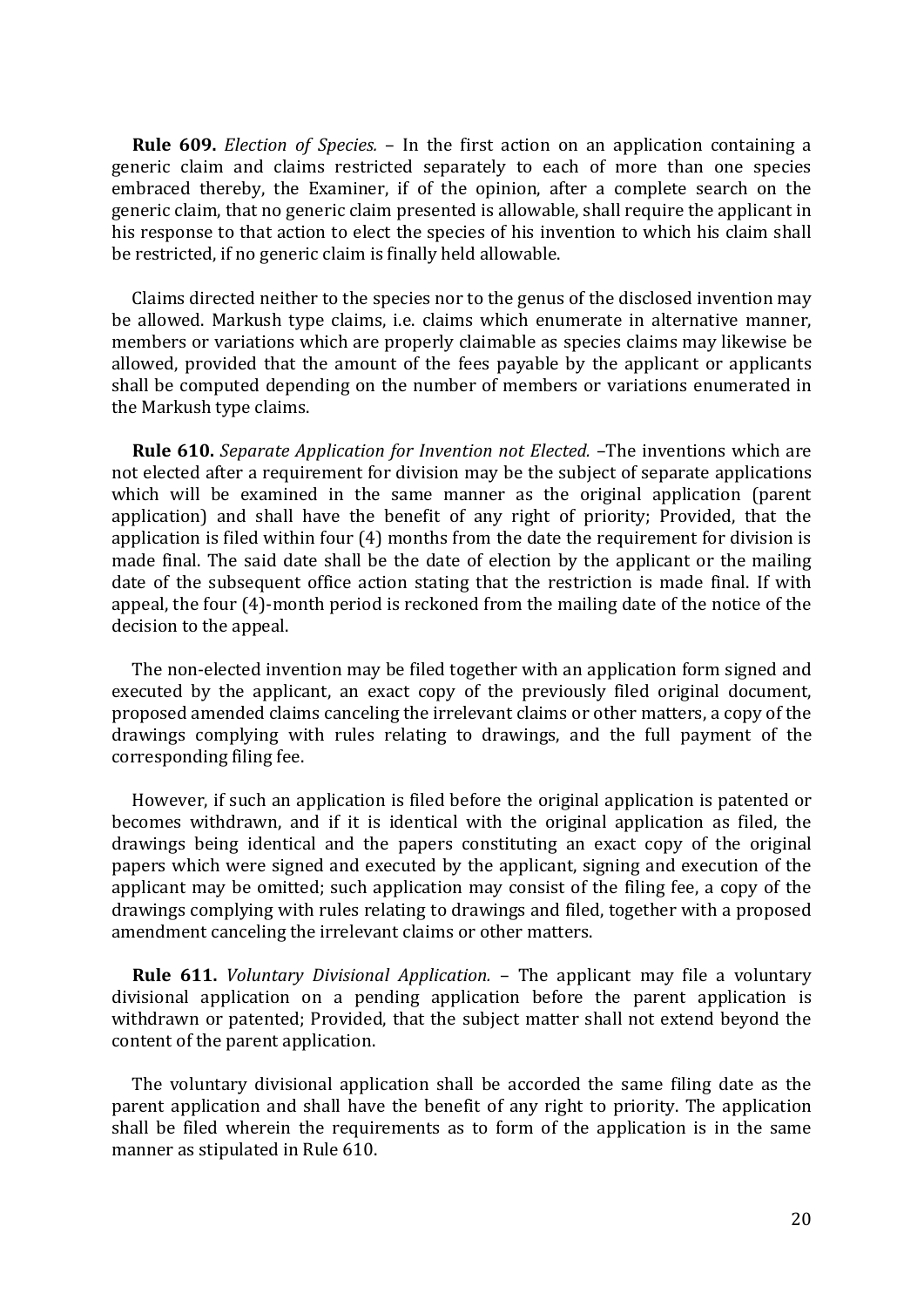**Rule 611.1.** *Term of a Divisional Application.* – The term of a divisional application shall be twenty (20) years from the filing date of the parent application.

 **Rule 612.** *Information concerning Corresponding Foreign Application for Patents.* – The applicant shall, at the request of the Director, furnish him with the date and number of any application for a patent filed by him abroad, hereafter referred to as the "foreign application," relating to the same or essentially the same invention as that claimed in the application filed with the Office and other documents relating to the foreign application (Sec. 39, IP Code).

 **Rule 612.1.** Other documents relating to the foreign application may consist of the following:

- (a) A copy of the search reports in English on the corresponding or related foreign application prepared by the European, Japanese, or United States Patent Offices, searching authorities under the Patent Cooperation Treaty, or by the office where the first patent application was filed;
- (b) Photocopy of the relevant documents cited in the search report;
- (c) Copy of the patent granted to the corresponding or related application;
- (d) Copy of the examination report or decision on the corresponding or foreign related application; and
- (e) Other documents which could facilitate adjudication of the application.

 **Rule 612.2.** *Non-compliance.* – The application is considered withdrawn if the applicant fails to comply with the requirement to furnish information concerning the corresponding foreign application within the specified period.

# **PART 7 CLASSIFICATION AND SEARCH**

 **Rule 700.** *Classification and Search.* – An application that has complied with the formal requirements shall be classified and a search shall be conducted to determine the prior art (Sec. 43, IP Code).

 **Rule 701.** The Office shall use the International Patent Classification.

 **Rule 701.1.** *Content of the Intellectual Property Search Report.* – The Intellectual Property Search Report is drawn up on the basis of the claims, description, and the drawings if there is any:

- (a) The search report shall mention those documents available at the Office at the time of drawing up the report, which may be taken into consideration in assessing novelty and inventive step of the invention;
- (b) The search report shall distinguish between cited documents published before the date of priority claimed, between such date of priority and the date of filing, and on or after the date of filing; and
- (c) The search report shall contain the classification of the subject matter of the application in accordance with the International Patent Classification.
- (d) The search report may also include documents cited in a search established in the corresponding foreign application.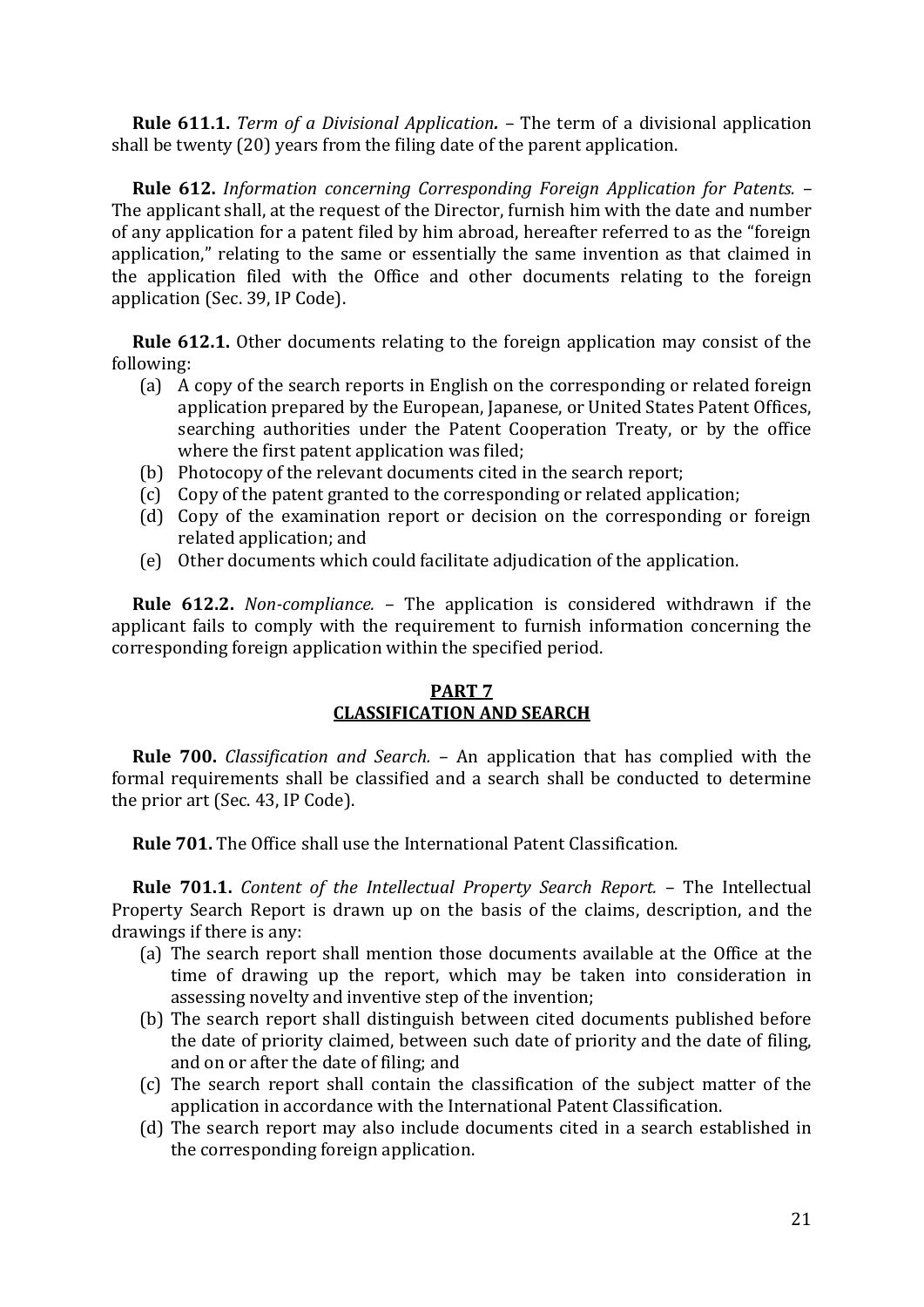#### **PART 8 PUBLICATION AND REQUEST FOR EXAMINATION**

 **Rule 800.** *Publication of Application.* –

- (a) The application shall be published in the IPOPHL E-Gazette together with a search document established by or on behalf of the Office citing any relevant document or documents that reflect prior art, after the expiration of eighteen (18) months from the filing date or priority date.
- (b) The application will not be published if it has been finally refused, withdrawn, or deemed to be withdrawn before the technical preparation for publication.
- (c) The application to be published shall contain the bibliographic data, any drawing as filed and the abstract.
- (d) The Office shall communicate to the applicant the date and other information regarding the publication of the application and draw his attention to the period within which the request for substantive examination must be filed.
- (e) The Director General, subject to the approval of the Secretary of Trade and Industry, may prohibit or restrict the publication of an application, if in his opinion, to do so would be prejudicial to the national security and interests of the Republic of the Philippines (Sec. 44.3, IP Code).

 **Rule 800.1.** *Early Publication of Patent Application. –* The application may be published before eighteen (18) months but not earlier than six (6) months from the filing date, provided that*:*

- (a) A written request for an early publication is filed before the Director;
- (b) The applicant attaches thereto a waiver on the confidentiality disclosures of the application, under oath;
- (c) The applicant agrees to have the application published without a search report; and
- (d) Full payment has been made of the early publication fees.

 **Rule 801.** *Confidentiality before Publication.* – An application, including all related documents, which has not yet been published, shall not be made available for inspection without the consent of the applicant (Sec. 45, IP Code).

 After publication, any interested party may inspect the complete description, claims, and drawings as filed with the Office.

 **Rule 802.** *Community Review of Patent Applications.* – In the interest of transparency in granting patents and quality of patents granted, the concerned community shall be notified by the Office upon publication of the patent application.

 **Rule 803.** *Observation by Third Parties.* – Within six (6) months from the date of publication of the application or the request for substantive examination filed by the applicant, whichever comes later, any person may present observations in writing concerning the patentability of the invention including matters pertaining to novelty, inventive step, and industrial applicability while citing relevant prior art. Additionally, a conference at the Office may be requested by the interested party to obtain a better understanding of the application, the patent prosecution process, and the patent system in general. The Office shall acknowledge the receipt of any observation or request for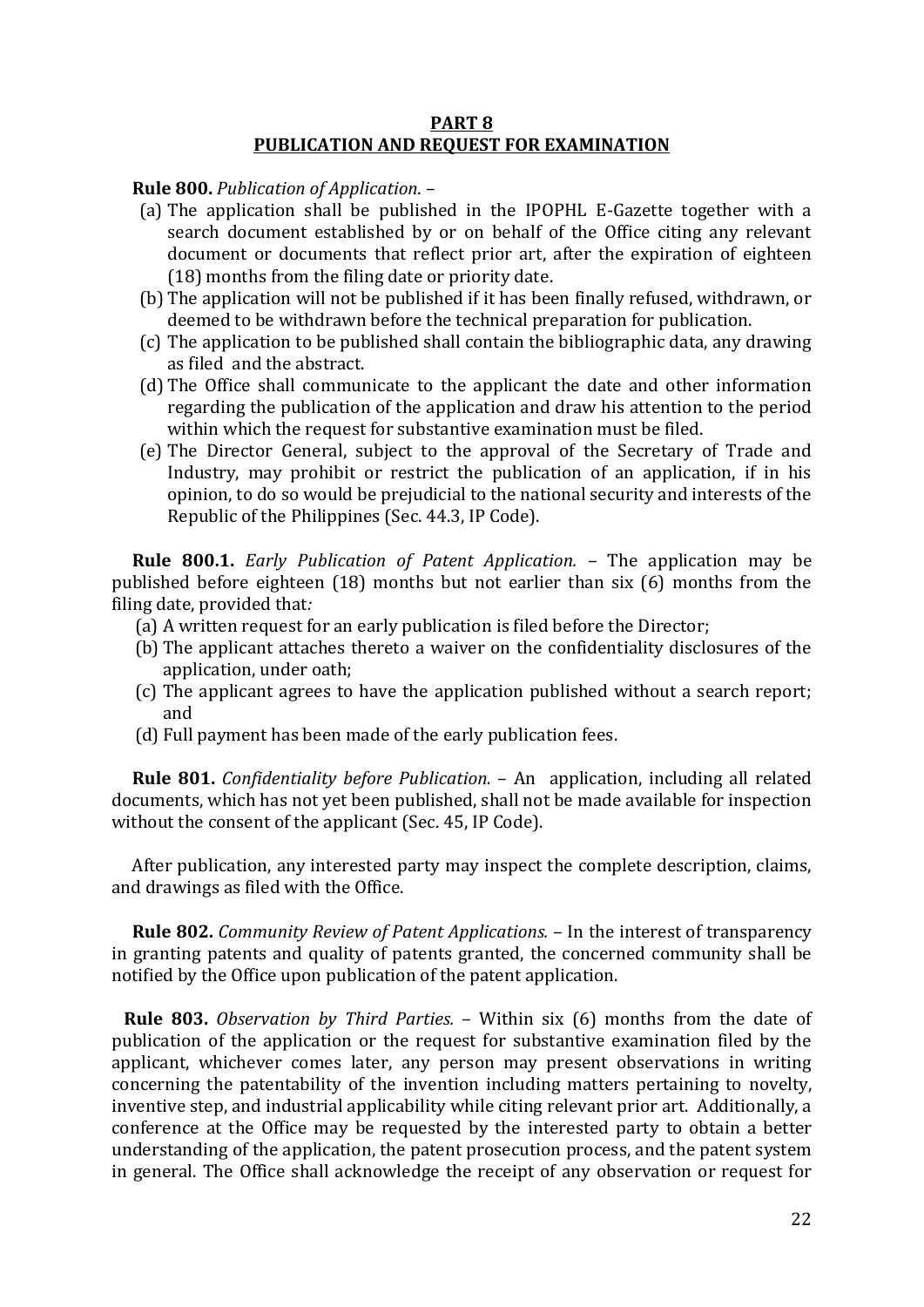conference and may request for additional information or clarifications. All observations shall be communicated to the applicant who may comment on them within thirty (30) days from the mailing date of the communication. Copies of any observation filed, comments thereto by the applicant, and minutes of conferences shall form part of the file wrapper in the subject application.

 The observation and comments, as well as discussion in the conferences, shall be taken into consideration in examining the patent application. The Office shall notify the parties who have submitted observations or were present during the conferences of the decision of the Office involving the patent application, if and when it is granted registration, after issuance of the patent certificate.

 **Rule 804.** *Request for Substantive Examination.* – A written request for substantive examination together with the full payment of the corresponding fee shall be filed within six (6) months from the date of publication of a patent application. The substantive examination is conducted to determine whether a patent application meets the requirement of patentability as provided by the IP Code. Failure of the applicant to file a request for substantive examination and pay the corresponding fees within the prescribed period shall result in the withdrawal of the application. The request for substantive examinations, once filed, shall be irrevocable. Fees paid therefor shall not be refunded.

 **Rule 805.** *Rights conferred by an Application after Publication.* – The applicant shall have all the rights of a patentee under Section 76 of the IP Code against any person who, without his authorization, exercises any of the rights conferred under Section 71 of the IP Code in relation to the invention claimed in the published application, as if a patent has been granted for that invention; Provided, that the said person had:

- (a) Actual knowledge that the invention that he was using the subject matter of a published application; or
- (b) Received a written notice that the invention that he was using was the subject matter of a published application being identified in the said notice by its serial number; Provided, that the action may not be filed until after the grant of a patent on the published application and within four (4) years from the commission of the acts complained of (Sec. 46, IP Code).

 **Rule 806.** *Citation of Prior Art References.* – Should domestic patents be cited, their numbers, dates, names of patentees, and classes of inventions shall be stated. Should foreign patents be cited, their nationality or country, numbers and dates, names of patentees must be stated, and such other data must be furnished as may be necessary to enable the applicant to identify the patents cited. In citing foreign patents, in case part of the patent be involved, the particular pages and sheets containing the parts relied upon must be identified. Should non-patent publications be cited, the author (if any), title, date, relevant pages or plates, and place of publication or place where a copy can be found shall be given.

 **Rule 806.1.** *Citation of Prior Art References based on Personal Knowledge.* – If the citation of reference is based on facts within personal knowledge, the data shall be specific as possible and the reference must be supported, when called for by the applicant, by an affidavit of the person who has personal knowledge of such fact.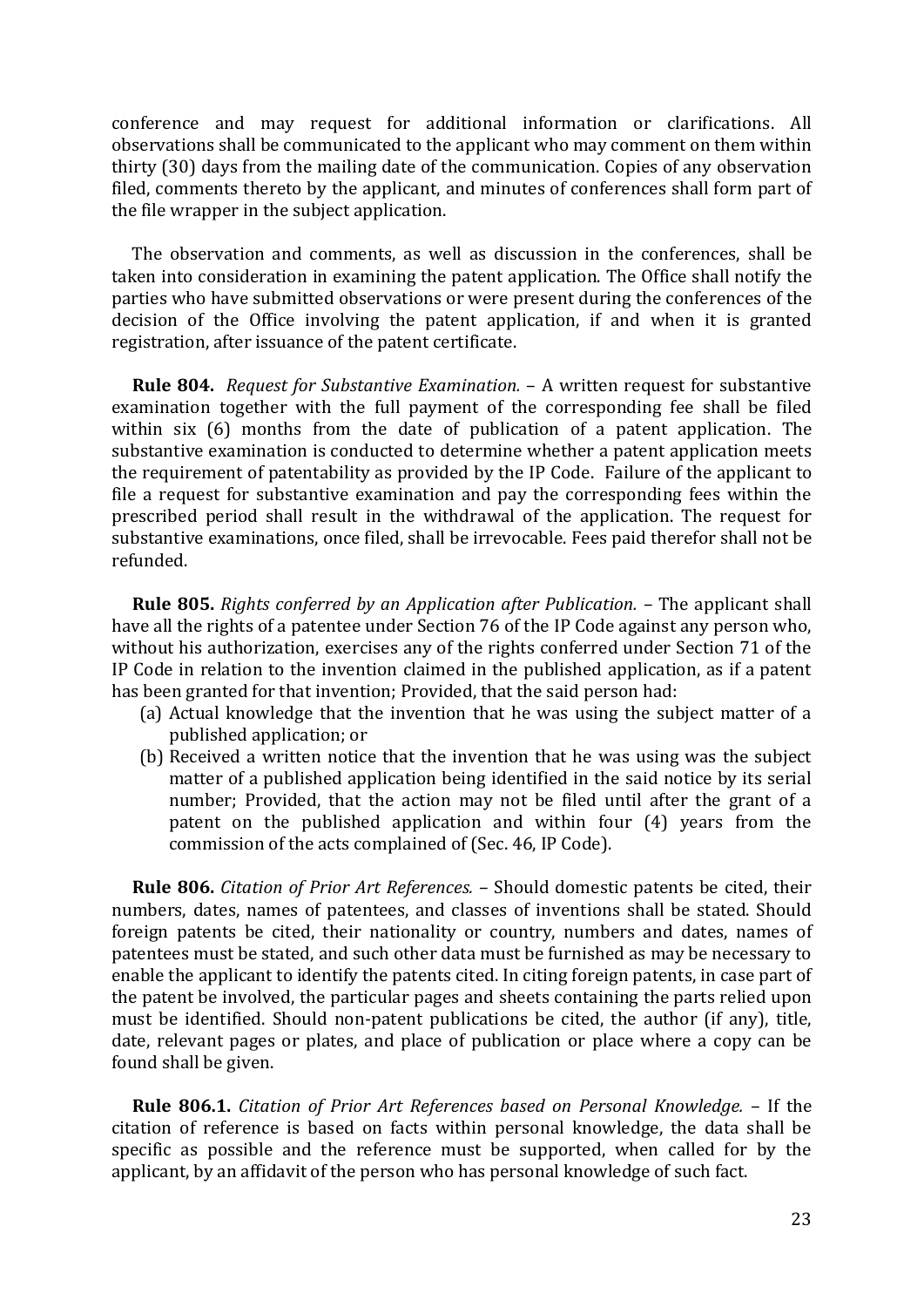## **PART 9**

#### **PATENT EXAMINATION PROCESS AND PROCEEDINGS**

 **Rule 900.** *Applications Prosecuted Ex Parte.* – An application is prosecuted ex parte by the applicant. The role of the examiner is to ensure that only applications complying with the requirements of law for patentability are granted letters patent.

 **Rule 901.** *Contest between the Examiner and the Applicant.* –The Examiner safeguards the public interests by allowing exclusivity based only on valid patent claims covered by the disclosure in the application. On the other hand, the applicant or his attorney may present arguments to obtain a broader protection and exclusivity for the invention.

 **Rule 902.** *Official Actions of the Examiner.* – An Examiner's assessment of the patent application resulting in the issuance of Official Actions provides the applicant the opportunity to improve the application or clarify the patent claims through amendments and other means. Issues raised by the Examiner that are resolved in the examination process become an administrative ruling on the matter. This strengthens the legal presumption of the validity of the patent.

 **Rule 903***. Conference and Interviews with the Examiner.* – Conference or interview with the Examiner concerning an application which is the subject of an Official Action may be requested by the applicant or his attorney upon filing of a written request specifying the query and after payment of the required fees. However, the Examiner has the discretion to decline the interview or conference, and instead reply to the query immediately in writing. All conferences and interviews shall take place within the premises of the Bureau during regular office hours as specified by the Examiner, and minutes thereof shall form part of the File Wrapper.

 **Rule 904.** *An Examiner's Refusal is not final.* – A refusal by the Examiner based on a prior art reference is merely preliminary. What is refused may involved only the claims and not necessarily the invention of the applicant, as the claims for an invention can be drafted in many ways in the light of existing prior art and other considerations. Further, an applicant may defend his application or introduce amendments through a written response. The Examiner, by seeking clarification and suggesting improvements and amendments in the light of prior art references, helps applicants strengthen the legal presumption of validity of the patent.

 **Rule 905.** *Examiner's Decision Appealable to the Director.* – The decisions of Examiner in refusing applications are subject to appeal to the Director within four (4) months from the mailing date of the notice of the Final Refusal.

 **Rule 906.** *Order of Examination.* – Applications filed in the Bureau and accepted as complete applications are assigned for examination to the respective Examiners handling the classes of invention to which the applications relate. Applications shall be taken up for examination by the Examiner in the order in which they have been filed. Applications, which have been acted upon by the Examiner, and which have been placed by the applicant in condition for further action by the said Examiner (amended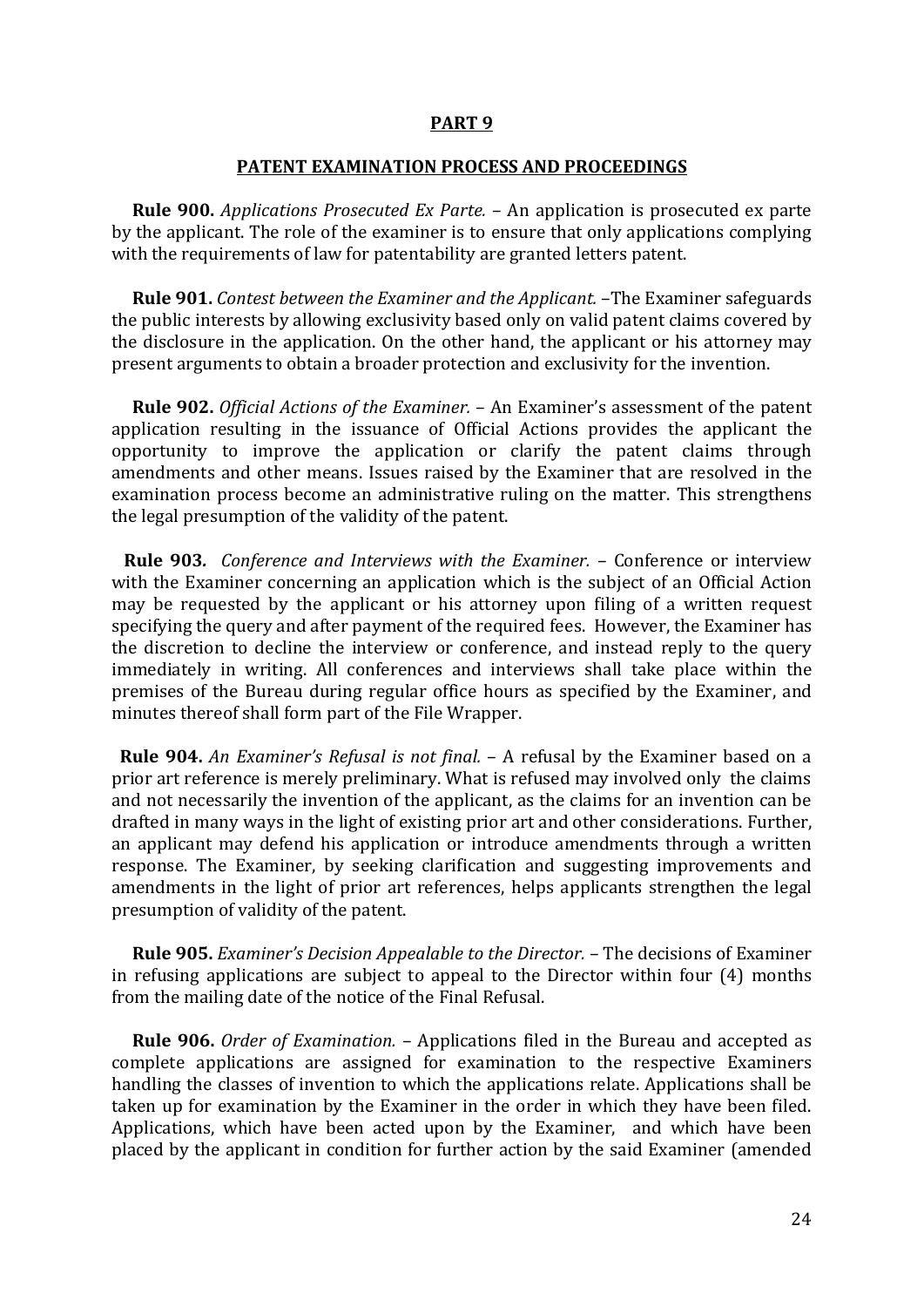application) shall be taken up for such action in the order in which they have been placed in such condition (date of response).

**Rule 907.** *Nature of Examination; Examiner's Action.* –

- (a) On taking up an application for examination, the Examiner shall make a thorough study and investigation thereof of the available prior art relating to the subject matter of the invention sought to be patented. The examination shall be complete with respect both to compliance of the application with the statutes and rules and to the patentability of the invention as claimed, as well as with respect to matters of form, unless otherwise indicated.
- (b) The applicant will be notified of the Examiner's action. The reasons for any adverse action or any objection or requirement will be stated and such information or references will be given as it may be useful in aiding the applicant to judge the propriety of continuing the prosecution of his application.

 **Rule 908.** *Completeness of the Examiner's Action.* – The Examiner's action shall, as much as practicable, be comprehensive and complete in raising all substantive matters. However, should there be issues relating to restriction requirement, fundamental defects in the application and the likes, the Examiner may limit his action to such matters before proceeding to the substantive aspects. Matters of form need not be raised by the Examiner until the claims are found allowable.

 **Rule 908.1.** *Standard Action Form.* – A standard action form formulated to provide a complete action understandable by the applicant shall be used for the expeditious examination of the application. It shall contain matters pertaining to the merits of the application, the pertinent prior art references and other matters affecting the patentability of the application that must be complied with by the applicant.

 **Rule 909.** *Refusal of Claims.* –

- (a) If the invention is not considered patentable in any manner, all the claims will be refused by the Examiner. If the invention is considered patentable as claimed in certain claims but unpatentable as claimed in other claims, the latter claims will be refused but will not result in the refusal to grant a patent provided it is limited only to claims that have not been refused.
- (b)In refusing claims for want of novelty or for want of inventive step, the Examiner must cite the references most relevant to the invention. When a reference is complex or shows or describes inventions other than that claimed by the applicant, the particular part relied on must be designated as nearly as practicable. The pertinence of each reference, if not obvious, must be clearly explained and each refused claim specified.
- (c) Claims may be refused for non-compliance with Sections 35.1 and 36.1 of the IP Code.

 **Rule 910.** *Unpublished Applications Not Cited.* – Unpublished pending applications and unpublished withdrawn and forfeited applications as such shall not be cited as prior art references.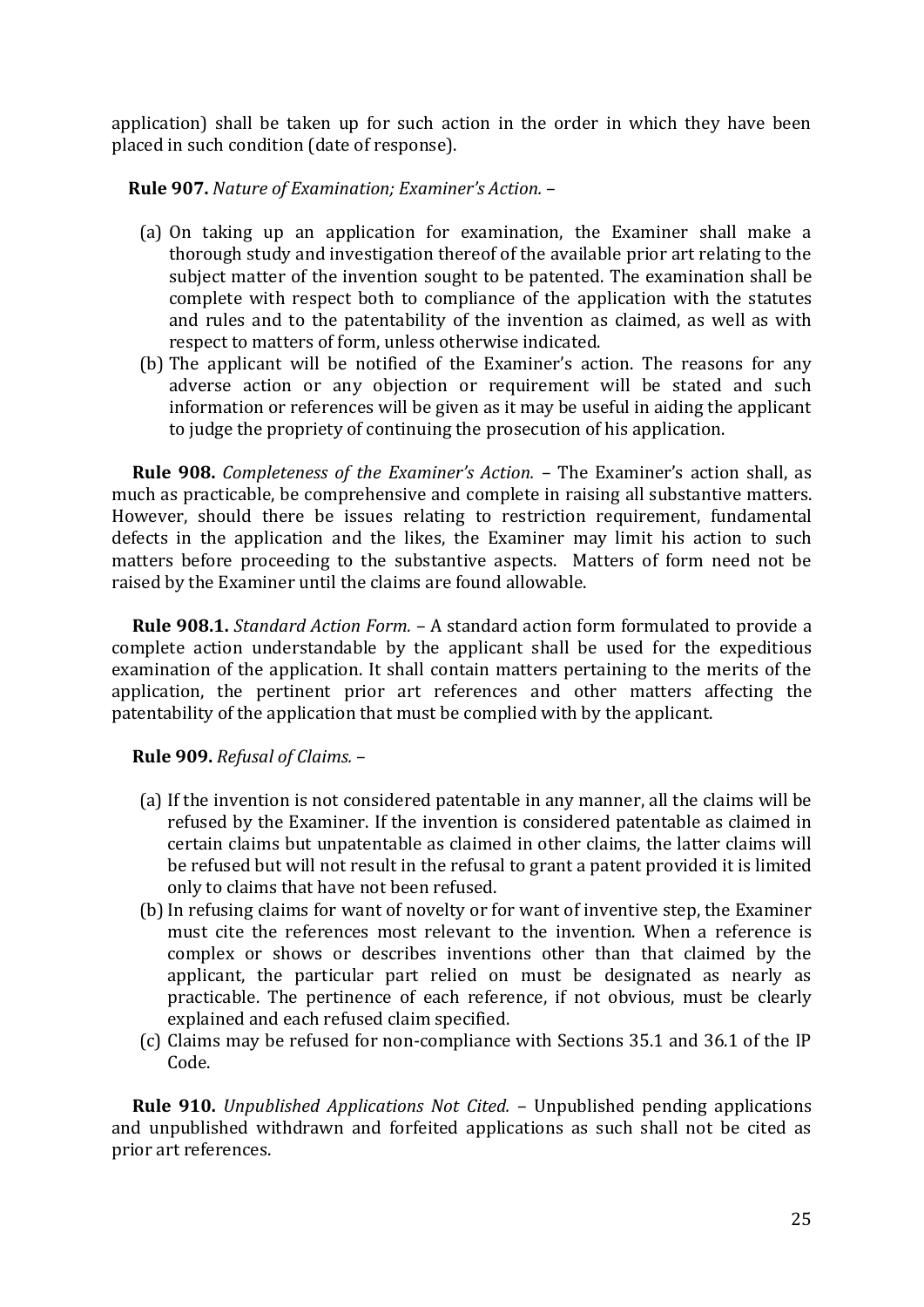#### **Rule 911.** *Reply by the Applicant.* –

- (a) After the action of the Examiner, if the same be adverse in any respect, the applicant, if he persists in his application for a patent must reply thereto and may request re-examination and reconsideration with or without amendment.
- (b) In order to be entitled re-examination or reconsideration, the applicant must make a request therefore in writing; and he must also distinctly and specifically point out the supposed errors in the Examiner's action. The applicant must respond to every ground of objection and refusal in the prior Examiner's action (except that request may be made that objections or requirements as to form, not necessary to further consideration of the claims, be held in abeyance until claim is allowed) and the applicant's action must appear throughout to be a *bona fide* attempt to advance the case to final action. The mere allegation that the Examiner has erred will not be received as a proper reason for such reexamination or reconsideration.
- (c) In amending an application in response to a refusal regarding the patentability of a claim, the applicant must clearly point out the novel and inventive features which he thinks the claims present, in view of the relevant prior art disclosed by the references cited or the objections made. He must also show how the amendments avoid such references or objections.

 **Rule 912.** *Re-examination and Reconsideration.* – After the response by the applicant, the application will be re-examined and reconsidered, and the applicant will be notified if claims are still refused or objections and requirements are made in the same manner as after the first examination. Applicant may respond to such Examiner's action in the same manner provided in these Regulations, with or without introducing amendments. Should amendments be introduced after the second Examiner's action, the same shall relate only to matters that are subject of the refusal. Thereafter, the application will again be considered in the light of the amendments.

# **Rule 913.** *Final Refusal or Action.* –

- (a) On the second or any subsequent examination or consideration, the refusal or objection may be declared final by the Examiner. As such, the applicant's course of action is limited to filing an appeal or petition in accordance with the Regulations. A Petition may be filed with the Director in the case of an Examiners' Final Objections which do not involve a refusal of a claim while an Appeal is filed with the Director in the case of a final refusal involving the claims not allowed by the Examiner.
- (b)In making such final refusal, the Examiner shall reiterate all the grounds of refusal considered in refusing the claims. The Examiner may not cite additional grounds that have not been raised in the earlier communications to the applicant.

 **Rule 914.** *Conversion of Patent Applications to Utility Model Applications.* – At any time before the grant or refusal of a patent, an applicant for a patent may, upon payment of the prescribed fee, convert his application into an application for registration of a utility model, which shall be accorded the filing date of the initial application. An application may be converted only once (Sec. 110, IP Code).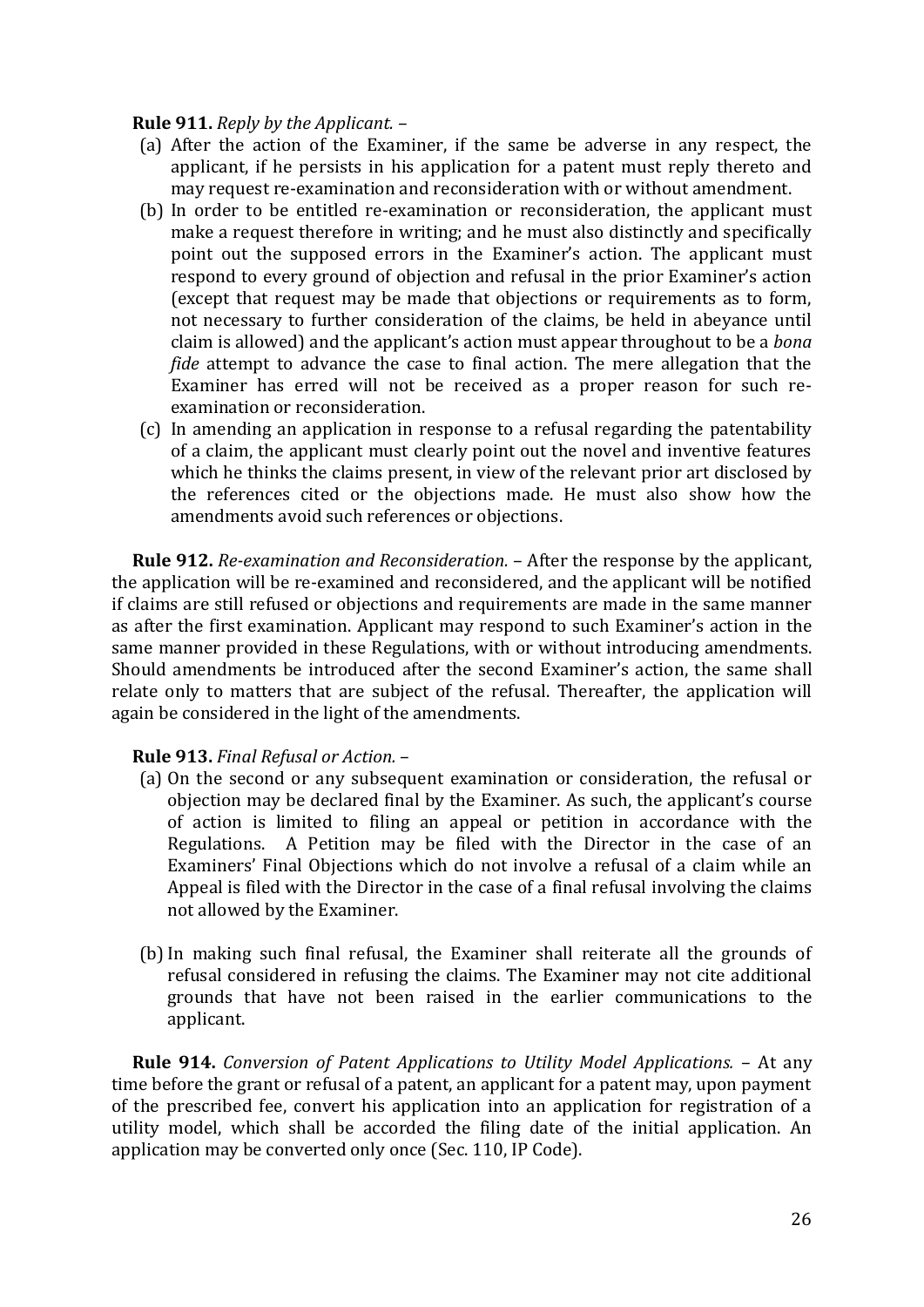**Rule 915.** *Prohibition Against Filing of Parallel Applications.* – An applicant may not file two (2) applications for the same subject, one for utility model registration and the other for the grant of a patent, whether simultaneously or consecutively (Sec. 111, IP Code). In case an applicant files two (2) or more applications covering the same subject matter, only the application with the prior filing date or priority date shall be considered for examination while all other applications shall be deemed forfeited.

#### **AMENDMENTS BY THE APPLICANT**

 **Rule 916.** *Amendment by the Applicant.* – An applicant may amend the patent application during examination; *Provided*, That such amendment shall not include new matter outside the scope of the disclosure contained in the application as filed (Sec. 49, IP Code).

 **Rule 917.** *Amendments after Final Action of the Examiner.* –

- (a) During Appeal, amendments may be introduced by the applicant deleting claims or complying with any requirement of form as well as presenting refused claims in better form for consideration.
- (b) Should amendments be presented only after final refusal in any manner not in accordance with the Regulations, such amendments may still be admitted upon a showing of good cause and sufficient justification as to why the amendments are necessary and were not earlier presented.

 **Rule 918.** *Amendment and Revision Required.* – The description, claims, and drawings must be amended and revised, when required, to correct inaccuracies of description and definition, or unnecessary prolixity, and to secure correspondence between the description, claims, and drawings.

 **Rule 919.** *Amendment of the Disclosure.* – No deletion or addition shall broaden the disclosure of an application to include new matter after the filing date of the application. All amendments to the description, claims, or drawings and all addition thereto made after the filing date of the application must conform to at least one of them as it was as of the filing date. Matter not found in either, involving a departure from or an addition to the original disclosure cannot be added to the application even though supported by a supplemental oath and can be shown or claimed only in a separate application.

 **Rule 920.** *Amendment of Claims.* – The claims may be amended by canceling particular claims, by presenting new claims, or by amending the language of particular new claims (such amended claims being in effect new claims). In presenting new or amended claims, the applicant must point out how they avoid any reference or ground of refusal of record which may be pertinent. Furthermore, in order to facilitate the processing of the examination of the application, the applicant shall indicate in his response which form part in the original disclosure constitutes the basis of the amendments.

 **Rule 921.** *Manner of Making Amendments.* – Erasures, additions, insertions, or alterations of the papers and records must not be made by the applicant. Amendments by the applicant are made by filing a request for amendment directing or requesting that specified amendments be made together with a clean copy of the amended part of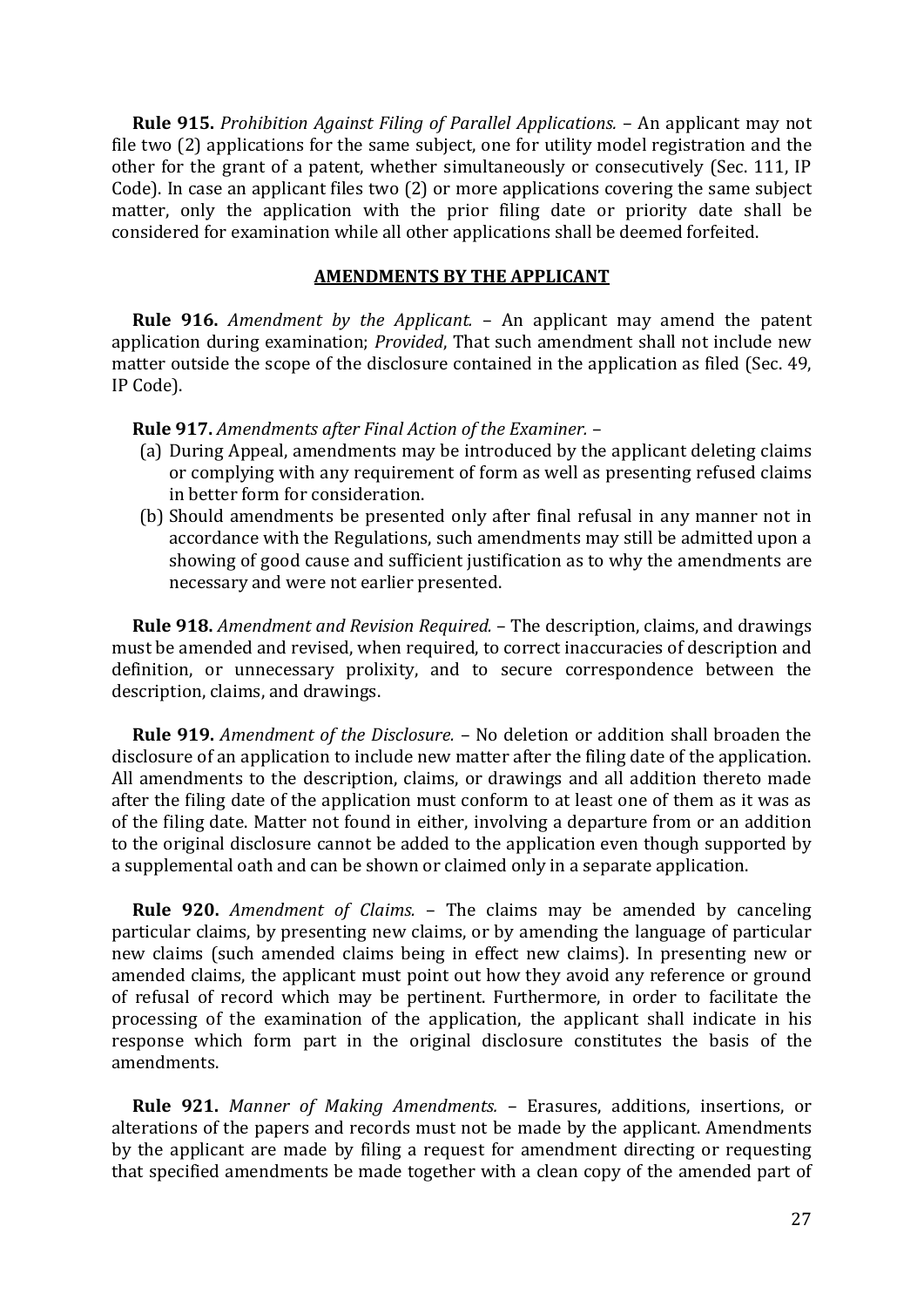the text where the amendment was made. The exact word(s) to be stricken out or inserted in the application must be specified and the precise point indicated where the deletion or insertion is to be made. The basis of the proposed amendments in the original application as filed shall be indicated.

 **Rule 922.** *Entry and Consideration of Amendments.* –

- (a) Amendments are entered by the Bureau by making the proposed deletions by drawing a line in red ink through the word or words cancelled, and by making the proposed substitution or insertions in red ink, small insertions being written at the designated place and large insertions being indicated by reference.
- (b) Ordinarily all amendments presented in a paper filed while the application is open to amendments are entered and considered, subsequent cancellation or correction being required of improper amendments. Untimely amendatory papers may be refused entry or may be considered in whole or in part.

 **Rule 923.** *Amendments to the Drawing.* – No change in the drawing may be made except by permission of the Bureau. Request for changes in the manner of presentation shown in any drawing may be made only upon payment of the required fee. A sketch in permanent ink showing the proposed changes to become part of the record must be filed together with the request for amendment. The paper requesting amendments to the drawing should be separate from other papers. The drawing may not be pulled out from the Bureau except for signature. Substitute drawings will not ordinarily be admitted in any case unless required by the Bureau.

 **Rule 924.** *Amendment of Amendments.* – When an amendatory clause is to be amended, it should be wholly rewritten and the original insertion cancelled so that no interlineations or deletions shall appear in the clause as finally presented. Matters cancelled by amendment can be reinstated only by a subsequent amendment presenting the cancelled matter as a new insertion.

 **Rule 925.** *Substitute Description.* – If the number or nature of the amendments shall render it difficult to consider the case or to arrange the papers for printing or copying, the Examiner may require the entire description, claims, or any part thereof to be rewritten. A substitute description will ordinarily not be accepted unless required by the Examiner. A substitute description may be required within two (2) months from grant of the patent prior to publication of the patent in the IPOPHL E-Gazette.

 **Rule 926.** *Numbering of Claims.* – Numbering of Claims is mandatory, and the numbers appearing at the time the application was filed must be preserved throughout the prosecution process. When claims are deleted, the remaining claims must not be renumbered. When claims are added or replaced, they must be numbered consecutively beginning with the number following the highest numbered claim previously presented (whether entered or not). When the application is ready for allowance, the Examiner, if necessary, will renumber the claims consecutively in the order in which they appear or in such order as may have been requested by applicant.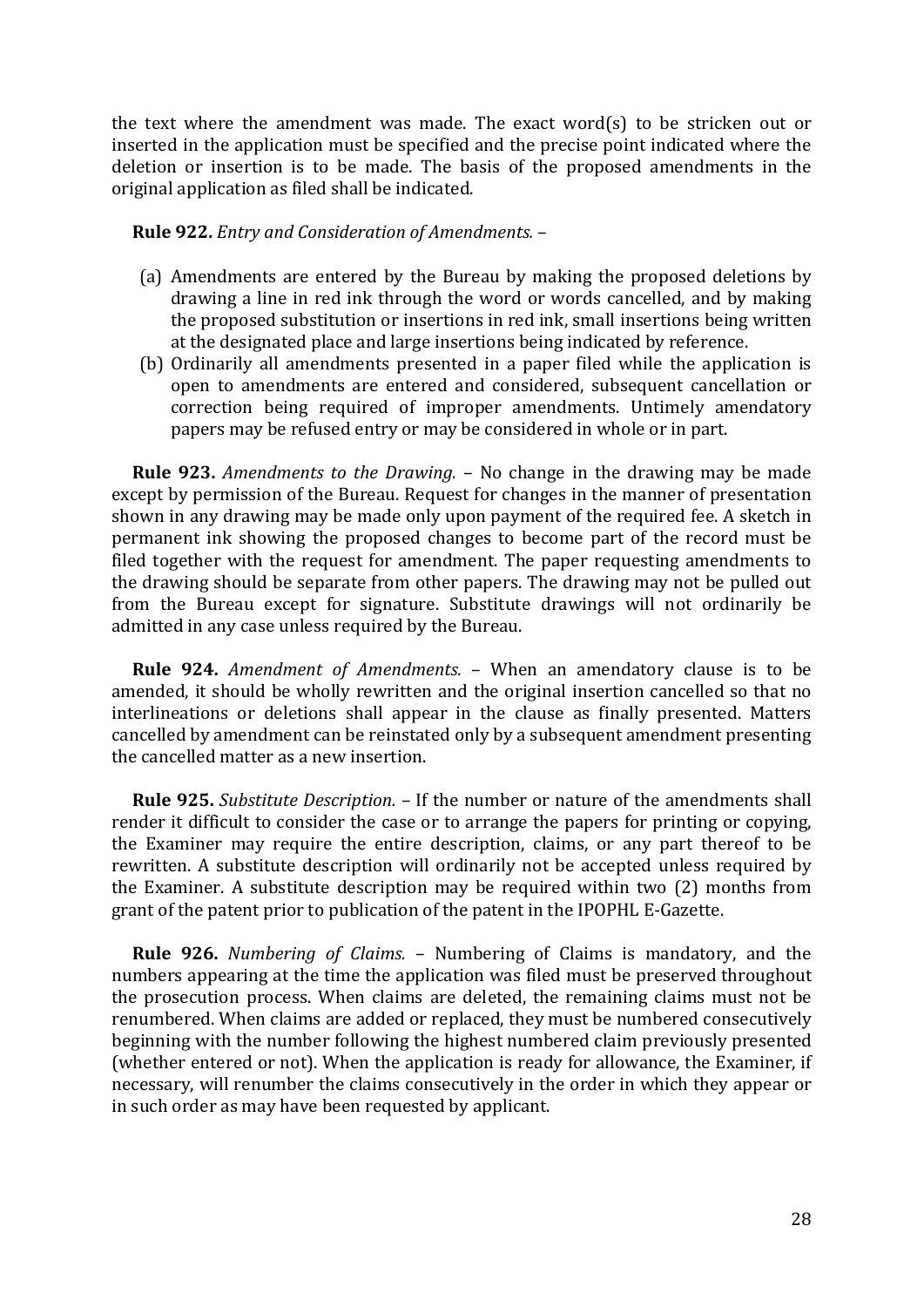**Rule 927.** *Petition from Refusal to Admit Amendment.* – From the refusal of the Examiner to admit an amendment, in whole or in part, a petition for admittance of such amendment may be filed before the Director under the Regulations.

# **TIME FOR RESPONSE BY THE APPLICANT; WITHDRAWAL OF APPLICATION**

# **Rule 928.** *Withdrawal of Application for Failure to Respond within Time Limit.* –

- (a) If an applicant fails to prosecute his application within the required time as provided in these Regulations, the application shall be deemed withdrawn.
- (b) The time for reply may be extended only for good and sufficient cause and for a reasonable time specified. Any request for such extension must be filed not later than the day on which the response of the applicant is due. The Examiner may grant a maximum of two (2) extensions; Provided, that the aggregate period granted inclusive of the initial period allowed to file the response shall not exceed six (6) months from the mailing date of the official action requiring such response.
- (c) Prosecution of an application to save it from withdrawal shall include such complete and proper action as the condition of the case may require. Any amendment or applicant's response not responsive to the last official action shall not operate to save the application from being deemed withdrawn.
- (d) When an action by the applicant is a *bona fide* attempt to advance the case to final action and is a substantially complete response to the Examiner's action, but consideration of some matter or compliance with some requirements has been inadvertently omitted, opportunity to explain and supply the omission may be given before the question of withdrawal is considered.
- (e) Prompt ratification or filing of a correctly signed copy may be accepted in case of an unsigned or improperly signed paper.

 **Rule 929.** *Revival of Application.* – An application deemed withdrawn for failure to prosecute may be revived as a pending application within a period of four (4) months from the mailing date of the notice of withdrawal if it is shown to the satisfaction of the Director that the failure was due to fraud, accident, mistake, or excusable negligence.

A petition to revive an application deemed withdrawn shall be accompanied by:

- (a) A showing of a justifiable reason for the failure to prosecute;
- (b) A complete proposed response; and
- (c) Full payment of the required fee.

 No revival shall be granted to an application that has been previously revived with cost.

An application not revived in accordance with this Rule shall be deemed forfeited.

 **Rule 929.1.** *Revival of Application Without Cost.* – An application deemed withdrawn due to loss of applicant's response or Examiner's action that was not received as evidenced by the post office return card, and other unforeseen circumstances which may be considered as fault of the Office shall be revived without cost; Provided, a petition to revive without cost is filed within four (4) months from the date of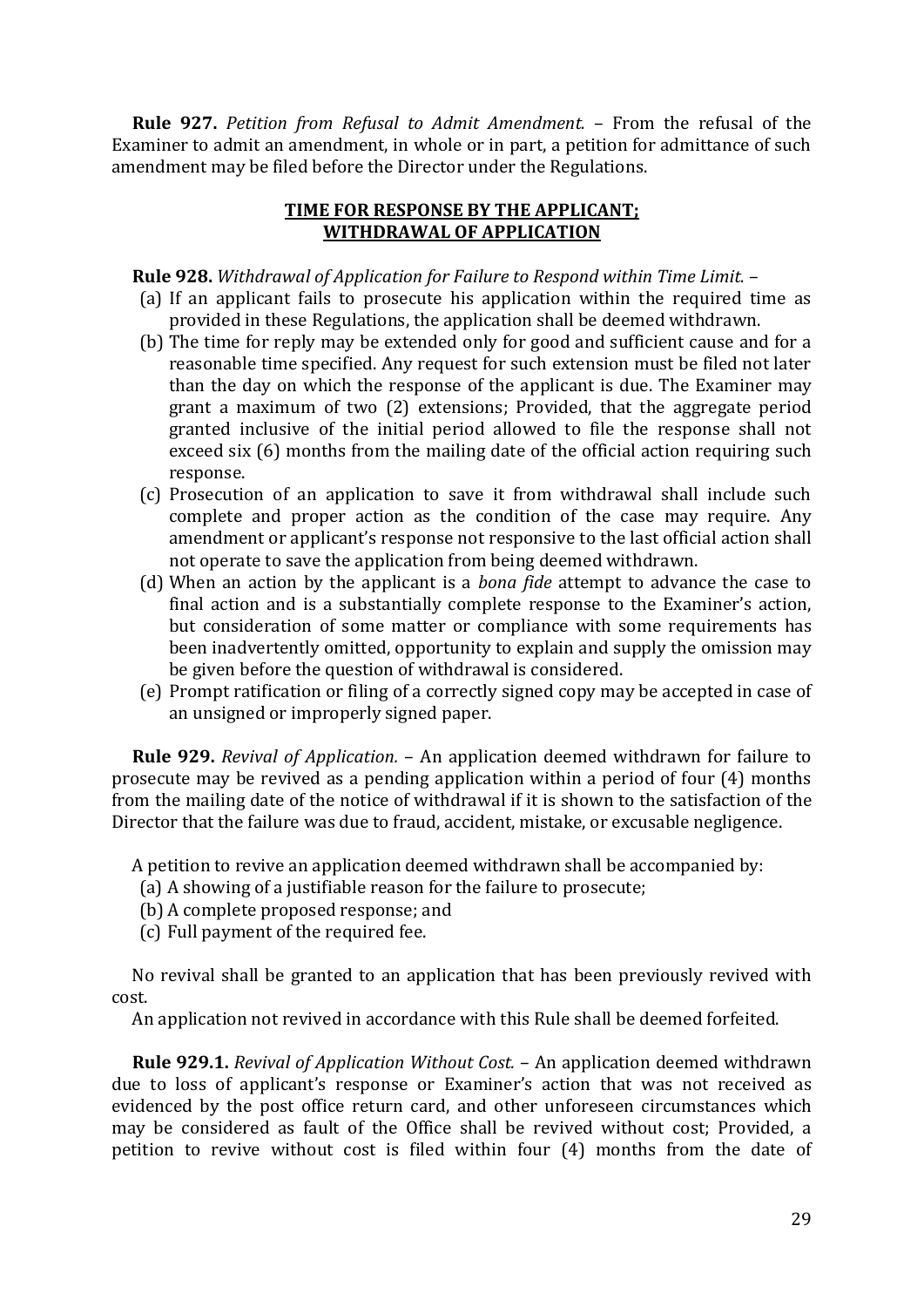withdrawal of the application. In case of loss of applicant's response, the petition must be accompanied by the copy bearing the original stamp of the Office.

 **Rule 930.** *Voluntary Withdrawal of Application.* – An application may be voluntarily withdrawn by filing a written declaration of withdrawal to the Bureau. The application must be identified and the declaration must be signed by the applicant or assignee of record, if any. Voluntarily withdrawn application shall not be revived and will be deemed forfeited.

 **Rule 931.** *Reconstitution of Application File Wrappers.* – An application file wrapper or any document therein declared lost may be reconstituted; Provided, that the application remains active, not withdrawn, or forfeited. For this purpose, a petition must be filed by the applicant requesting for the reconstitution of the application file wrapper or lost document stating therein the pertinent facts and circumstances including the prosecution history and various communications between the applicant and the Office involving the application. Further, a carbon original or a duplicate copy containing the acknowledgement receipt by the Office of the subject documents sought to be reconstituted are attached to the petition. Mere photocopies shall not be acceptable.

#### **PART 10 GRANT OF PATENT**

 **Rule 1000.** *Grant of Patent.* – If the application meets the requirements of the IP Code and these Regulations, the Office shall grant the patent; Provided, that all the fees are paid on time. If the required fees for grant and printing are not paid in due time, the application shall be deemed withdrawn (Sec. 50, IP Code).

 **Rule 1001.** *Contents of Patent.* – The patent shall be issued in the name of the Republic of the Philippines under the seal of the Office and shall be signed by the Director of Patents , and registered together with the description, claims, and drawings, if any, in books and records of the Office (Sec. 53, IP Code).

 **Rule 1002.** *Publication upon Grant of Patent.* – The grant of the patent, together with other information, shall be published in the IPOPHL E- Gazette within six (6) months

 **Rule 1003.** Any interested party may inspect the complete description, claims, and drawings of the patent on file with the Office (Sec. 52.2, IP Code).

 **Rule 1004.** *Term of Patent.* – The term shall be twenty (20) years from the filing date of the application. However, a patent shall cease to be in force and effect if any prescribed annual fees there for is not paid within the prescribed time or if the patent is cancelled in accordance with the provisions of the IP Code and these Regulations.

# **PART 11 ANNUAL FEES**

 **Rule 1100.** *Annual Fees.* – The first annual fee on patent shall be due and payable on the expiration of four (4) years from the date the application is published, and on each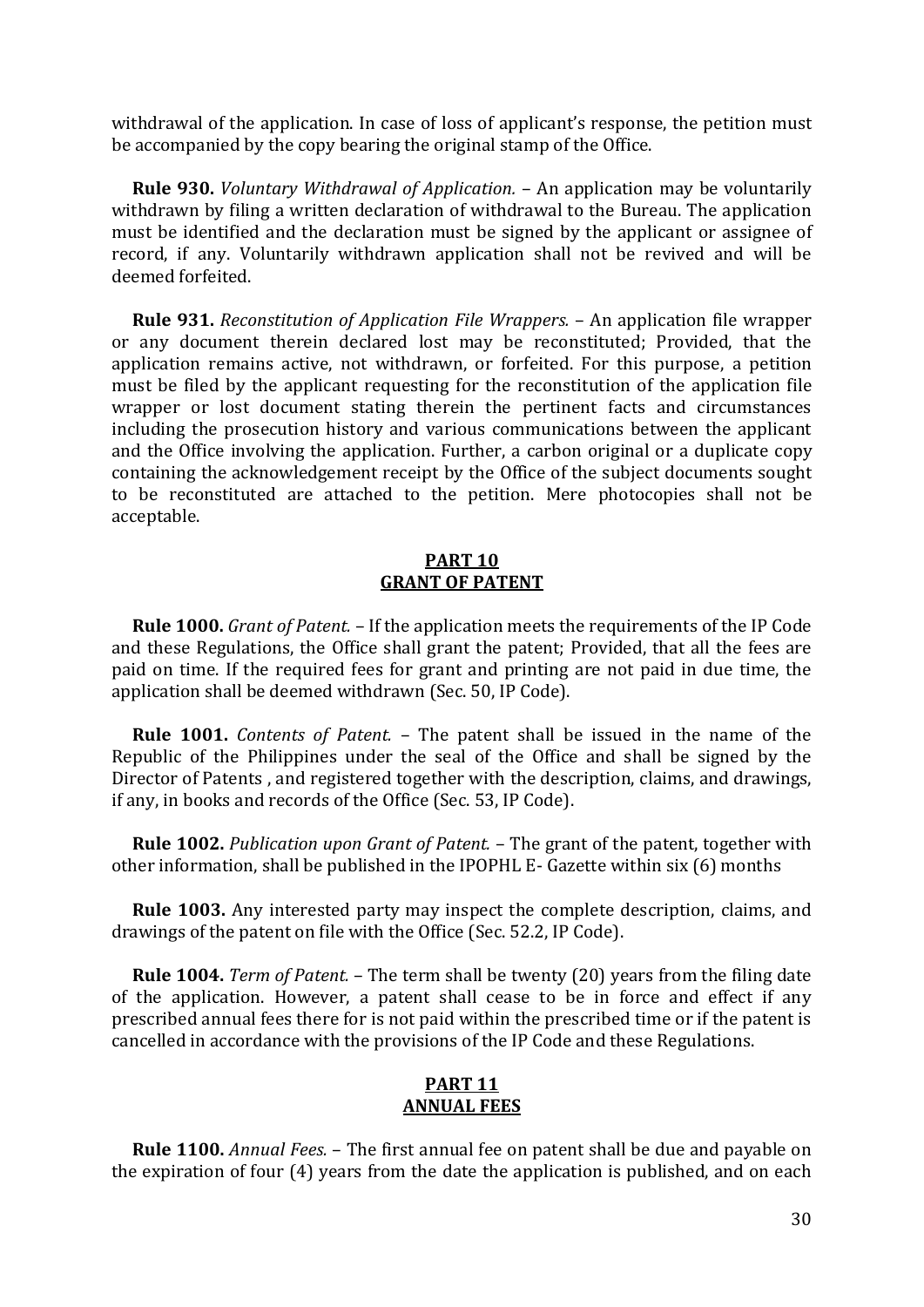subsequent anniversary of such date. Payment may be made within three (3) months before the due date. The obligation to pay the annual fees shall terminate should the application be withdrawn, refused, or cancelled.

 For the PCT national phase entry applications, the first annual fee shall be due and payable on the expiration of four (4) years from the international publication date, regardless of the language of the publication.

 **Rule 1101.** *Date Application is published.* – The application is published on the date that the IPOPHL E-Gazette containing the application is released from circulation. For example, if the IPOPHL E-gazette containing the application is released for circulation on January 15, 1999, then the first annual fee shall be due and payable on January 15, 2003.

 **Rule 1102.** *Non-payment of Annual Fees; Grace Period.* - If an annual fee is not paid within the prescribed time, a notice of non-payment shall be published in the IPOPHL Egazette. After the publication, the notice shall also be immediately mailed to the patent owner, applicant, or the resident agent.

Within a grace period of six (6) months from the publication of the notice of nonpayment in the IPOPHL E-gazette, the annual fee plus the prescribed surcharge for delayed payment and the publication fee must be paid in full. Upon failure to pay the annual fees, surcharges, and the publication fee within the grace period, a notice that the application is deemed withdrawn or that the patent considered lapsed as of the date following the expiration of the original period within which the annual fee was due, shall be issued and published in the IPOPHL E-gazette and recorded in the appropriate register of the Office.

## **PART 12 OTHER PROCEEDINGS AFFECTING THE APPLICATION FOR PATENT**

**Chapter 1.** *Recording of Assignment of Letters Patent and Other Instruments affecting Title to Patents,Including Licenses*

 **Rule 1200.** *Form of assignment of a patent or of an application for a patent.* – To be acceptable for recording, the assignment:

- (a) must be in writing and if in a language other than English or Filipino, the document must be accompanied by an English translation;
- (b) must be acknowledged before a notary public, or other officer authorized to administer oaths and perform other notarial acts, and be certified under the hand and official seal of the said notary or other officer;
- (c) must be accompanied by an appointment of a resident agent, if the assignee is not domiciled in the Philippines;
- (d) so that there can be no mistake as to the patent or application intended, must identify the letters patent involved by number, and date, name of the patentee, and title of the invention as set forth in the patent; in the case of an application for patent, the application number and the filing date of the application should be stated, giving also the name of the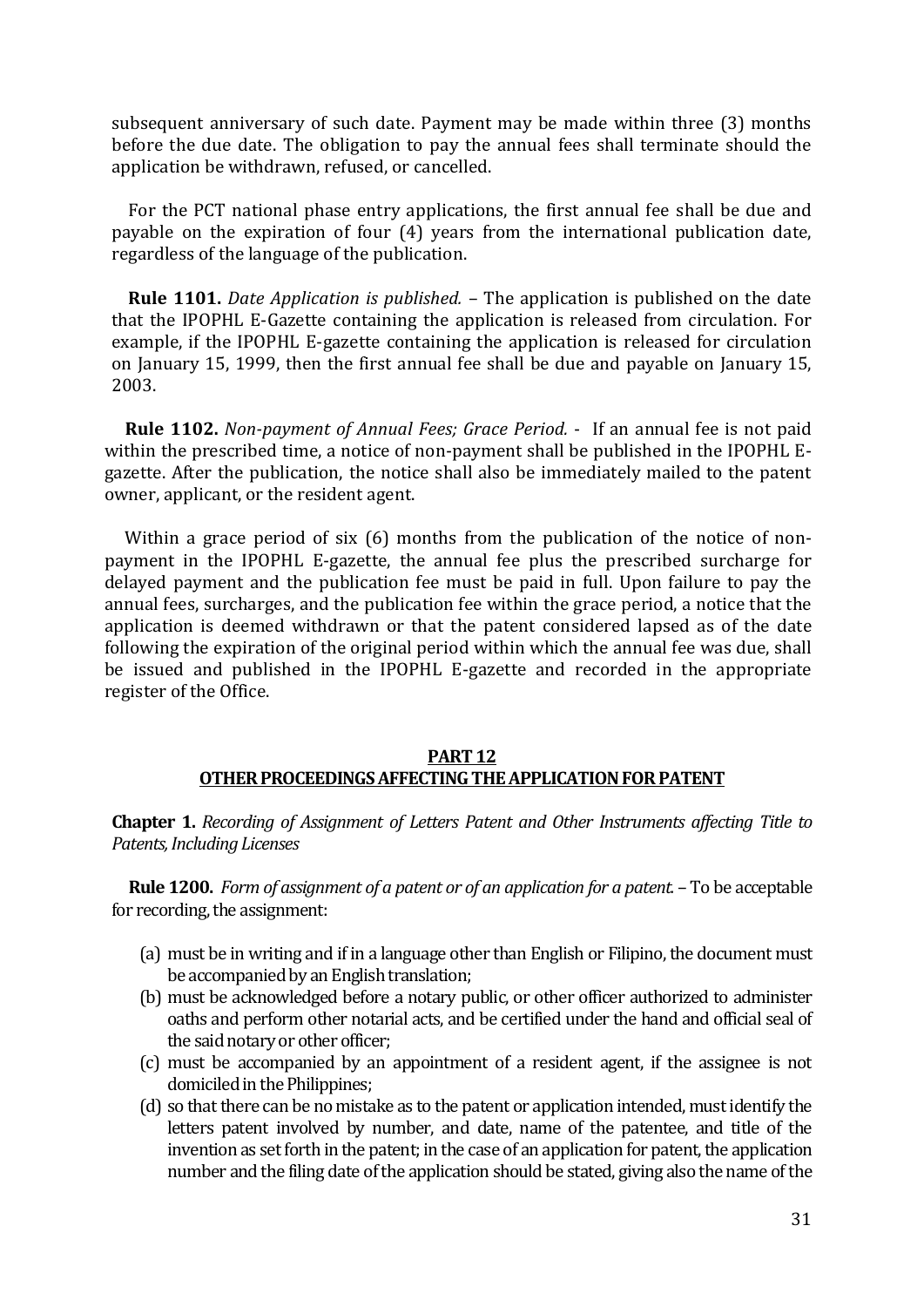applicant, and title of the invention, set forth in the application, but if an assignment is executed concurrently with or subsequent to the execution of the application but before the application is filed, or before its application number is ascertained, it should adequately identify the application by date of execution, name of the applicant, and title of the invention; and

(e) must be accompanied by the required recordal and publication fees.

**Rule 1201.** *Form of other instruments affecting the title to a patent or application including licenses.* – In order to be acceptable for recording, the form of such instrument, including licenses, must conform with the requirements of the preceding Rule.

**Rule 1202.** *Assignment and other instruments to be submitted in duplicate.* – The original document together with a signed duplicate thereof shall be submitted. If the original is not available, an authenticated copy thereof in duplicate may be submitted instead. After recording, the Office shall retain the signed duplicate or one of the authenticated copies, as the case may be, and return the original or the other authenticated copy to the party who filed the same, with notation of the fact of recording.

**Rule 1203.** *Date of recording of assignment or other instruments or license considered its date of filing.* – The date of recording of an assignment or other instrument is the date of its receipt by the Office in proper form and accompanied by full payment of the required recording and publication fees.

 Such instruments shall be void against any subsequent purchaser or mortgager for a valuable consideration and without notice, unless it is recorded in the Office within three months from the date thereof, or prior to the subsequent purchase or mortgage (Sec. 106, IP Code). Notice of the recording shall be published in the IPOPHL E-Gazette.

 **Rule 1204.** *Letters Patent may be issued to the assignee in place of the applicant.* – In the case of the assignment of a pending application for patent, the letters patent may be issued to the assignee of the applicant, provided the assignment has been recorded in the Office before the actual issue of the patent.

 **Rule 1205.** *Action may be taken by the assignee of record in any proceeding in the office.* – Any action in any proceeding in the Office which may or must be taken by a patentee or applicant may be taken by the assignee, provided the assignment has been recorded.

#### **Chapter 2.** *Surrender, Correction, and Amendment of Patent.*

#### **Rule 1206.** *Surrender of Patent.* –

- (a) The owner of the patent, with written and verified consent of all persons having grants or licenses or other right, title or interest in and to the patent and the invention covered thereby, which have been recorded in the Office, may surrender his patent, any claim or claims forming part thereof to the Office for cancellation. The petition for cancellation shall be in writing, duly verified by the petitioner and if executed abroad shall be authenticated (Sec. 56, IP Code).
- (b) Any person may give notice to the Office of his opposition to the surrender of a patent, and if he does so, the Bureau shall notify the proprietor of the patent and determine the question.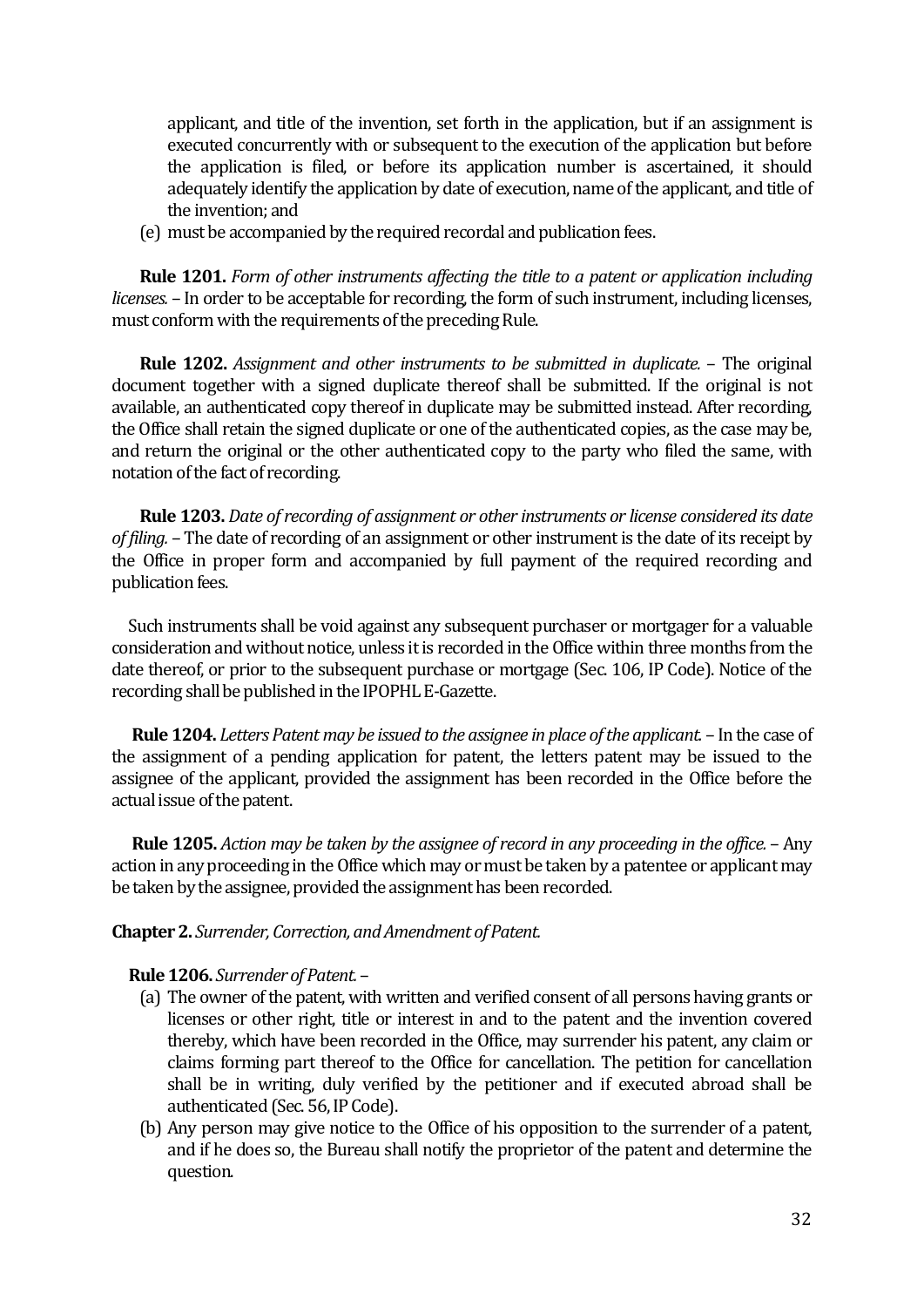(c) If the Office is satisfied that the patent may properly be surrendered, he may accept the offer and, as from the day when notice of his acceptance is published in the IPOPHL E Gazette, the patent shall cease to have effect, but no action for infringement shall lie and no right compensation shall accrue for any use of the patented invention before that day for the services of the government (Sec. 56, IP Code).

 **Rule 1207.** *Correction of mistakes of the Office.* – Upon written petition, in duplicate, of the patentee or assignee of record, and upon tender to the Office of the copy of the patent issued to the patentee, the Director shall have the power to correct without fee any mistake in a patent incurred through the fault of the Office when clearly disclosed by the records thereof, to make the patent conform to the records (Sec. 57,IP Code).

 **Rule 1208.** *Correction of mistakes in the application.* – On request of any interested person and payment of the prescribed fee, the Director is authorized to correct any mistake in the patent of a formal and clerical nature, not incurred through the fault of the Office (Sec. 58, IP Code).

 **Rule 1209.** *Changes in Patent.* – The owner of the patent shall have the right to request the Bureau to make changes in the patent in order to:

- (a) Limit the extent of the protection conferred by it;
- (b) Correct obvious mistakes or to correct clerical errors; and
- (c) Correct mistakes or errors, other than those referred to in section (b), made in good faith; Provided, that where the change would result in broadening of the extent of the protection conferred by the patent, no request may be made after the expiration of two (2) years from the grant of a patent and the change shall not affect the rights of any third party which has relied on the patent, as published.

 **Rule 1210.** *Form and publication of amendments or corrections.* –An amendment or correction of a patent shall be accomplished by a certificate of such amendment or correction, authenticated by the seal of the Office and signed by the Director, which certificate shall be attached to the patent. Notice of such amendment or correction shall be published in the IPOPHL E- Gazette and copies of the patent furnished by the Office shall include a copy of the certificate of the amendment or correction (Sec. 60, IP Code).

## **Chapter 3.** *Assignment and Transmission of Rights.*

 **Rule 1211.** *Assignment and Transmission of Rights.* – Patents or applications for patents and inventions to which they relate, shall be protected in the same way as the rights of other property under the Civil Code. Inventions and any right, title, or interest in and to patents and inventions covered thereby, may be assigned or transmitted by inheritance or bequest or may be the subject of a license contract (Sec. 103, IP Code).

 **Rule 1212.** *Assignment of inventions.* – An assignment may be of the entire right, title, or interest in and to the patent and the invention covered thereby, or of an undivided share of the entire patent and invention, in which event the parties become joint owners thereof. An assignment may be limited to a specified territory (Sec. 104, IP Code).

 **Rule 1213.** *Rights of joint owners.* – If two (2) or more persons jointly own a patent and the invention covered thereby, either by the issuance of the patent in their joint favor or by reason of the assignment of an undivided share in the patent and invention or by reason of the succession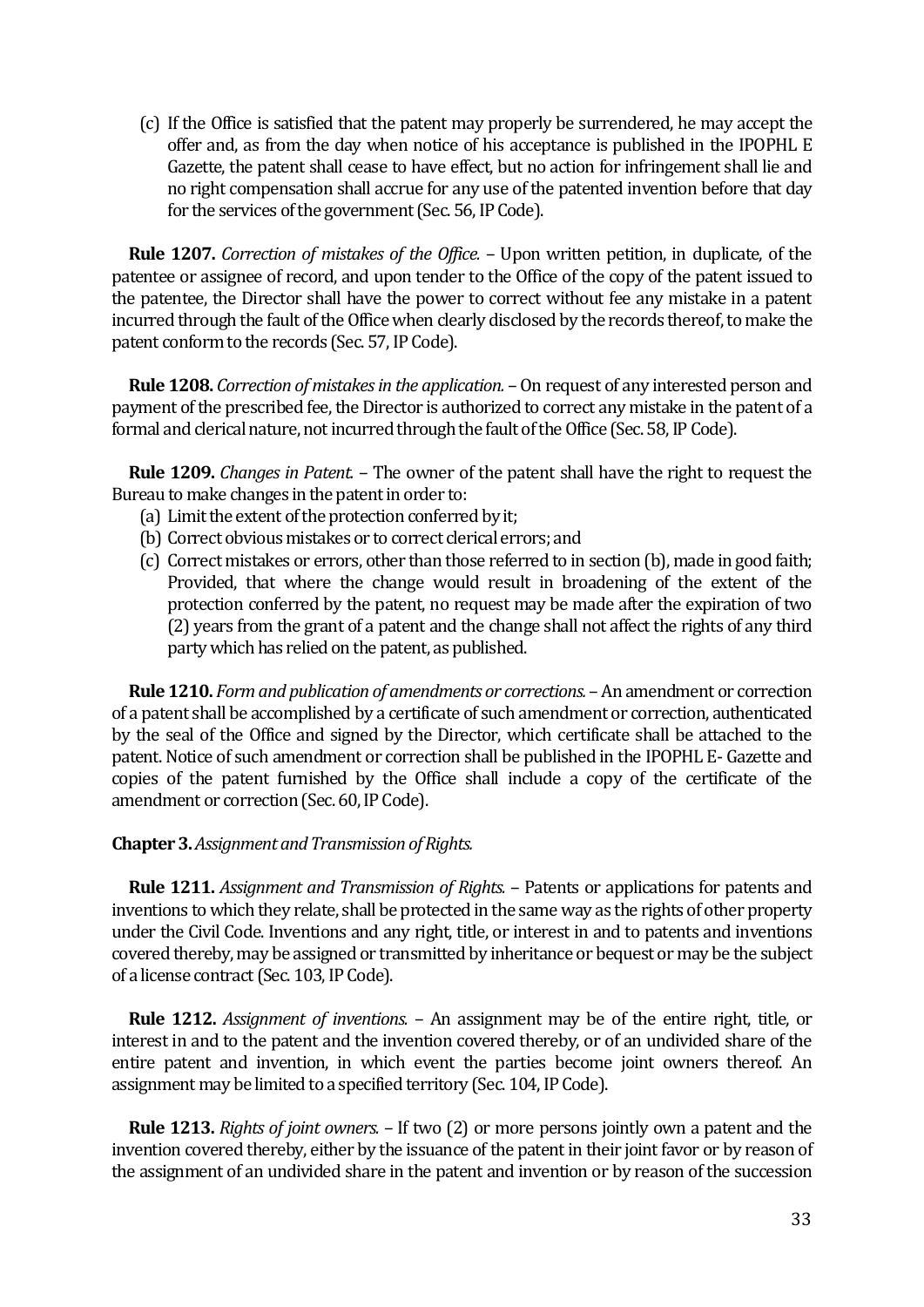in title to such share, each of the joint owners shall be entitled to personally make, use, sell, or import the invention for his own profit; *Provided however*, That neither of the joint owners shall be entitled to grant licenses or to assign his right, title, interest, or part thereof without the consent of the other owner or owners, or without proportionally dividing the proceeds with such other owner or owners. (Sec. 107, IP Code).

# **PART 13 PETITIONS AND APPEAL**

 **Rule 1300.** *Nature of the function of Examiners.* – The function of determining whether or not an application for grant of patent should be allowed or refused under the facts disclosed in the application, references consulted by the Examiner, and under the applicable law (statutory and decisional), is a quasi-judicial function and involves the exercise of judicial discretion.

 Thus, with respect to such function, the Director cannot lawfully exercise direct control, direction, and supervision over the Examiners but only general supervision, exercised through a review of the recommendation they may make for the grant of patent and of other actions, and through a review of their adverse decisions by petition or appeal.

 **Rule 1301.** *Petition to the Director to question the correctness of the action of an Examiner on a matter not subject to appeal.* – Petition may be filed with the Director from any repeated action or requirement of the Examiner which is not subject to appeal and in other appropriate circumstances. Such petition, and any other petitions which may be filed, must contain a statement of the facts involved and the point or points to be reviewed. Briefs or memoranda, if any, in support thereof should accompany or be embodied in the petition. The Examiner, as the case may be, may be directed by the Director to furnish a written statement setting forth the reasons for his decision upon the matter averred in the petition, supplying a copy thereof to the petitioner. The mere filing of a petition will not stay the maximum period of six (6) months counted from the mailing date of the Examiner's action subject of the appeal for replying to an Examiner's action nor act as a stay of other proceedings.

 **Rule 1302.** *Appeals to the Director.* – Every applicant for the grant of a patent may, upon the final refusal of the Examiner to grant the patent, appeal the matter to the Director. Appeal may also be taken to the Director from any adverse action of the Examiner in any matter over which these Regulations give original jurisdiction to the Examiner. A second adverse decision by the Examiner on the same grounds may be considered as final by the applicant, petitioner, or patentee for purposes of appeal.

 **Rule 1303.** *Effect of a final decision of an Examiner which is not appealed.* –A final decision of an Examiner which is not appealed to the Director within the time permitted, or if appealed, the appeal is not prosecuted, shall be considered as final to all intents and purposes, and shall have the effect of *res judicata* in respect of any subsequent action on the same subject matter.

 If an application is considered withdrawn for failure of the applicant to respond to an action of the Examiner on the merits, the order declaring the application as forfeited for failure to file a petition for revival within the prescribed period shall likewise have the effect of *res judicata.*

 **Rule 1304.** *Time and manner of appeal.* – Any petition or appeal must be taken by filing the petition in duplicate or notice of appeal, as the case may be, and full payment of the required fee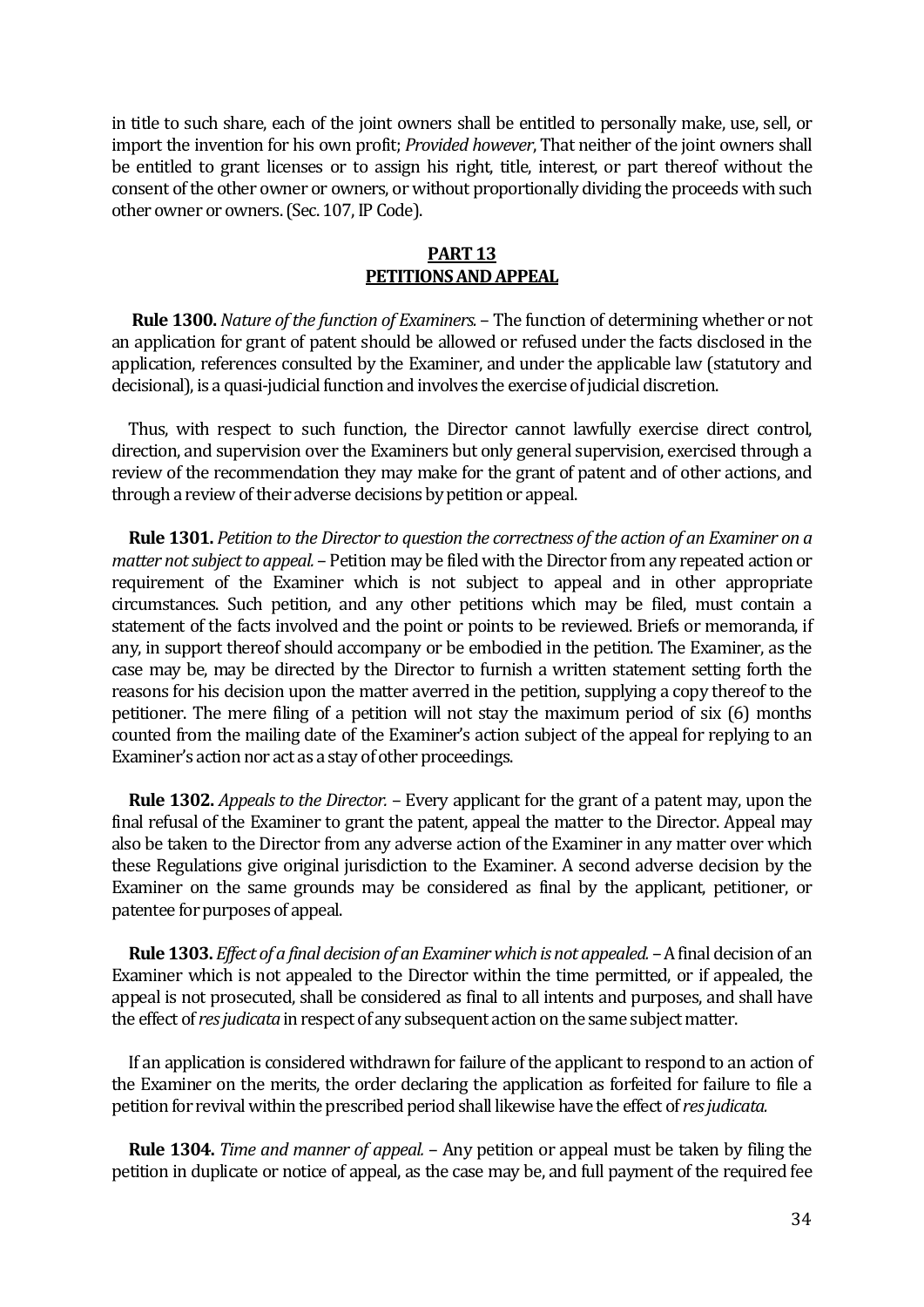within two (2) months from the mailing date of the action subject of the petition or appeal, must specify the various grounds upon which the petition or appeal is taken, and must be signed by the petitioner or appellant, or by his attorney of record. The period herein provided shall, in no case, exceed the maximum period of six (6) months from the mailing date of the action subject of the petition or appeal.

 **Rule 1305.** *Appellant's brief required.* – In case of an appeal, the appellant shall file a brief within two (2) months from the date of filing of the notice of appeal. The brief shall contain the authorities and arguments on which he relies to maintain his appeal. Failure to file the brief within the time allowed shall make the appeal stand dismissed. No extension of time is allowed in filing the brief.

 **Rule 1306.** *The Examiner's answer.* – The Examiner shall submit to the Director an Examiner's brief containing a written statement in answer to the petition or appellant's brief, as the case may be, within two (2) months from the date of issuance of an order from the Director directing himto submit such statement. Copy of such statement shall be served on the petitioner or appellant by the Examiner.

 **Rule 1307.** *Appellant's Reply.* – In case of an appeal, the appellant may file a reply brief directed only to such new points as may be raised in the Examiner's answer, within one (1) month from the date of receipt of such Examiner's answer.

 **Rule 1308.** *Decision of the Director and Appeal to the Director General.* – The decision or order of the Director reversing the refusal of the Examiner shall be immediately final and executory. However, if the decision of the Director affirms the refusal of the Examiner, the applicant may file a notice of appeal to the Director General within thirty (30) days from receipt of the Director's decision, otherwise the refusal of the application shall become final and executory. No motion for reconsideration of the decision or order of the Director General shall be allowed. When the Director's decision becomes final and executory, in any of the two instances, the application shall be remanded to the Examiner.

 **Rule 1309.** *Appellant's Brief Required.* – The appellant shall, within thirty (30) days from the date of filing of the notice of appeal, file a brief of the authorities and arguments on which he relies to maintain his appeal. On failure to file the brief within the time allowed, the appeal shall stand dismissed.

 **Rule 1310.** *Director's Comment.* The Director shall submit within thirty (30) days his comments on the appellant's brief if so required by the Director General.

 **Rule 1311.** *Appeal to the Court of Appeals.* – The decision of the Director General reversing the decision of the Director and allowing the application shall be immediately final and executory. On the other hand, the decision of the Director General affirms the decision of the Director, which refuses the application, shall be final and executory if an appeal to the Court of Appeals is not perfected in accordance with the Rules of Court applicable to appeals from decisions of the Regional Trial Courts. No motion for reconsideration of the decision or order of the Director General shall be allowed. When the Director's decision becomes final and executory, in any of the two instances, the application shall be remanded to the Examiner.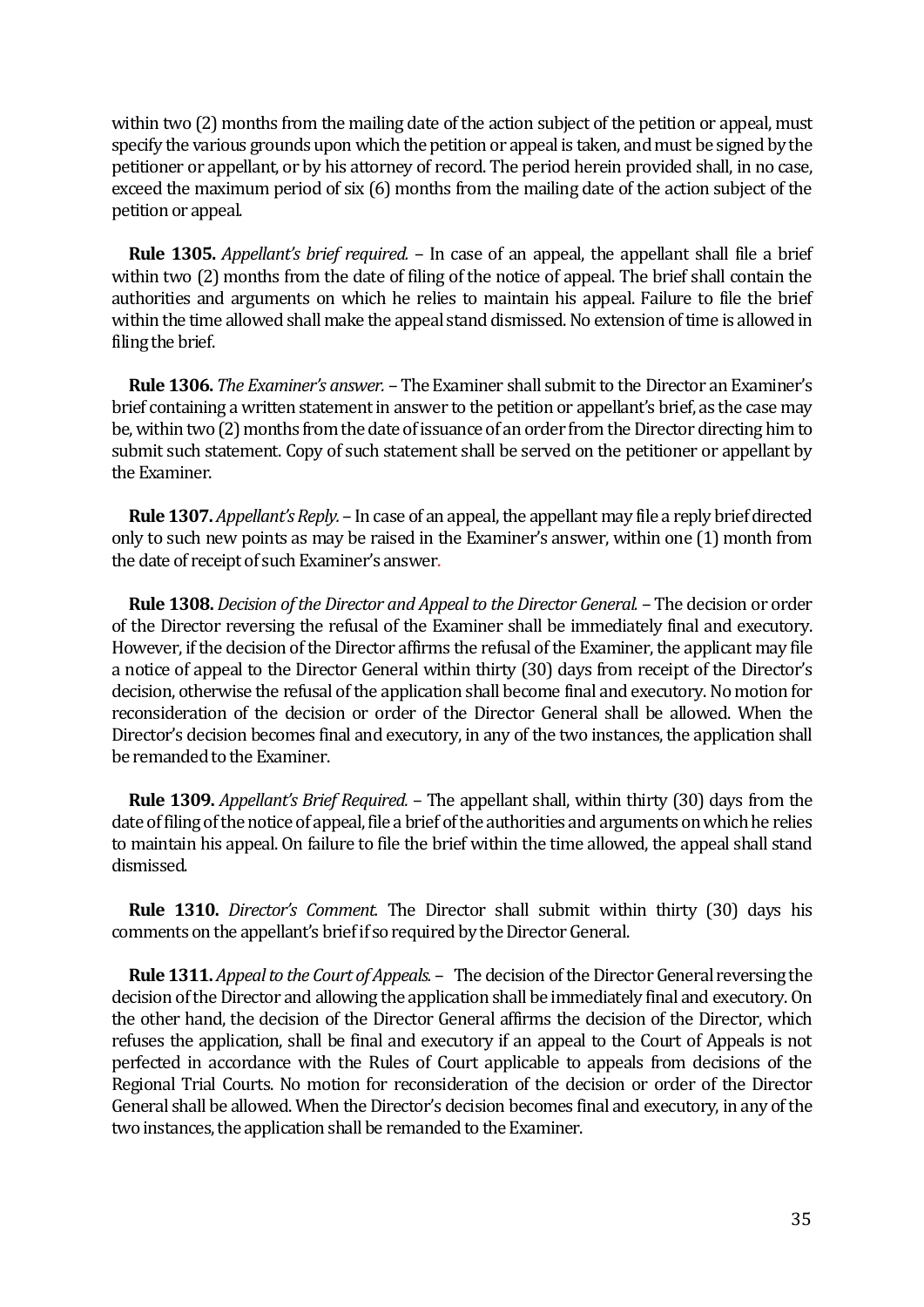#### **PART 14 UTILITY MODELS**

 **Rule 1400.** *Registrable Utility Models.* – Any technical solution of a problem in any field of human activity which is new and industrially applicable shall be registrable.

 **Rule 1401.** *Non-registrable Utility Models.* – The provisions regarding "Non-Patentable Inventions" as provided for in Part 2, Rule 202 of the Regulations for Patents shall apply, *mutatis mutandis,*to non-registrable utility models.

 **Rule 1402.** *Industrial Applicability.* – A utility model which can be produced and used in any industry shall be industrially applicable.

 **Rule 1403.** *Filing Date of Utility Model Application.* — The filing date of a utility model application shall be the date on which the Office received the following elements in English or Filipino:

- (a) An express or implicit indication that a utility model registration is sought;
- (b) Information identifying the applicant; and
- (c) Description of the utility model and one (1) or more claims.

 **Rule 1403.1.** *Incomplete Application.* – The provisions regarding "Incomplete Applications" as provided for in Part 6, Rules 600.1 and 600.2 of the Regulations for Patents shall apply, *mutatis mutandis,* to an incomplete utility model application.

 **Rule 1403.2.** *According a Filing Date.* – The provision on "According a Filing Date to Applications" as provided for in Part 6, Rule 601 of the Regulations for Patents shall apply, *mutatis mutandis,* to utility model applications.

 **Rule 1403.3** *Late-filed or missing drawings.* – The provision on "Late-filed or Missing Drawings" as provided for in Part 6, Rules 602 of the Regulations for Patents shall apply, *mutatis mutandis,* to utility model application.

 **Rule 1404.** *Payment of Fees.* – An application for a utility model registration shall be subject to the full payment of the filing fee and publication fees within one (1) month after the filing date of the application.

 **Rule 1404.1.** *Effect of Non-payment of Fees.* – – An application shall be deemed forfeited if the required fees are not fully paid within the period prescribed in Rule 1404.

 A forfeited application may be retrieved by the applicant by filing a formal written request therefor within four (4) months from the mailing date of the notice of forfeiture of the application. A forfeited application not retrieved within the prescribed period shall be expunged from the records and disposed of by the Bureau.

 **Rule 1405.** *Registration of Utility Model.* – The Office shall adopt an expeditious registration process for a utility model. All applications for utility model shall be registered without substantive examination provided all required fees, including fees for excess claims and publication are paid and all formal requirements set forth in these Regulations are complied with.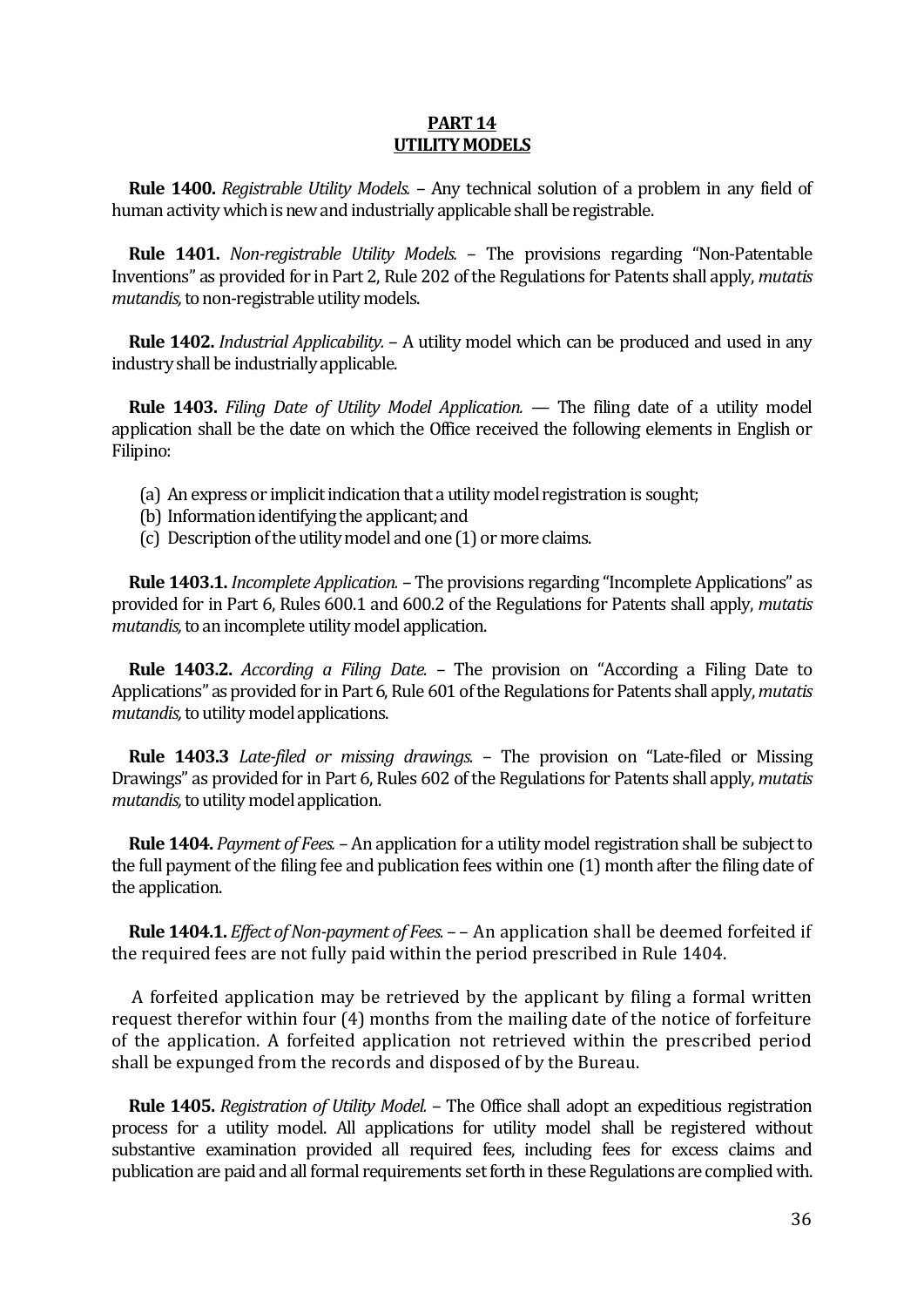However, applicants may wish to request for a registrability report in accordance with Rules 1901-1903 before enforcing their rights to benefit from the determination of novelty and industrial applicability by the Office.

**Rule 1406.** *Formality Examination of Utility Model Application.* -The Office shall conduct a formality examination of the application and a report thereon shall be transmitted to the applicant.

 The application shall be evaluated taking into consideration the formality requirements stated in these Regulations, such as:

- (a) It is one of those falling under the non-registrable utility models;
- (b) Contents of the request for the registration of a utility model;
- (c) Priority documents, if with claim for convention priority (i.e., file number, date of filing, and country of the priority applications);
- (d) Proof of authority, if the applicant is not the maker;
- (e) Deed of assignment;
- (f) Payment of all fees (e.g. excess claims)
- (g) Signatures of the applicant/s;
- (h) Identification of the maker/s
- (i) Contents of the description, claims, and abstract; and
- (j) Formal drawings, if any.

 **Rule 1407.** *Applicant's Action on the Formality Examination Report.* – Within two (2) months from the mailing date of the formality examination report, the applicant may:

- (a) Amend the application;
- (b) Voluntarily withdraw the application; or
- (c) Convert the application to an application for an invention patent.

 In case the applicant decides to amend the application, the provisions on "Reply by the Applicant" as provided for in Part 9, Rule 911 and "Re-examination and Reconsideration and Final Refusal" as provided for in Part 9, Rules 912 and 913 of the Regulations for Patents shall apply, *mutatis mutandis,* to utility model applications.

 Failure to respond to the examination report within two (2) months from the mailing date thereof shall cause the withdrawal of the application.

 **Rule 1407.1.** *Working Models of the Utility Model, when Required.* – The provisions regarding working models as provided for in Part 4, Rules 419, 419.1, 419.2, 419.3, 419.4, and 419.5 of the Regulations for Patents shall apply, *mutatis mutandis,* to utility model applications.

 **Rule 1408.** *Voluntary Withdrawal.* – A utility model application may be voluntarily withdrawn by filing in the Office a written declaration of withdrawal, signed by the applicant himself and the assignee of record, if any, and identifying the application. The application shall be deemed withdrawn and all files expunged from the records of the Bureau upon receipt of the applicant's voluntary withdrawal. Voluntarily withdrawn application shall not be revived and will be deemed forfeited.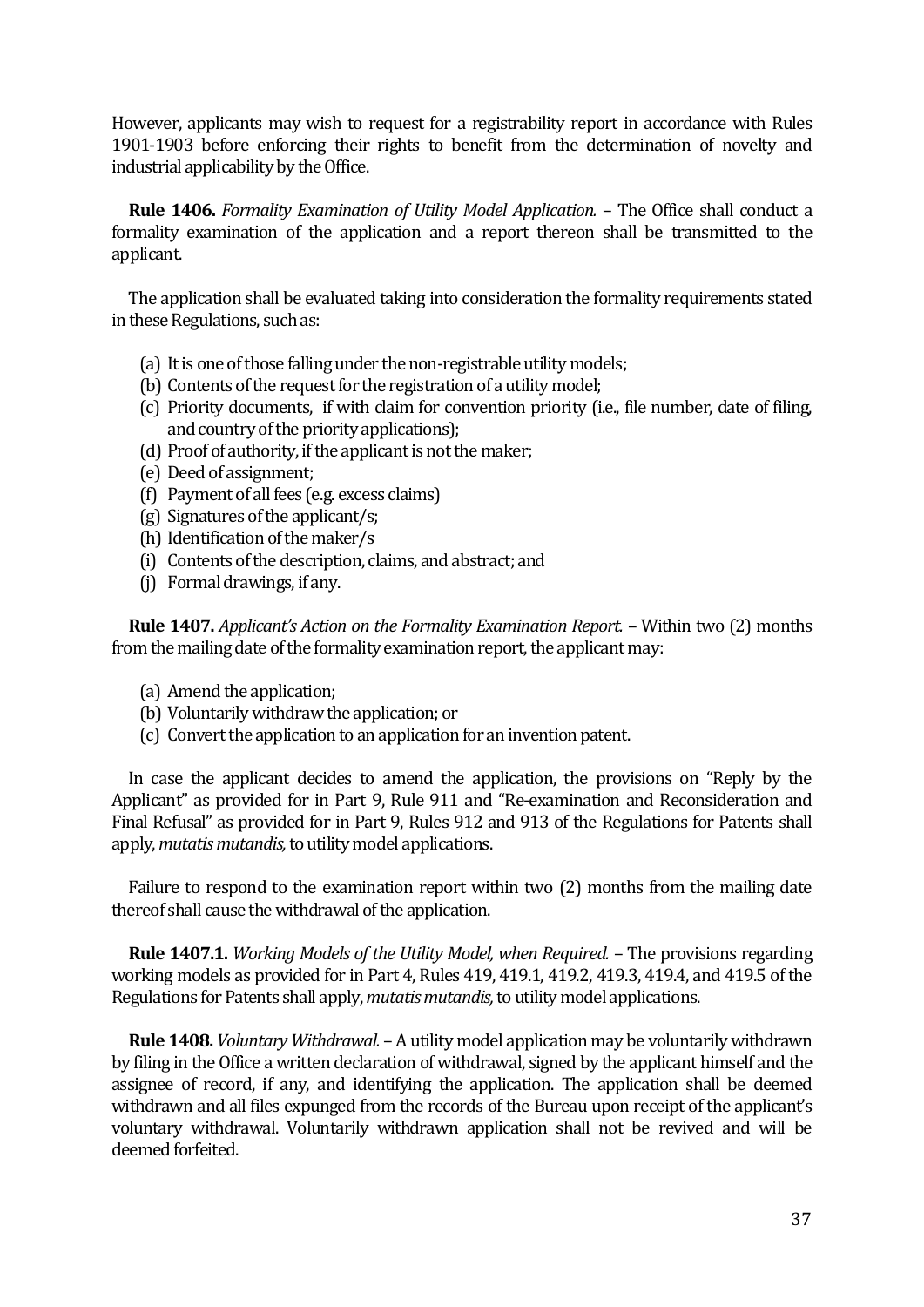**Rule 1409.** *Final Action.* – Where the applicant fails to file a complete response to the formality examination report, any subsequent formality examination report submitted to the applicant shall be a final action which may be appealed to the Director in a manner provided for in these Regulations.

 **Rule 1410.** *The Utility Model Application.* – An application for a utility model shall be in writing. It may be written in Filipino or English, and shall be filed by post or directly with the Bureau. Filing in electronic format or through the internet may also be done, if and when facilities therefor are made available by the Office. All applications shall be addressed to the Director.

The application shall contain the following:

- (a) A duly accomplish request for the registration of a utility model;
- (b) A description containing the following:
	- (1) Title
	- (2) Technical field
	- (3) Background of the utility model
	- (4) Summary of the utility model
	- (5) Brief description of the several views of the drawings, if any
	- (6) Detailed description
- $(c)$  Claim $(s)$ ;
- (d) Drawing(s) necessary for understanding the utility model, if any; and
- (e) An abstract of the disclosure

 Except for the request for registration, the documents making up the application filed in writing by post or directly to the Bureau shall be in four (4) copies.

 **Rule 1410.1.** *Title.* – The title of the utility model should be as short and specific as possible. It should appear as a heading on the first page of the description. The title shall be in technical terms particularly referring to the technical feature or features of the utility model. All fancy names are not permissible in the title.

 **Rule 1410.2.** *Technical Field.* – A statement of the technical field of the art to which the utility pertains. The statement should be directed to the subject matter of the claimed utility model.

 **Rule 1410.3.** *Background of the Utility Model.* – The applicant shall provide a description of the background art which shall include the state of the art, all related arts and known technology relevant to the utility model sought to be registered. As much as possible, references to specific documents and source of the information provided should be included. More importantly, the technical problem which the applicant's utility model intends to solve should be explained thoroughly.

 **Rule 1410.4.** *Summary of the Utility Model.* – The summary must disclose the utility model, as claimed, in such terms that the technical problem and its technical solution are adequately explained. The difference between the utility model and the background art, in terms of its advantages and benefits, must also be stated.

 **Rule 1410.5.** *Brief Description of the Drawings.* – Every view of the drawings should be briefly described and given figure numbers.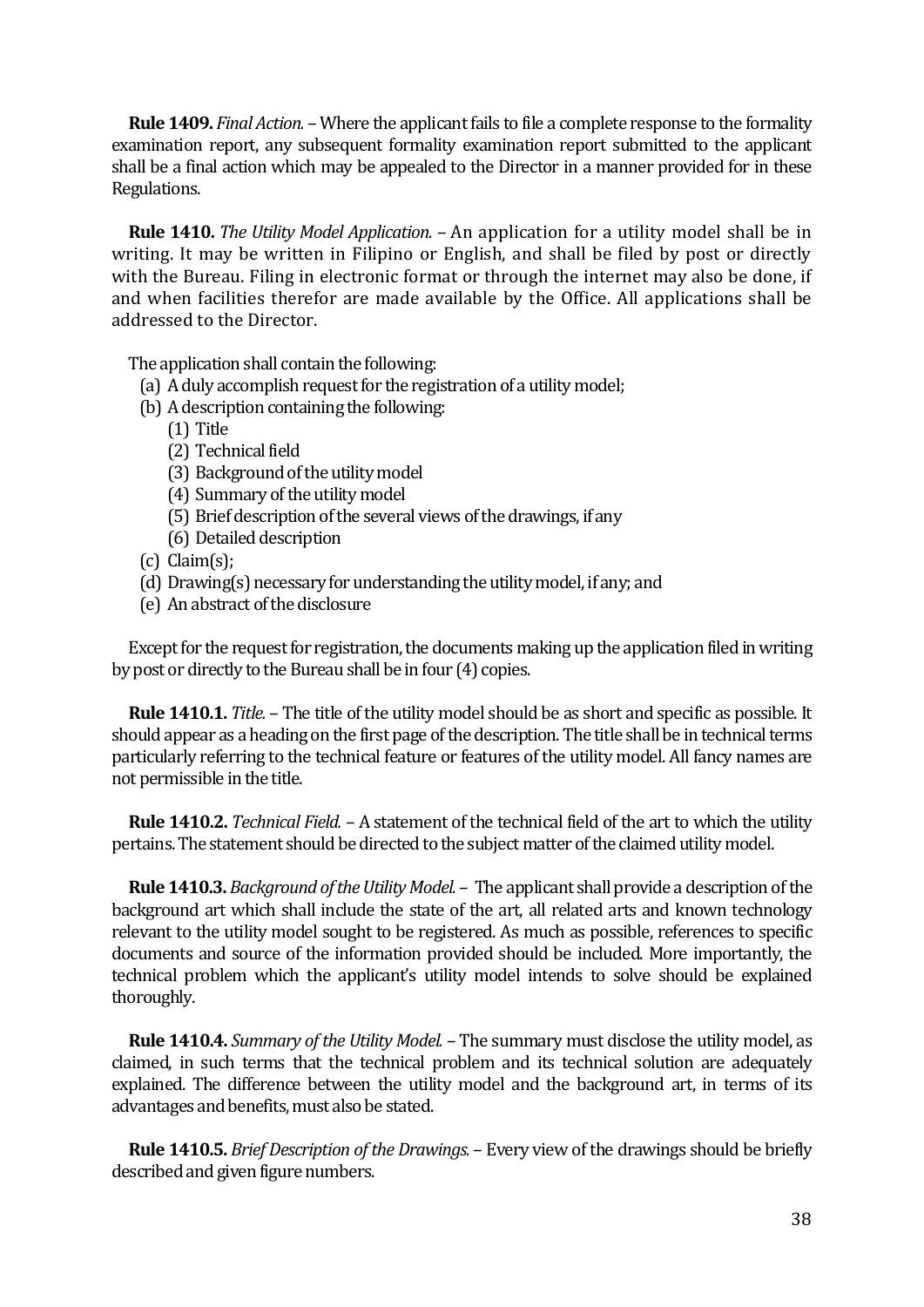**Rule 1410.6.** *Detailed Description.* – The detailed description must completely specify the manner of making and using of the utility model to enable the person having ordinary skills in the art to understand and practice the same; setting forth the precise and exact utility model as claimed; distinguishing the utility model from the relevant prior art it pertains to; and indicating the technical problem solved by the utility model.

 The provisions regarding the requirements for the detailed description as provided for in Part 4, Rules 405, 406, 406.1, 407, 408, and 409 of the Regulations for Patents shall apply, *mutatis mutandis,* to the detailed description for utility models.

 **Rule 1410.7.** *Claim.* – The claim(s) must define the subject matter of the utility model for which registration is sought. Such claim(s) should be clear and concise and fully supported by the description.

 If the utility model application relates to an improvement, the claim(s) should specifically point out and distinctly claim the improvement in combination with a preamble statement indicating the prior art features which are necessary for the definition of the claimed subject matter.

 The claim requirements as provided for in Part 4, Rules 415 (a), (c), (d), and 416 of the Regulations for Patents shall apply, *mutatis mutandis,* to claims for utility models.

 **Rule 1410.8.** *Abstract of the Disclosure.* –The abstract must be written in a separate sheet with the heading, "Abstract of the Disclosure." It shall consist of a concise summary of the disclosure of the utility model as contained in the description, claims, and drawings in preferably not more than one hundred fifty (150) words. It must be drafted in a way which allows the clear understanding of the technical problem, the gist of the solution of that problem through the utility model, and the principal use or uses of the utility model. The abstract shall merely serve for technical information.

 Preferably, the scope of the utility model should be disclosed such that, it can serve as an efficient basis for search in the particular technical field.

 **Rule 1411.** *Claims incurring Fee.* – The "Claims incurring Fee" provision as provided for in Part 4, Rule 417 of the Regulations for Patents shall apply, *mutatis mutandis,* to claims incurring fee for utility models.

**Rule 1412.** *Unity of Utility Model.* – Only one independent genus or generic claim is permissible in a utility model application. However, specific variations of the utility model may be claimed in a reasonable number of dependent claims in a single application; Provided, such variations fall under a single statutory class stated in these Regulations and are embodied under a single general innovative concept. Such specific variations of the claimed utility model must fall within the scope of the generic claim.

 **Rule 1413.** *Requirement for Restriction; Division.* – A restriction or division of multiple embodiments in a utility model application may be deemed proper if such embodiments are independent and distinct or cannot be considered as specific variations specified in these Regulations. A divisional application covering the restricted embodiment(s), if filed during pendency of the utility model application, shall be entitled to the benefit of the filing date of such parent application.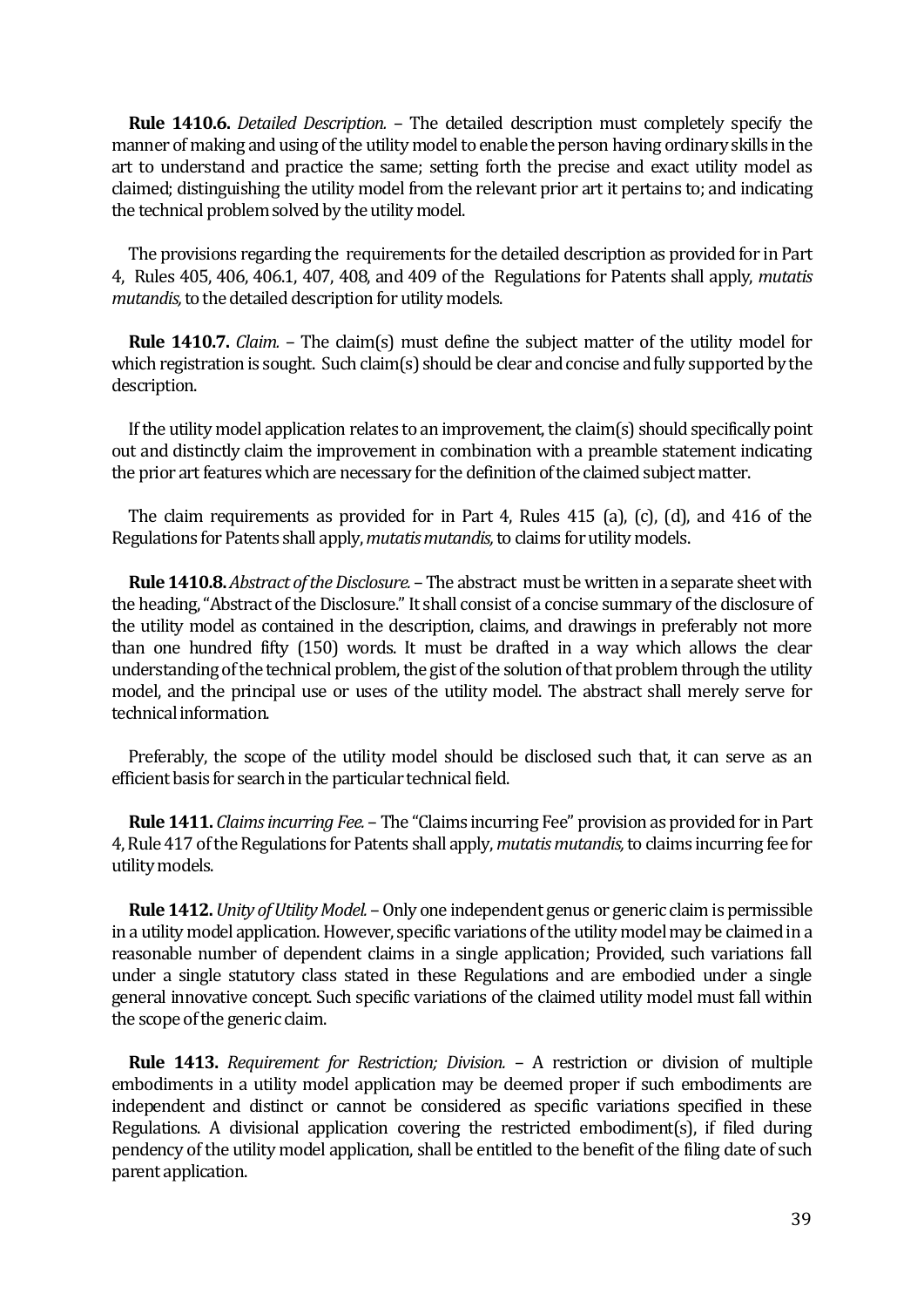The provisions regarding requirements and procedures for restriction as provided for in Part 6, Rules 604, 606, 607, 608, 610, and 611 of the Regulations for Patents shall apply, *mutatis mutandis,* to utility model applications.

 **Rule 1413.1** *Term of a Divisional Application*. – The term of a divisional application shall be seven (7) years from the date of filing of the parent application without any possibility of renewal.

 **Rule 1414.** *Publication of the Utility Model Application.* – A utility model application shall be published in the IPOPHL E-Gazette after formality examination prior to registration. However, the application may be published immediately after filing provided the following formal requirements are complied with upon filing of the application:

- (a) The description and claims and drawings (if any) are made in accordance with these Regulations;
- (b) The filing fee and other required fees have been fully paid;
- (c) If priority is claimed, the prior documents are submitted; and
- (d) other additional formal requirements required by the Office have been complied with.

 **Rule 1415.** *Term of Registration of Utility Model.* – A utility model registration shall expire, without any possibility of renewal, at the end of the seventh year after the date of filing of the application.

 **Rule 1416.** *Cancellation of the Utility Model Registration.* – The utility model registration shall be cancelled on the following grounds:

- (a) That the utility model does not qualify for registration as a utility model and does not meet the requirements of novelty and industrial applicability or it is among the nonregistrable utility models;
- (b) That the description and the claims do not comply with the prescribed requirements;
- (c) That any drawing which is necessary for the understanding of the utility model has not been furnished; and
- (d) That the owner of the utility model registration is not the maker or his successor in title.

 **Rule 1417.** *Conversion of Invention Patent Application to a Utility Model Application.* – At any time before the grant or refusal of a patent for an invention, an applicant for an invention patent may, upon full payment of the prescribed fee, convert his application into an application for a utility model registration and shall be accorded the filing date of the patent application. An application may be converted only once.

 The application or amended application which is converted into an application for a utility model registration shall be processed as a utility model application upon receipt of notice from the applicant.

 **Rule 1418.** *Conversion of an Application for Utility Model Registration to an Invention Patent Application.* – At any time before the grant or refusal of a utility model registration, an applicant for a utility model registration may, upon full payment of the prescribed fee, convert his application into a patent application and shall be accorded the filing date of the utility model application. An application may be converted only once.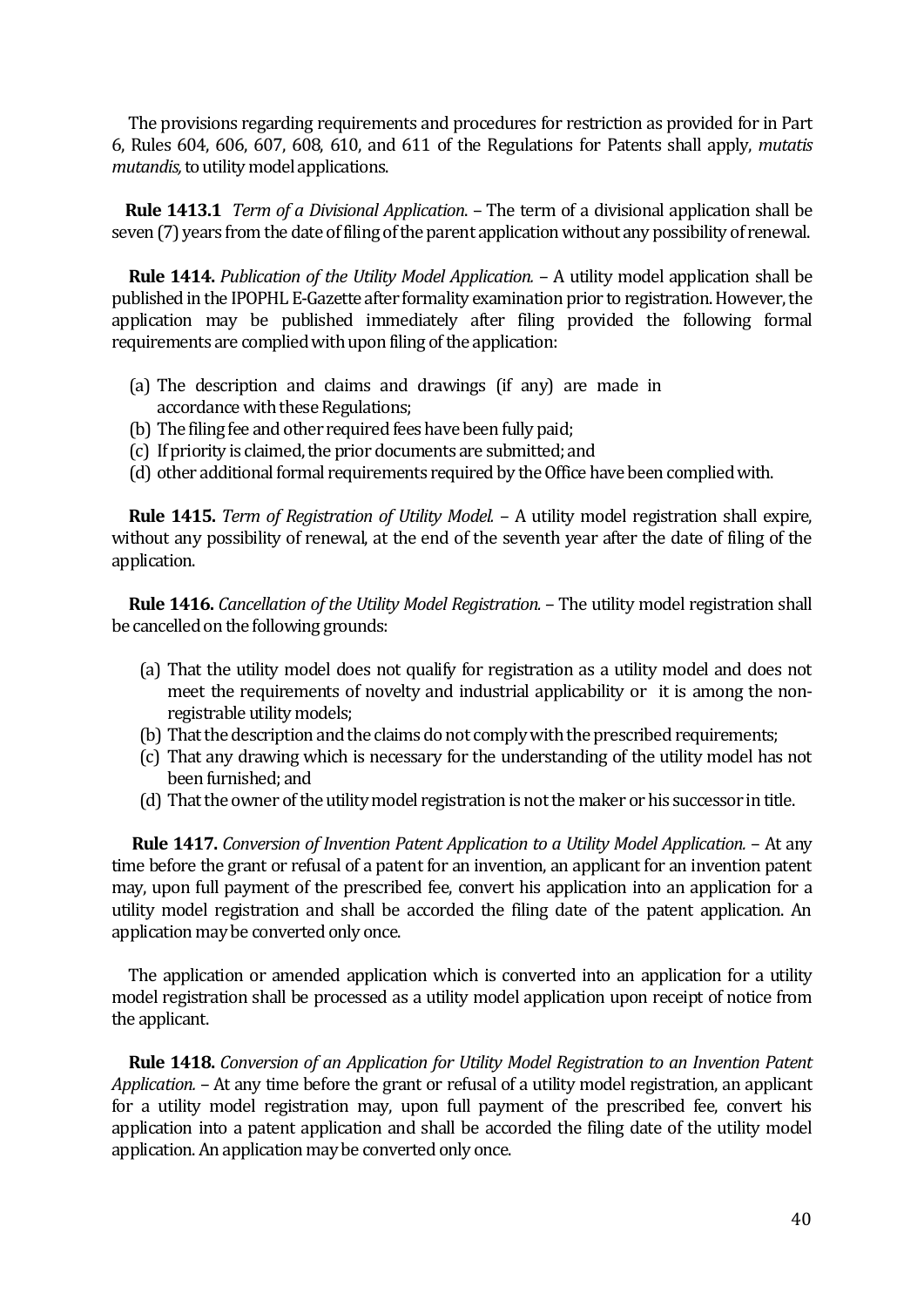The application or amended application which is converted into an application for an invention patent registration shall be processed as an invention patent application upon receipt of notice from the applicant.

 **Rule 1419.** *Published Patent Application converted to an Application for Utility Model Registration.* – Following the conversion of a published patent application to a utility model application, any person may present written adverse information concerning the registrability of the utility model within one (1) month from the date the concerned community was notified of the conversion. The converted application shall be subject to adverse information proceedings in accordance with these Regulations.

 **Rule 1420.** *Prohibition Against Filing of Parallel Applications.* – The "Prohibition against Filing of Parallel Applications" as provided for in Part 9, Rule 915 of the Regulations for Patents shall apply, *mutatis mutandis,* to utility models.

#### **PART 15 INDUSTRIAL DESIGNS**

 **Rule 1500.** *Industrial Design.* – An industrial design is any composition of shape, lines, colors, or a combination thereof, or any three-dimensional form, whether or not associated with shape, lines, or colors, which produce an aesthetic and ornamental effect in their *tout ensemble* or when taken as a whole; Provided, that such composition or form gives a special appearance to and can serve as pattern for an industrial product or handicraft.

 Industrial products include articles of manufacture that belong to the useful or practical art, or any part including thereof, which can be made and sold separately.

 **Rule 1501.** *Non-registrable Industrial Design.* – The following industrial designs shall not be registrable:

- (a) Industrial designs that are dictated essentially by technical or functional considerations to obtain a technical result;
- (b) Industrial designs which are mere schemes of surface ornamentations existing separately from the industrial product or handicraft; and
- (c) Industrial designs which are contrary to public order, health, or morals.

 **Rule 1502.** *Requisites for Registrability of Industrial Design.* – In order to be registrable, an industrial design must be a new or original creation.

 **Rule 1503.** *Degree of Novelty Required.* – The standard of novelty established by Section 23 (Novelty) and Section 25 (Non-prejudicial Disclosure) of the IP Code applies to industrial designs; Provided, that the period of twelve (12) months specified in Section 25 regarding nonprejudicial disclosure shall be six (6) months in the case of designs.

 An industrial design shall not be considered new if it differs from prior designs only in minor respects that can be mistaken as such prior designs by an ordinary observer.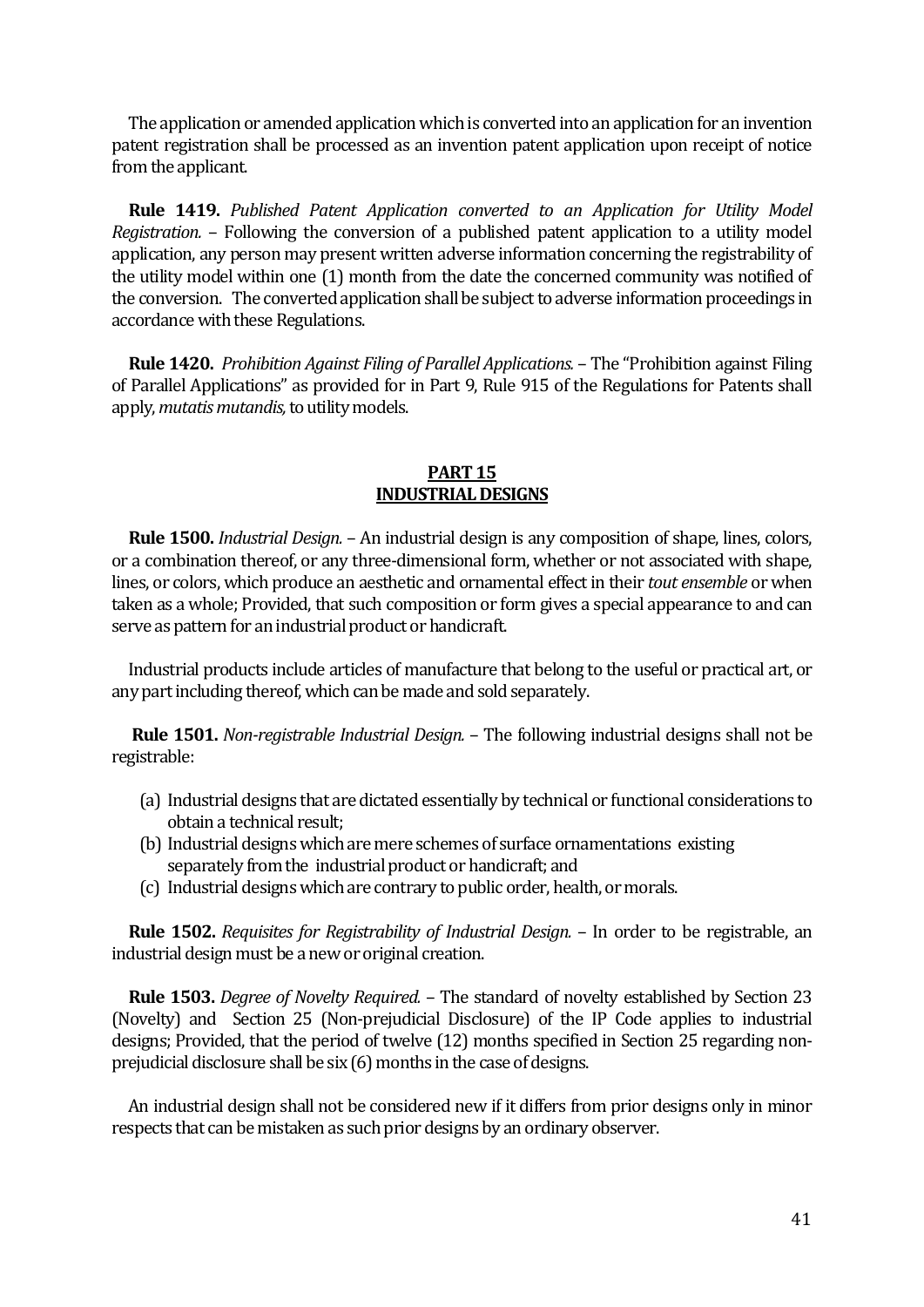**Rule 1504.** *Filing Date of Industrial Design Application.* – The Bureau shall accord as the filing date of an application for industrial design registration the date on which the Bureau received the following elements:

- (a) Indications allowing the identity of the applicant to be established; and
- (b) A representation of the article embodying the industrial design or a pictorial representation thereof.

 If these requirements are not complied with upon the filing of the application, the Bureau shall nevertheless accept the application and require applicant to comply with the requirements in order for the application to be accorded a filing date in accordance with these Regulations.

 **Rule 1505.** *Registration of Industrial Design.* –The Office shall adopt an expeditious registration process for industrial design. All applications for industrial design shall be registered without substantive examination provided all required fees, including fees for publication are paid and all formal requirements set forth in these Regulations are complied with. However, applicants may wish to request for a registrability report in accordance with Rules 1901-1903 before enforcing their rights to benefit from the determination on the novelty or originality of the design by the Office.

 **Rule 1506.** *Formality Examination of Industrial Design Application.* – The Office shall conduct a formality examination of the application and a report thereon shall be transmitted to the applicant.

 The application shall be evaluated taking into consideration the formality requirements stated in these Regulations, such as:

- (a) It is one of those falling under the non-registrable industrial designs;
- (b) Contents of the request for the registration of an industrial design;
- (c) Priority documents, if with claim of convention priority (i.e. file number, date of filing, and country of the priority applications);
- (d) Proof of authority, if the applicant is not the designer;
- (e) Deed of assignment, if applicable;
- (f) Payment of all fees;
- (g) Signatures of the applicants;
- (h) Identification of the designer;
- (i) Contents of the description (characteristic feature); and
- (j) Formal drawings.

 **Rule 1507.** *Applicant's Action on the Formality Examination Report.* – Within two (2) months from the mailing date of the formality examination report, the applicant may:

- (a) Amend the application; or
- (b) Voluntarily withdraw the application.

 In case the applicant decides to amend the application, the provisions on "Reply by the Applicant" as provided for in Part 9, Rule 911 and "Re-examination and Reconsideration and Final Refusal" as provided for in Part 9, Rules 912 and 913 of the Regulations for Patents shall apply, *mutatis mutandis,* to industrial design applications.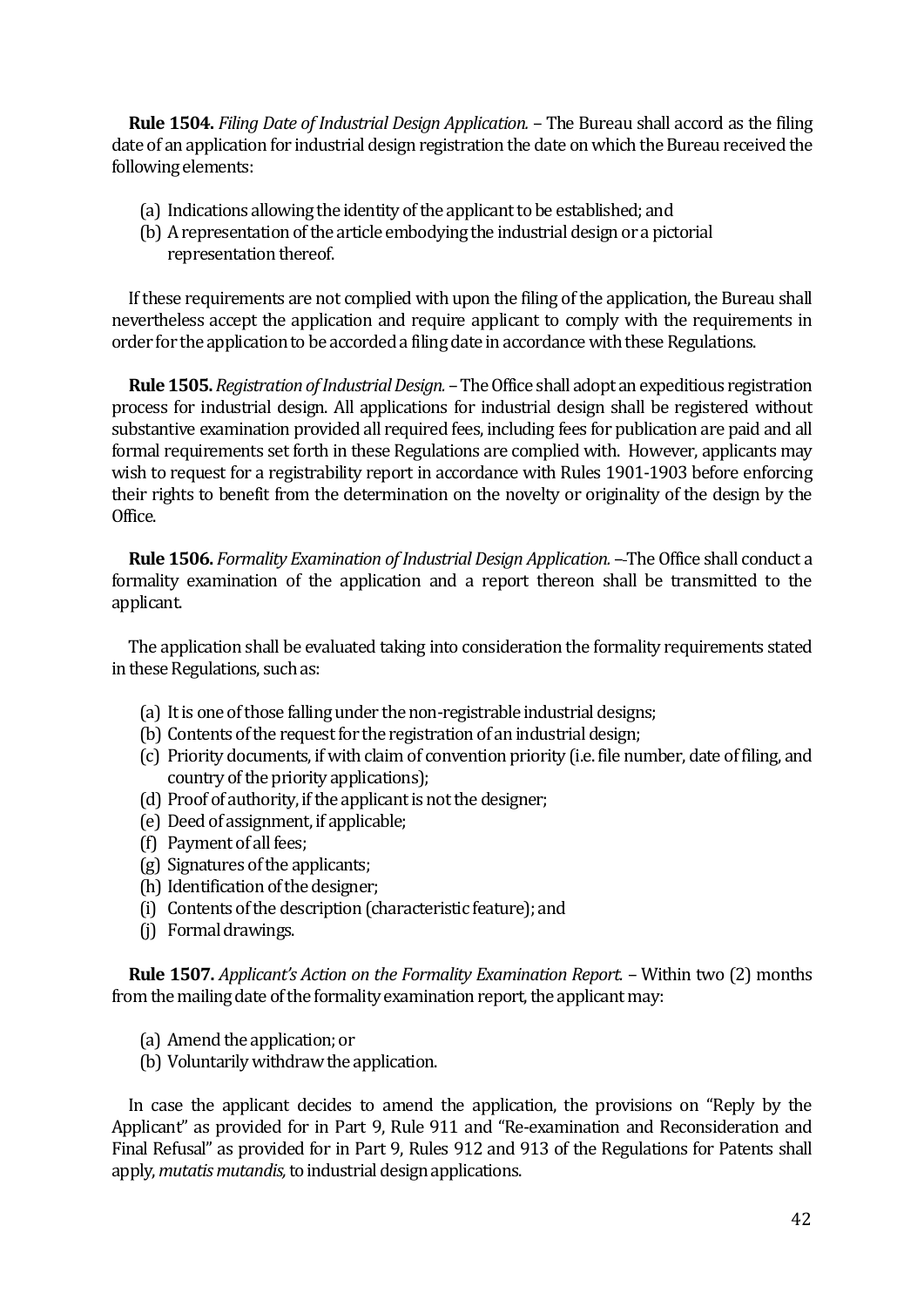Failure to respond to the examination report within two (2) months from the mailing date thereof shall cause the withdrawal of the application.

 **Rule 1508.** *Voluntary Withdrawal.* – An industrial design application may be voluntarily withdrawn by filing in the Office a written declaration of withdrawal, signed by the applicant himself and the assignee of record, if any, and identifying the application. The application shall be deemed withdrawn and all files expunged from the records of the Bureau upon receipt of the applicant's voluntary withdrawal. Voluntarily withdrawn application shall not be revived and will be deemed forfeited.

 **Rule 1509.** *Final Action.* – Where the applicant fails to file a complete response to the formality examination report, any subsequent formality examination report submitted to the applicant shall be a final action which may be appealed to the Director in a manner provided for in these Regulations.

 **Rule 1510.** *The Industrial Design Application.* – An application for an industrial design shall be in writing. It may be written in Filipino or English, and shall be filed by post or directly with the Bureau. Filing in electronic format or through the internet may also be done, if and when facilities therefor are made available by the Office. All applications shall be addressed to the Director.

The application shall contain the following:

- (a) A completely filled-out request for registration as prescribed by the Bureau containing the name and address of the applicant or where the applicant is not the designer, a statement indicating the origin of the right to the industrial design, and an indication of the kind of article of manufacture to which the design shall be applied;
- (b) A description containing the following:
	- (1) Title;
	- (2) Brief description of the different views of the drawings;
	- (3) Characteristic-feature description of the design; and
	- (4) Claim.
- (c) Drawings of the different views of the design showing the complete appearance thereof including the signature of the applicant or representative. The Bureau may also accept photographs or other adequate graphic representation of the design provided the same comply with the requirements of these Regulations regarding drawings of industrial designs.

 Except for the request for registration, the documents making up the application filed in writing by post or directly to the Bureau shall be in four (4) copies.

 **Rule 1511.** *Payment of Fees.* – An application for an industrial design registration shall be subject to the full payment of the filing fee including the publication fee within one (1) month after the filing date of the application.

 **Rule 1511.1.** *Effect of Non-payment of Fees.* – – An application shall be deemed forfeited if the required fees are not fully paid within the period prescribed in Rule 1512.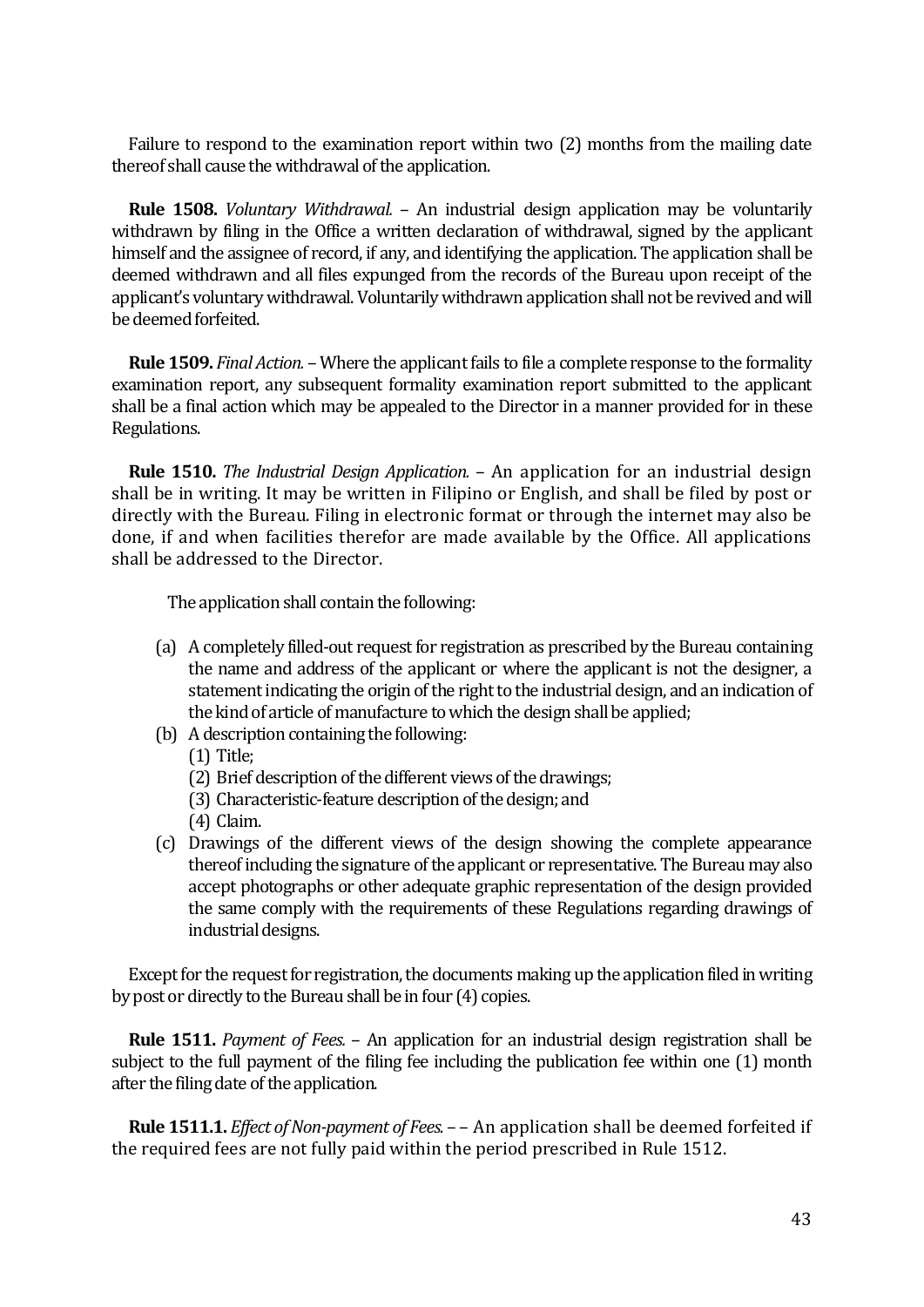A forfeited application may be retrieved by the applicant by filing a formal written request therefor within four (4) months from the mailing date of the notice of forfeiture of the application. A forfeited application not retrieved within the prescribed period shall be expunged from the records and disposed of by the Bureau.

 **Rule 1512.** *Specimen.* – The Bureau may require that the application be accompanied by a specimen of the article embodying the industrial design with which requirement shall be subject to the full payment of the prescribed fee within one (1) month from submission of such specimen.

 The specimen is defined as a sample or unit of the industrial product that is deliberately selected for examination, display or study and chosen as typical of its kind.

 **Rule 1513.** *Special Form of Description for Application for Registration of Industrial Design.* – The application for registration of an industrial design shall include a description containing the following matters, arranged in the order hereunder shown:

- (a) Title of the design;
- (b) Detailed description of the several views or figures of the formal drawings;
- (c) Statement of the characteristic features of the design, if required; and
- (d) Claim.

 **Rule 1513.1.** *Title.* – The title of the design must technically designate the particular article embodying the design.

**Rule 1513.2.** *Brief Description of the Several Views of the Drawings.* – Every view of the drawing should be briefly described, i.e. perspective, front, side, top, bottom, or back, and given corresponding figure numbers.

 **Rule 1513.3.** *Characteristic Feature.* – A characteristic feature statement describing the particular novel and ornamental features of the claimed design which are considered to be dominant, if required.

 **Rule 1513.4.** *Claim.* – The claim shall be in formal terms of the ornamental design for the article (specifying name) substantially as shown and described. More than one claim is neither required nor permitted.

 **Rule 1514.** *Special Requirements for the Drawing of an Industrial Design.* – In addition to the drawings being made in conformity with the common rules stipulated in these Regulations for drawings of utility models and industrial designs, the drawings for an industrial design must comprise a sufficient number of views to constitute a complete disclosure of the appearance of the article. Appropriate surface shadings must be used to show character or contour of the surfaces represented.

 The applicant may submit photographs of the design in lieu of the required format of the drawings as specified by these Regulations; Provided, that the photographs are printed on the paper prescribed by these Regulations, with figure numbers shown in black ink on the paper proximate the corresponding photograph.

 Where color is a material feature of the industrial design as used or intended to be used, the color or colors employed may be actually reproduced in the drawings. Otherwise, a statement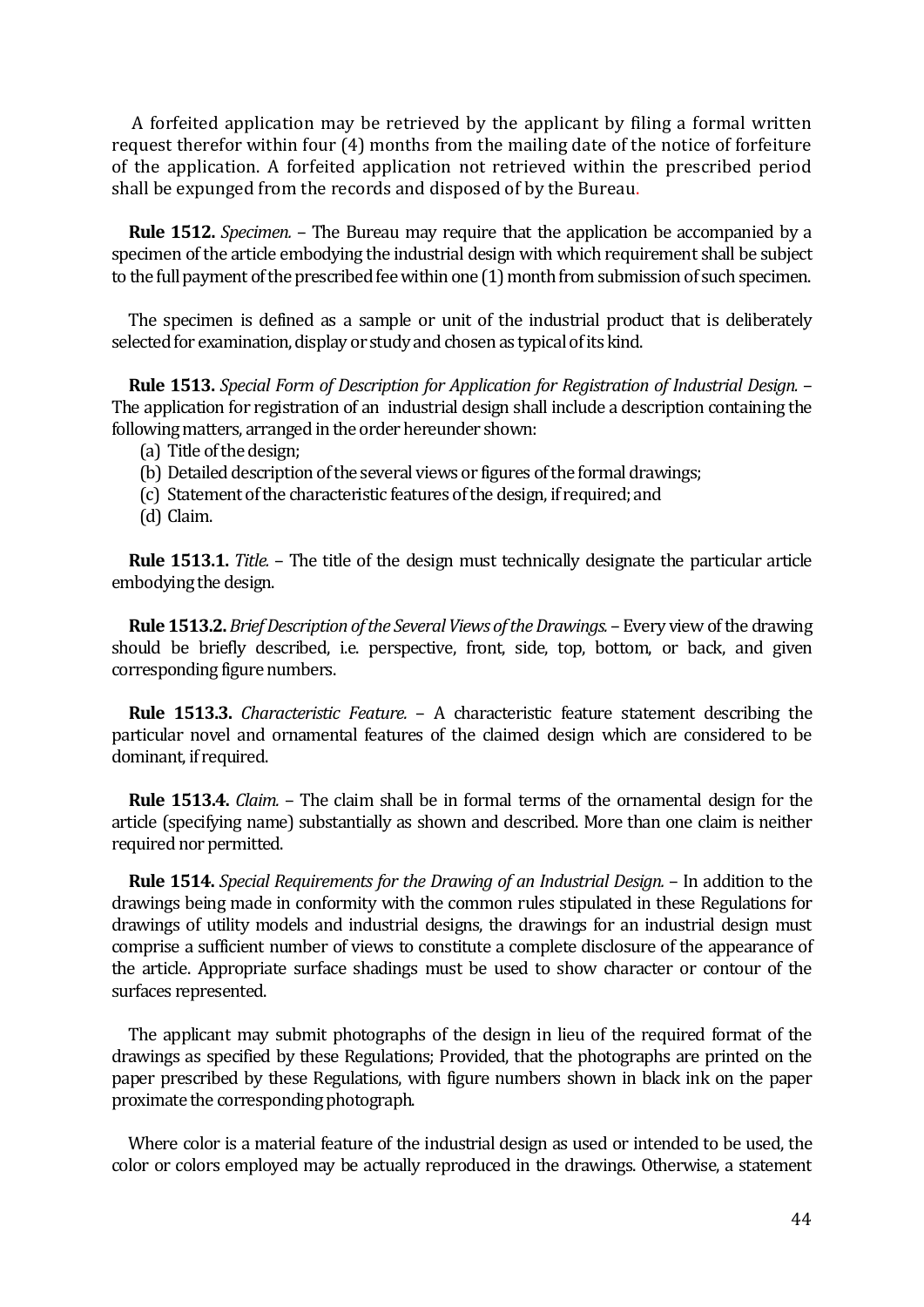must be made giving the name or names of the color or colors claimed indicating the principal part or parts of the article which is in such color or colors.

 **Rule 1514.1.** *Requirements for Graphic Representation of Industrial Designs.* – Graphic representation of industrial designs such as computer-aided drawings (CAD) in lieu of the India ink drawings may be accepted; Provided, that such should be made in conformity with these Regulations particularly with respect to the special requirements for drawing of an industrial design.

 **Rule 1514.2.** *Use of Broken Lines in the Design Drawings.* –Unclaimed environmental structure in the drawing disclosure may be shown only in broken lines, where necessary, as where the nature and intended application of the claimed design cannot be indicated adequately by a reasonable concise title or statement in the description. Such showing by broken lines should not be executed in a manner as to obscure or confuse the appearance of the claimed design. In general, when such broken lines are used, they should not intrude upon or cross the showing of the claimed design and should not be of heavier weight than the lines used in depicting the claimed design. Where a broken line showing the environmental structure must necessarily cross or intrude upon the representation of the claimed design, such an illustration should be included as a separate figure in addition to the other figures which disclose fully the subject matter for which the design protection is sought.

 **Rule 1515.** *Several Industrial Designs in One Application.* – More than one embodiment of an industrial design in one application may be permissible in a proper case. A number of articles presented should not be patentably distinct from each other, and they should be of substantially similar dominant design features that are embodied in a single design concept. They must relate to the same subclass of the International Classification or to the same set or composition of articles. A "set of articles" which is customarily sold or used together as a set may be made a proper subject matter in one application for design registration, provided that each article is of, or has, the same design or a substantially similar design.

 Where two or more articles are used together as a set of articles, the design of the set of articles may acquire design registration, provided that the set of articles constitutes a coordinated whole.

 **Rule 1516.** *Restriction; Division.* – A restriction or division of multiple design embodiments may be deemed proper if two or more independent or distinct designs are presented in one design application for registration.

 The provisions regarding requirements for restriction as provided for in Part 6, Rules 604, 606, 607, 608, 610, and 611 of the Regulations for Patents shall apply, *mutatis mutandis,* to industrial design applications.

 **Rule 1516.1.** *Term of a Divisional Application*. – The term of the divisional application shall be five (5) years from the filing date of the parent application and may be renewed for not more than two (2) consecutive periods of five (5) years each, by paying the renewal fee.

 **Rule 1517.** *Publication of the Industrial Design Application.* – An industrial design application shall be published in the IPOPHL E-Gazette after formality examination prior to registration. However, the application may be published immediately after filing provided the following formal requirements are complied with upon filing of the application: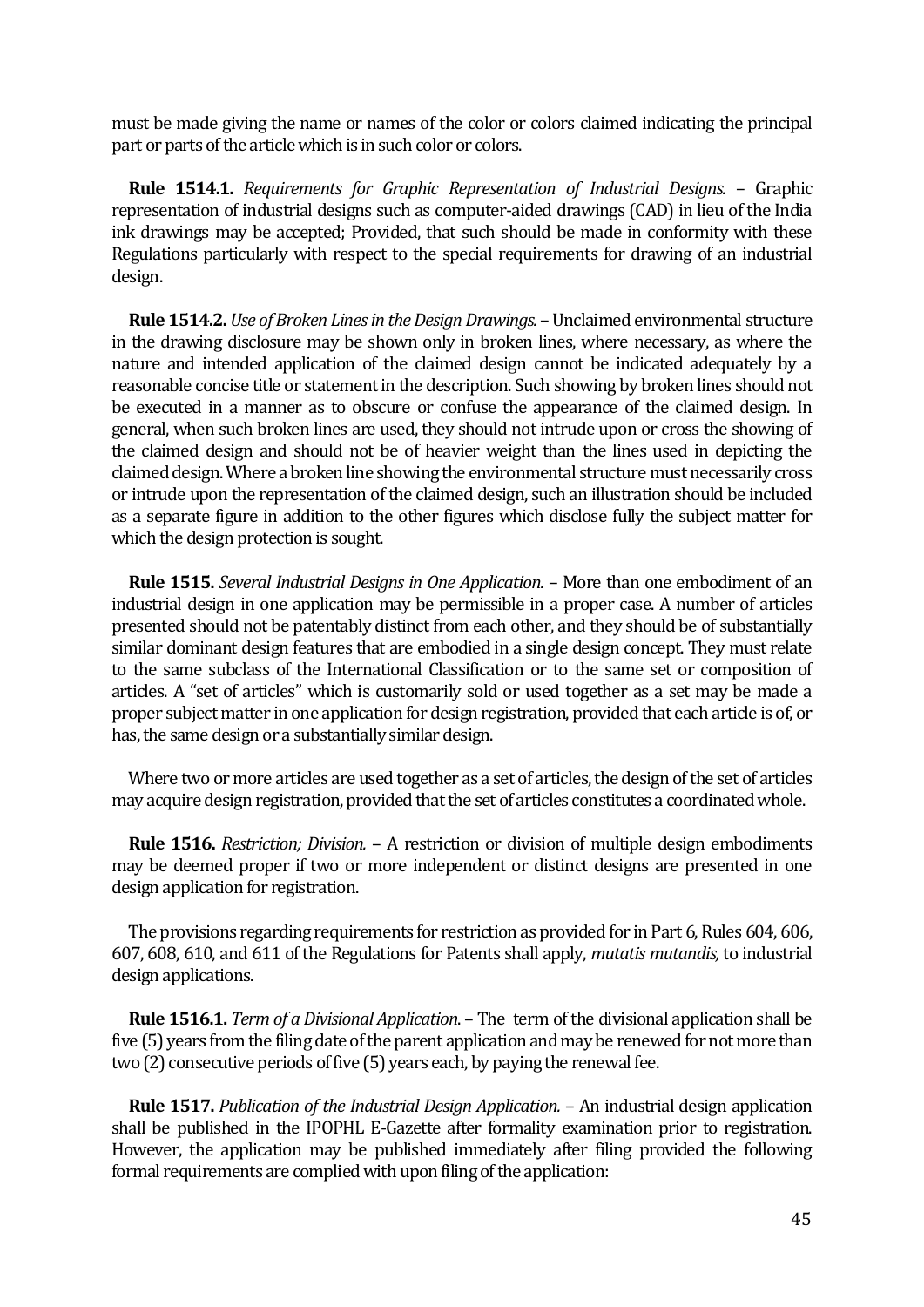- (a) The description and claim and drawings are made in accordance with these Regulations;
- (b) The filing fee and other required fees have been fully paid;
- (c) If priority is claimed, the prior documents are submitted; and
- (d) Other additional formal requirements required by the Office have been complied with.

 **Rule 1518.** *Term of Industrial Design Registration.* – The terms shall be five (5) years from the filing date of the application and may be renewed for not more than two (2) consecutive periods of five (5) years each, by paying the renewal fee (Sections 118.1. and 118.2, IP Code).

 **Rule 1519.** *The Renewal Fee.* – The renewal fee shall be paid within twelve (12) months preceding the expiration of the period of registration. A grace period of six (6) months shall be granted for payment of the fees after such expiration, upon payment of a surcharge.

 **Rule 1520.** *Cancellation of Design Registration.* – At any time during the term of the industrial design registration, any person upon payment of the required fee, may petition the Director of the Bureau of Legal Affairs to cancel the industrial design on any of the following grounds:

- (a) If the subject matter of the industrial design is not registrable within the terms of Sections 112 and 113 of the IP Code;
- (b) If the subject matter is not new; or
- (c) If the subject matter of the industrial design extends beyond the content of the application as originally filed.

 **Rule 1520.1.** Where the grounds for cancellation relate to a part of the industrial design, cancellation may be effected to such extent only. The restriction may be effected in the form of an alteration of the effected features of the design.

# **PART 16 COMMON PROVISIONS FOR UTILITY MODELS AND INDUSTRIAL DESIGNS**

**Chapter 1.** *Registrability.*

 **Rule 1600.** *Novelty; Prior Art.* – The provisions on "Novelty" and "Prior Art" as provided for in Part 2, Rules 203, 204 and 204.1 of the Regulations for Patents shall apply, *mutatis mutandis,* to utility models or industrial designs.

 **Rule 1601.** *Non-prejudicial Disclosure.* – The disclosure of information contained in the industrial design application during the six (6) months preceding the filing date or the priority date of the application or during the twelve (12) months preceding the filing date or priority date in the case of utility model applications shall not prejudice the applicant on the ground of lack of novelty if such disclosure was made by:

- (a) The maker , designer or any person who, at the time of the date of filing, has the right to the registration;
- (b) Aforeign patent office, the Bureau, or the Office, and such information was containedin:
	- (i) another application filed by the maker or designer and should have not been disclosed by the Office; or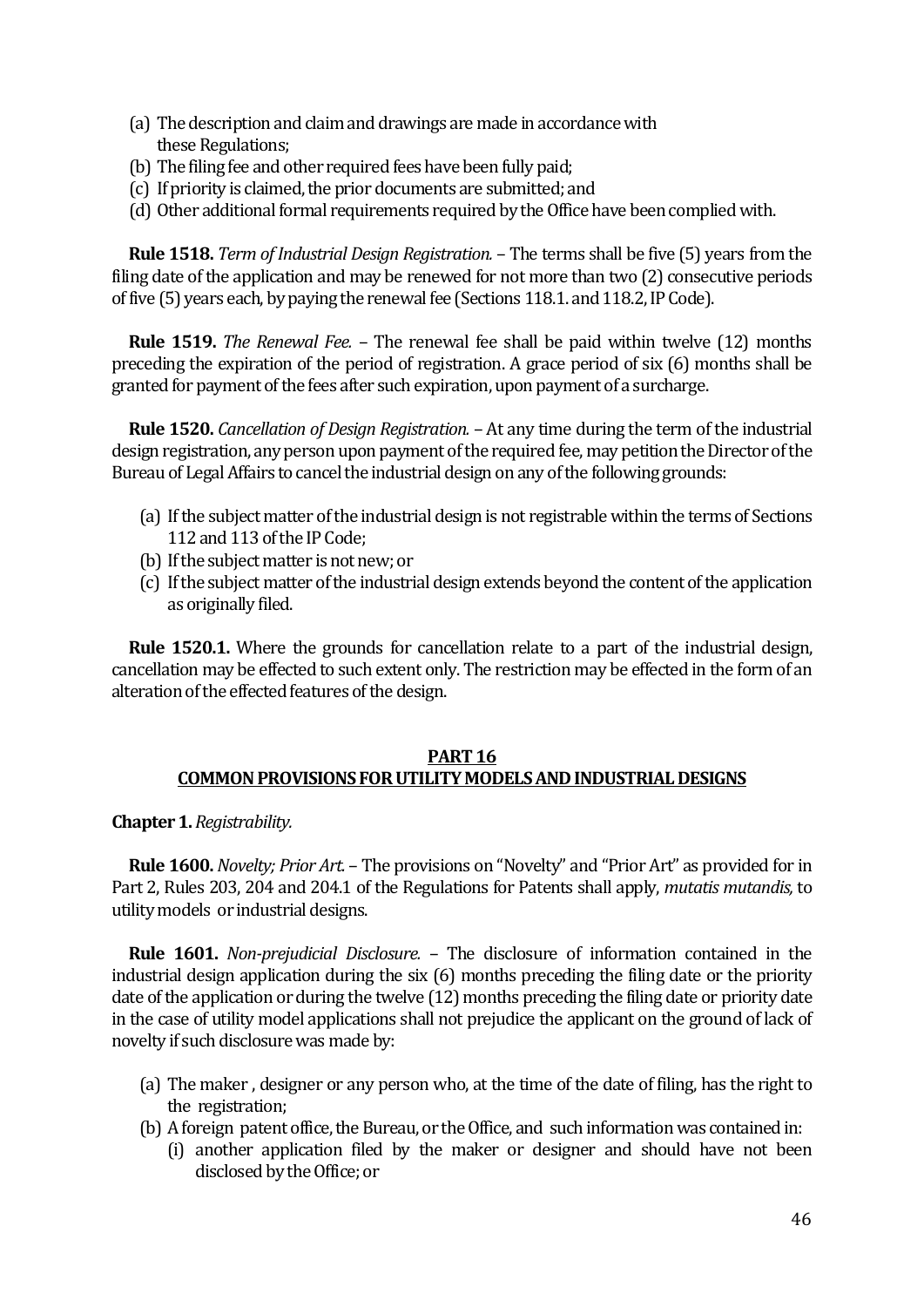- (ii) an application filed without the knowledge or consent of the maker or the designer by a third party which obtained the information directly or indirectly from the maker or designer; or
- (c) A third party which obtained the information directly or indirectly from the maker or designer, provided further that all foreign patent offices that publish pending patent applications, as well as the WIPO which publishes patent applications filed through the PCT are excluded therefrom.

# **Chapter 2.** *Right to a Registration.*

 **Rule 1602.** *Right to a Registration.* – The provision on the "Right to a Patent" as provided for in Part 3 of the Regulations for Patents shall apply, *mutatis mutandis,* to utility models or industrial designs.

 In the case of industrial designs, to claim for right of priority under Rule 305 of these Regulations, the local application must be filed within six (6) months from the earliest filing date of the corresponding foreign application.

# **Chapter 3.** *The Application.*

# **Rule 1603.** *Presentation of the Application Documents.* –

- (a) All documents relating to an application for a utility model or industrial design which are to become part of the permanent records of the Office must be the original copy only. It must be legibly written, typewritten, or printed in permanent ink only on one side of the sheet. If necessary, only graphic symbols, characters, and chemical or mathematical formulas not capable of being printed by a typewriter or through a word processor may be written by hand or drawn. The typing shall be 1 ½-spaced. All text matters shall be in characters, the capital letters of which are not less than 0.21 cm. high and shall be in dark, indelible color.
- (b) The documents making up the application shall be on a 29.7 cm. x 21 cm. paper or the size of an A4 paper which shall be pliable, strong, white, smooth, matte, and durable.
- (c) The description and claims of the application must be written with the lines numbered in sets of five and the number appearing on the left side margin.
- (d) The description, the claims, and the abstract of the disclosure may contain chemical or mathematical formulas. The description and the abstract of the disclosure may contain tables. The claims may contain tables only if their subject matter makes the use of tables desirable. Tables and chemical or mathematical formula may be placed sideways on the sheet if they cannot be presented satisfactorily in an upright position thereon. Sheets on which tables or chemicals or mathematical formulas are presented sideways shall be so presented that the tops of the tables or formula are at the left side of the sheet.
- (e) Physical values shall be expressed in the units recognized in international practice, wherever appropriate in terms of the metric system using the system international (SI units). Any data not meeting this requirement must also be expressed in the units recognized in international practice. For mathematical formulas, the symbols in general use shall be employed. For chemical formulas, symbols, atomic weights, and molecular formula in general use shall be employed. In general, use should be made of the technical terms, signs, and symbols generally accepted in the field in question.
- (f) The terminology and the signs shall be consistent throughout the application.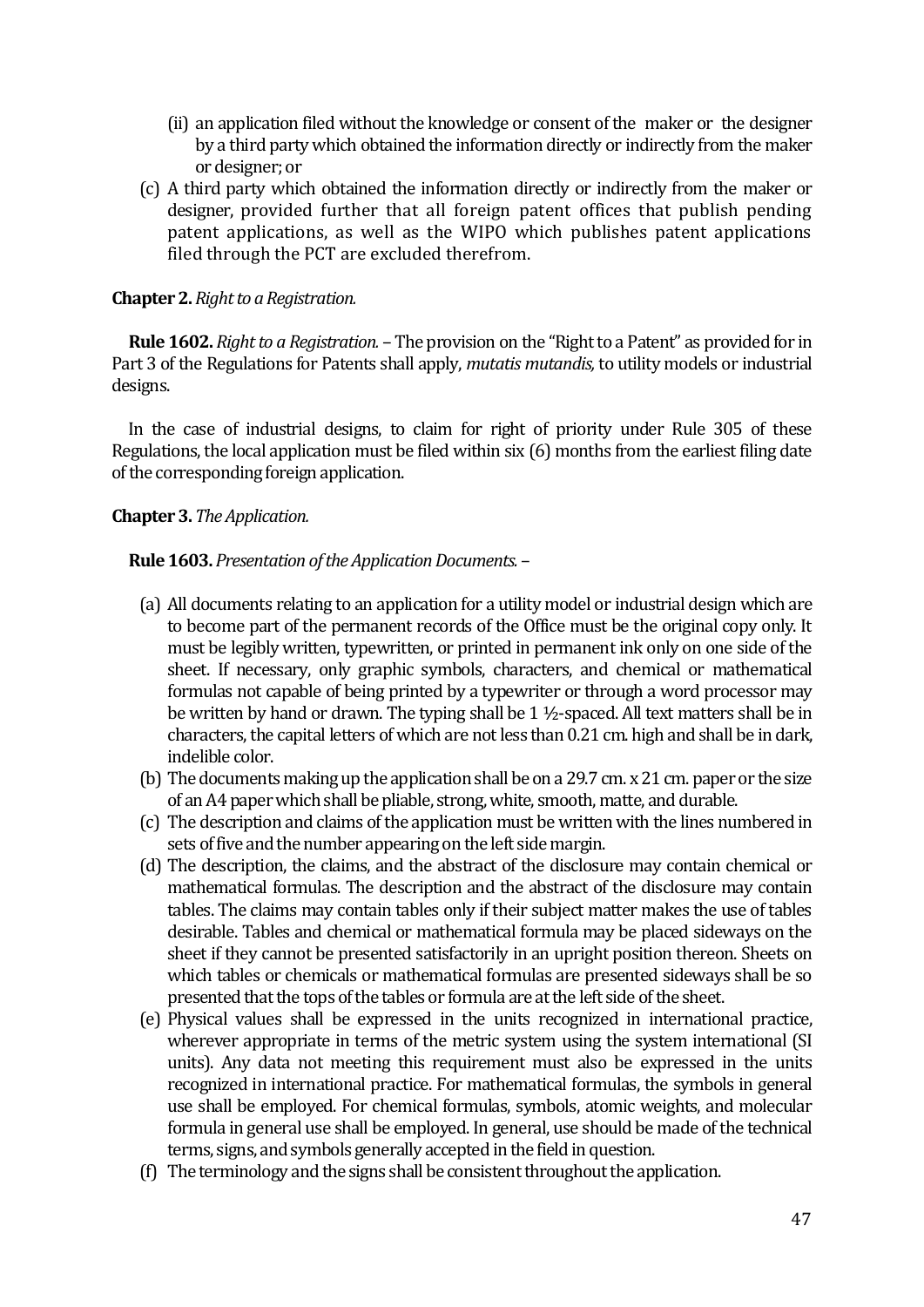- (g) Each document making up the application (request for grant, description, claims, drawings, and abstract of the disclosure) shall commence on a separate sheet. The separate sheets shall be filed in such a way that they can easily be turned over and joined together again.
- (h) The margins of the documents shall be within the following ranges: Top 2 cm. 4 cm., left side 2.5 cm. – 4 cm., right side 2 cm. – 3 cm., and bottom 2 cm. – 3 cm. The margins of the documents making up the application must be completely blank. All the sheets making up the documents shall have their pages numbered consecutively using Arabic numerals. The page numbers shall appear in the central portions of either the top or bottom margins.
- (i) The documents making up the application, except the request for registration, shall be filed in four (4) copies.
- (j) Sections (d), (e), and (f) of this Rules shall be applicable only to utility model applications.

# **Rule 1604.** *Prohibited Matter.* –

- (a) The application shall not contain:
	- (i) Any statement or other matter contrary to public order or morality;
	- (ii) Any statement disparaging the products or processes of any particular person other than the applicant, or the merits or validity of applications or patents of any such person. Mere comparison with the prior art shall not be considered disparaging per se; or
	- (iii)Any statement or other matter obviously irrelevant or unnecessary under the circumstances.
- (b) If an application contains prohibited matter within the meaning of this Rule, the Bureau shall omit it when publishing the registration, indicating the place and number of words or drawing omitted.

 **Rule 1605.** *Information concerning Corresponding Foreign Application.* – The applicant shall, at the request of the Director, furnish him with the date and number of any application filed by him abroad, hereafter referred to as the "foreign application," relating to the same or essentially the same utility model or industrial design as that claimed in the application filed with the Office and other documents relating to the foreign application.

 **Rule 1606.** Other documents relating to the foreign application may consist of the following:

- (a) A copy of the search reports in English on the corresponding or related foreign application prepared by the European, Japanese, or United States Patent Offices, searching authorities under the Patent Cooperation Treaty, or by the office where the first patent application was filed;
- (b) Photocopy of the relevant documents cited in the search report;
- (c) Copy of the patent granted to the corresponding or related application;
- (d) Copy of the examination report or decision on the corresponding or foreign related application; and
- (e) Other documents which could facilitate adjudication of the application.

 **Rule 1607.** *Non-compliance.* – The application is considered withdrawn if the applicant fails to comply with the requirement to furnish information concerning the corresponding foreign application within the specified period.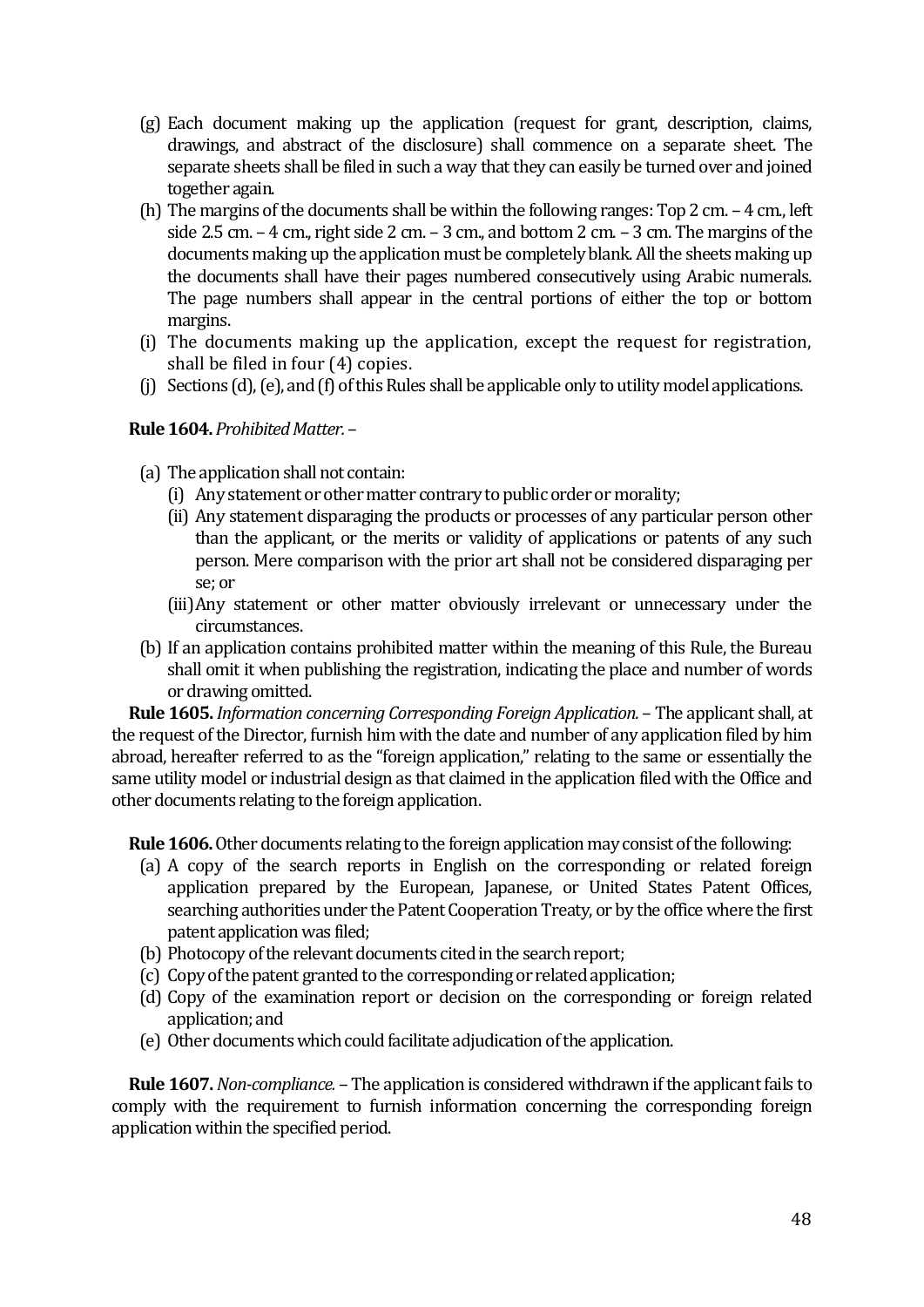#### **Chapter 4.** *Drawings.*

 **Rule 1608.** *Drawings.* –The provisions for the presentation of the formal drawings as provided for in Part 4, Rules 413 and 414.1 to 414.15 of the Regulations for Patents shall apply, *mutatis mutandis,* to utility models or industrial designs.

## **Chapter 5.** *Representation; Signatures.*

 **Rule 1609.** *Employment of Attorney-at-Law or Agent Recommended.* – The provisions on the "Employment of Attorney-at-Law or Agent Recommended" as provided for in Part 4, Rule 420 of the Regulations for Patents shall apply, *mutatis mutandis,* to utility models or industrial designs.

 **Rule 1610.** *Appointment of Resident Agent or Representative.* – The provisions on "Appointment of Resident Agent or Representative" as provided for in Part 4, Rules 421 and 421.1 of the Regulations for Patents shall apply, *mutatis mutandis,* to utility models or industrial designs.

 **Rule 1611.** *Decorum and Courtesy Required in the Conduct of Business.* – The provisions on "Decorum and Courtesy required in the Conduct of Business" as provided for in Part 4, Rule 422 of the Regulations for Patents shall apply, *mutatis mutandis,* to utility models or industrial designs.

#### **Chapter 6.** *Who may Request for a Registration.*

 **Rule 1612.** *Who may Request for a Registration.* – The provisions on "Who may Apply for a Patent" as provided for in Part 5 of the Regulations for Patents shall apply, *mutatis mutandis,* to utility models or industrial designs.

## **Chapter 7.** *Classification and Search.*

 **Rule 1613.** *Classification and Search.* – The provisions on "Classification and Search" as provided for in Part 7 of the Regulations for Patents shall apply, *mutatis mutandis,* to utility model or industrial design.

 **Rule 1614.** *Unpublished, Withdrawn, and Forfeited Applications not cited.* – Unpublished, withdrawn, and forfeited applications as such will not be cited as references.

#### **Chapter 8.** *Amendments by the Applicant.*

 **Rule 1615.** *Amendments by the Applicant.* – The provisions on the "Amendments by the Applicant" as provided for in Part 9, Rules 916 to 928 of the Regulations for Patents shall apply, *mutatis mutandis,* to utility models or industrial designs.

**Chapter 9.** *Time for Response by Applicant; Withdrawal of Application for Failure to Respond within Time Limit.*

 **Rule 1616.** *Time for Response by Applicant; Withdrawal of Application for Failure to Respond within Time Limit.* – The provisions on the "Time for Response by Applicant" and "Withdrawal of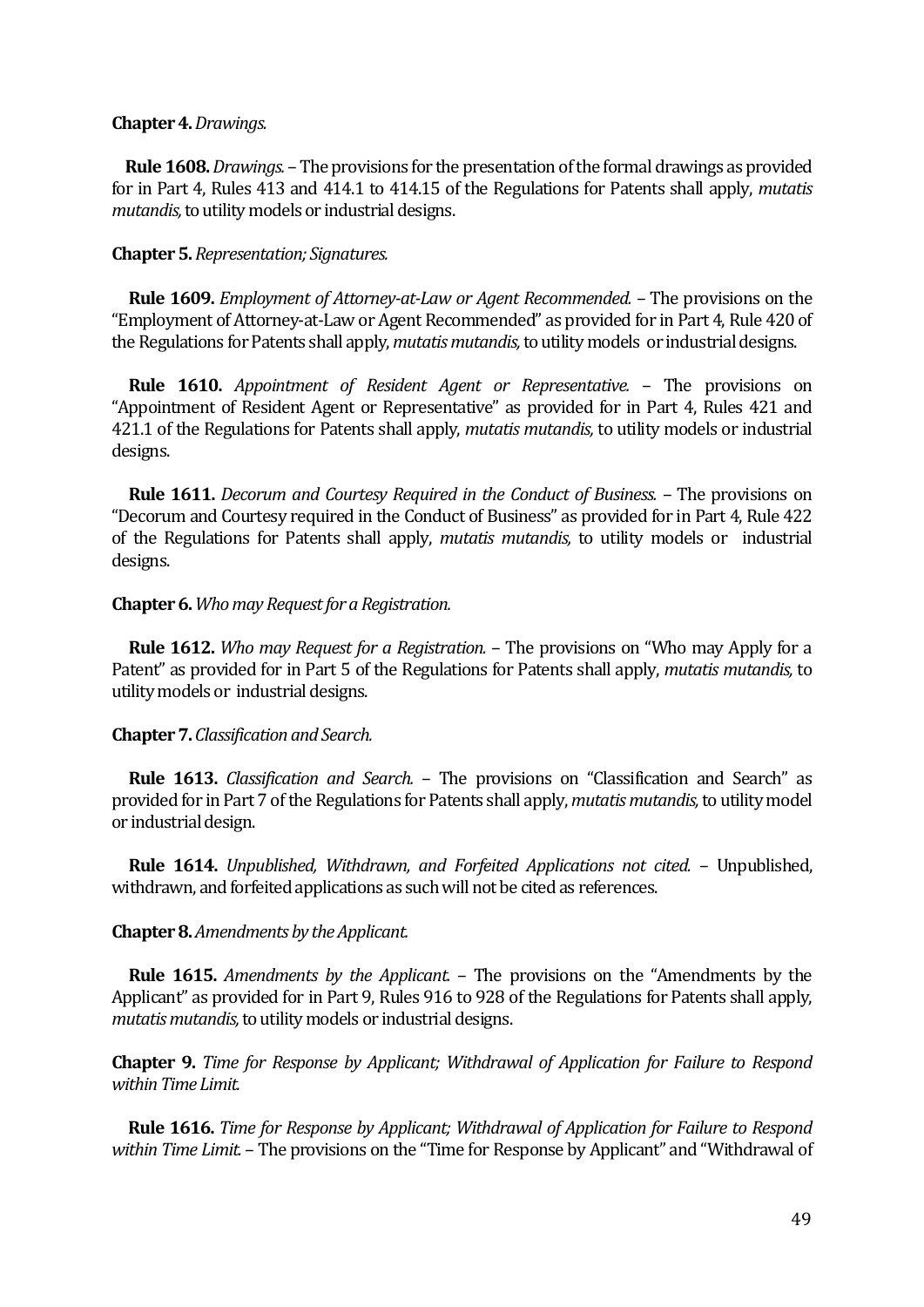Application" as provided for in Part 9, Rules 928, 929, 929.1, and 930 of the Regulations for Patents shall apply, *mutatis mutandis,* to utility models or industrial designs.

 **Rule 1617.** *Reconstitution of Application File Wrappers. –* The provisions on the "Reconstitution of Application File Wrappers" as provided for in Part 9, Rule 931 of the Regulations for Patents shall apply, *mutatis mutandis,* to utility models or industrial designs.

#### **PART 17 ADVERSE INFORMATION**

 **Rule 1700.** *Community Review of the Utility Model and Industrial Design Applications.* – In the interest of transparency in registering utility models or industrial designs and quality of utility models or industrial designs registered, the concerned community shall be notified by the Office upon publication of the utility model or industrial design applications .

.

 **Rule 1701.** *Adverse Information.* – Within thirty (30) days from the date of publication of the utility model or industrial design application, any person may present written adverse information concerning the registrability of the utility model or industrial design including matters pertaining to novelty and industrial applicability while citing relevant prior art. The adverse information shall be in the form of a sworn statement stating the personal information and circumstance of the affiant and the grounds for objecting to the registration. The sworn statement shall be substantiated by evidence or proof and a registrability report of the application may be attached thereto. The Office shall not consider any submission that fails to comply with the foregoing requirements. Additionally, a conference at the Office may be requested by the interested party to obtain a better understanding of the application, the registration process, and the registration system in general. For this purpose, the party shall indicate three possible dates within thirty (30) days from request when the party is available for the conference. The Office shall acknowledge the receipt of the request for the conference and may request for additional information or clarifications on the adverse information filed. Within ten (10) days after the conference, parties may file a supplemental Adverse Information, in the form of a sworn statement, to include new information. All adverse information shall be communicated to the applicant who may comment on them within thirty (30) days from the mailing date of the communication. Copies of any adverse information filed and comments thereto by the applicant shall form part of the file wrapper in the subject application.

 Only the adverse information as filed in accordance with these Regulations shall be taken into consideration in deciding the registrability of the utility model and industrial applications. The Office shall notify the parties who have submitted adverse information of the decision of the Office involving the utility model and industrial design applications.

 **Rule 1702.** *Decision of the Director.* – The Director shall decide whether or not to register the utility model or industrial design. The Director may also direct the applicant to amend the application to conform with the requirements of registrability. For this purpose, the Director may issue a registrability report *motu proprio.* Amended applications shall be re-published prior to registration in accordance with these Regulations.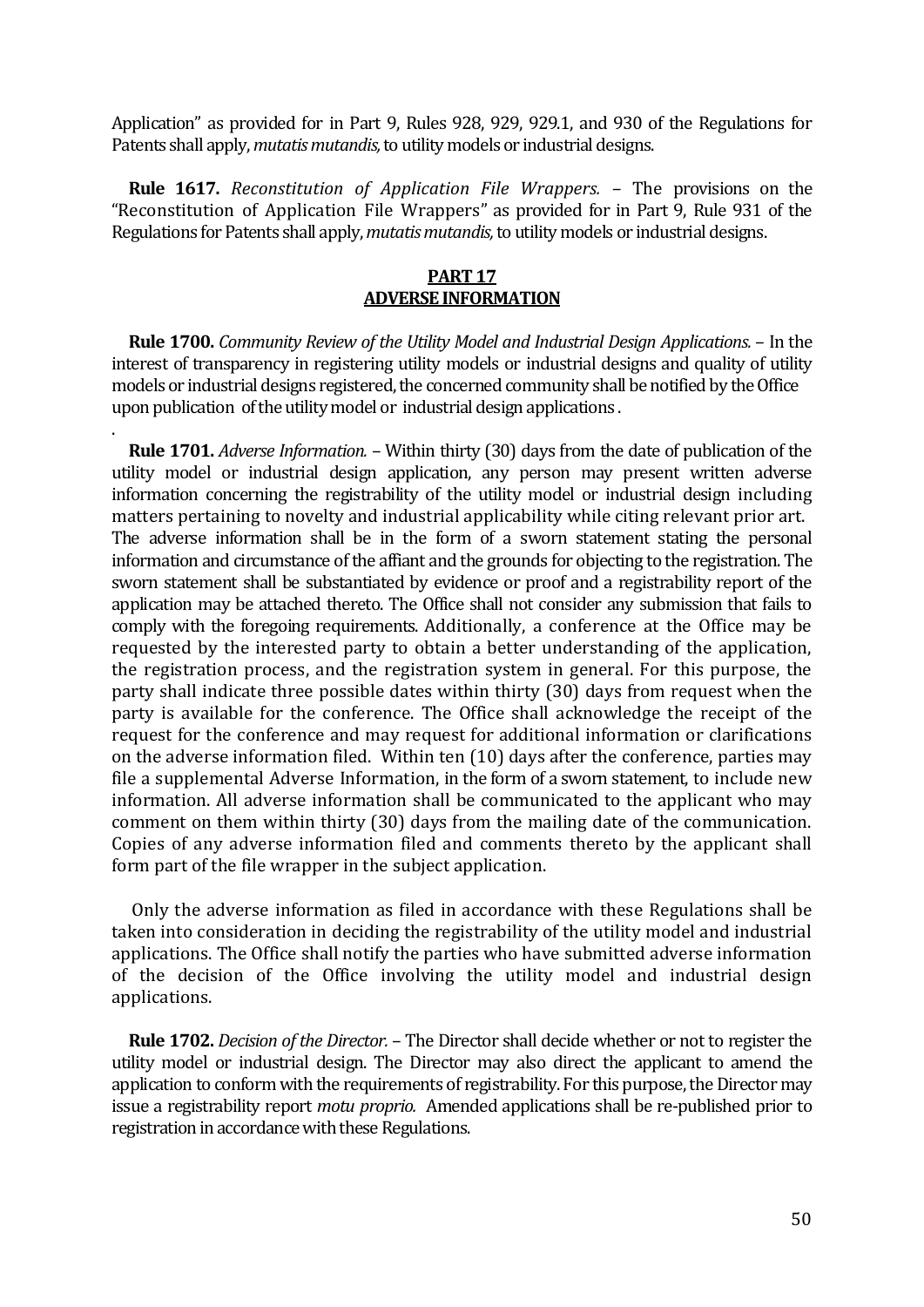In case the Director refuses or denies the registration of the utility model or industrial design, the applicant may appeal such decision to the Director General pursuant to Section 7.1 (b) of the IP Code, and in accordance with Part 13 of these Regulations. No motion for reconsideration of the decision or order of the Director shall be allowed.

 In case the Director allows the registration of the utility model or industrial design, any interested party may file a petition for cancellation with the Bureau of Legal Affairs in accordance with Section 109.4 for utility model and Section 120 for industrial design of the IP Code, and in accordance with the Regulations for Inter Partes Proceedings. Appeal to the Director General of the decision of the Director granting the utility model or industrial design is not allowed.

 **Rule 1703.** *Registration of Utility Model and Industrial Design without Adverse Information.* – Where the application meets all the formal requirements for registrability as set forth in these Regulations and the Office does not receive any adverse information from the concerned community after the expiration of the thirty (30)-day publication period, the Office shall grant the registration of the utility model or industrial design and inform the applicant as well as the community of the same.

## **PART 18 THE CERTIFICATE OF REGISTRATION**

 **Rule 1800.** *Contents of Certificate of Registration.* – The Certificate of Registration shall be issued in the name of the Republic of the Philippines under the seal of the Office and shall be signed by the Director, and registered together with the description, claims, and drawings, if any, in books and records of the Office.

 **Rule 1801.** *Inspection of Documents.* – Any interested party may inspect the complete description, claims, and drawings on file with the Office.

# **PART 19 OTHER PROCEEDINGS AFFECTING THE APPLICATION OR THE REGISTRATION FOR UTILITY MODEL AND INDUSTRIAL DESIGN**

**Chapter 1.** *Assignment, Surrender, Correction, and Amendments of Certificate; Recordal and Transmission of Rights.*

 **Rule 1900.** *Assignment, Surrender, Correction, and Amendments of Certificate; Recordal and Transmission of Rights.* – The provisions on the "Recording of Assignment of Letters Patent and other Instruments affecting Title to Patents, Including Licenses; Surrender, Correction, and Amendments of Patent; Recordal and Assignment and Transmission of Rights" as provided for in Part 12 of the Regulations for Patents shall apply, *mutatis mutandis,* to utility models and industrial designs.

#### **Chapter 2.** *Request for Registrability Report.*

 **Rule 1901.** *Who may Request for a Registrability Report.* – The applicant or any interested party, including judicial and quasi-judicial agencies where a case is pending involving the utility model or industrial design concerned, may, upon full payment of the required fee, request for a registrability report concerning the registered utility model or industrial design.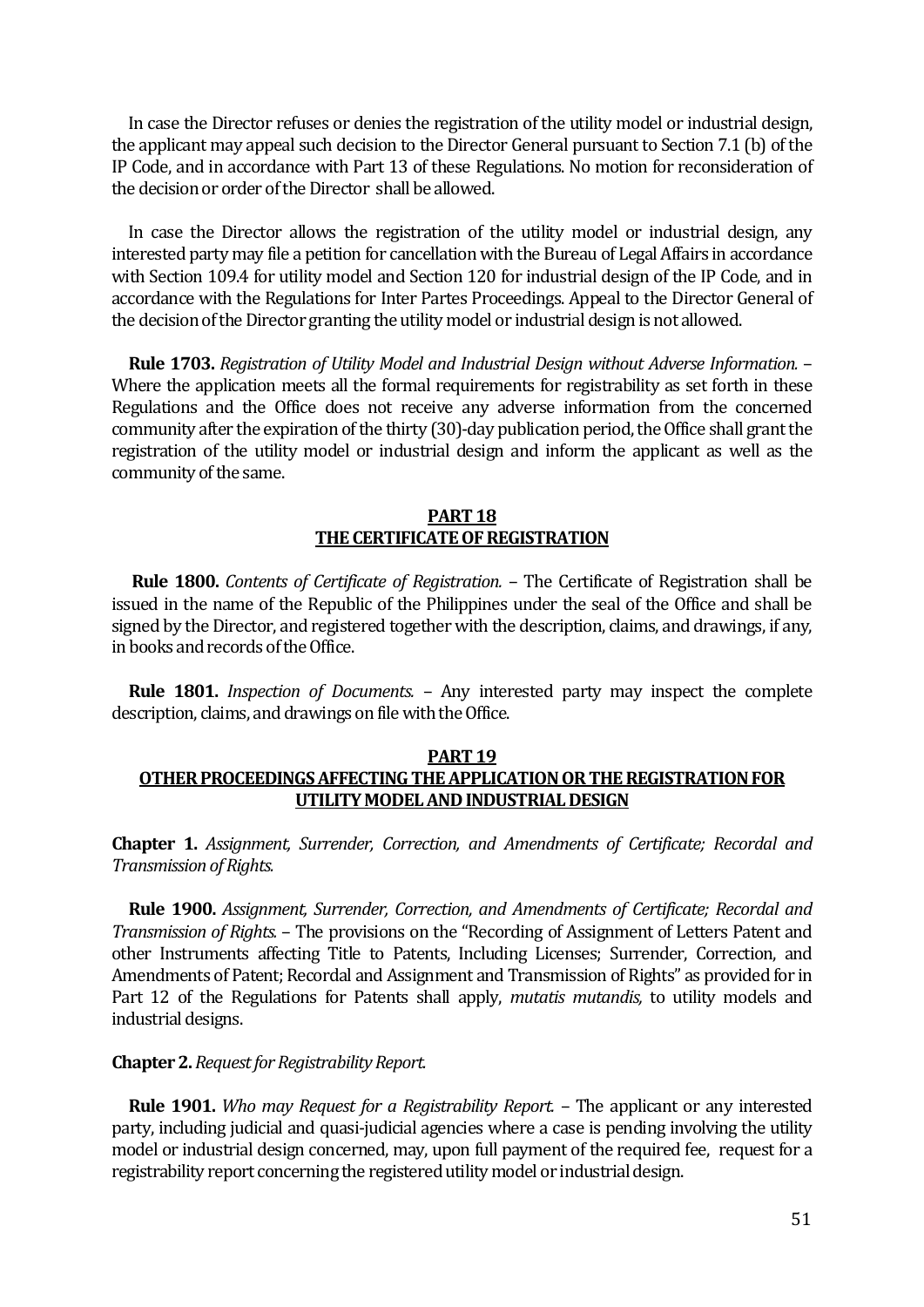However, judicial and quasi-judicial agencies requesting for a registrability report, however, shall be exempt from the payment of fees.

 **Rule 1902.** *Contents of Registrability Report.* – The registrability report concerning a registered utility model or industrial design shall contain citations of relevant prior art documents with appropriate indications as to their degree of relevance which may serve as an aid to the requesting party in the determination of the validity of the utility model claim or claims or the industrial design claim in respect to newness.

 The report shall indicate the range of the search which shall include relevant prior art publicly known or used by others in the Philippines or those described in printed publications circulated anywhere in the world or made available to the public through electronic telecommunication lines anywhere in the world prior to the filing date or priority date of the utility model or industrial design application . In the case of prior art publicly known or used, the same shall be supported by an affidavit.

When a registrability report is issued prior to the publication of the application for a utility model or industrial design registration, the registrability report shall be published together with the application.

 Notwithstanding the issuance of a prior registrability report, whether published or not in accordance with the preceding paragraph, the applicant or any interested party may request for a subsequent registrability report to include such other information or documents that may have arisen or discovered after the issuance of the prior report.

 **Rule 1903.** *Time within which to issue Report.* – The registrability report shall be given to the requesting party within two (2) months from receipt of the request together with full payment of the required fee.

## **PART 20 PETITIONS AND APPEALS**

 **Rule 2000.** *Petitions and Appeals.* – The provision on "Petitions and Appeals" as provided for in Part 13, Rules 1300 to 1311 of the Regulations for Patents shall apply, *mutatis mutandis,* to utility models or industrial designs.

#### **FINAL PROVISIONS**

**Section 1.** *Correspondence.* – The following provisions shall apply to correspondence between the inventor/applicant, maker/applicant, or designer/applicant and the Office of the Bureau:

- (a) *Business to be transacted in writing.* All businesses with the Office or Bureau shall be transacted in writing. Actions will be based exclusively on the written record. No attention will be paid to any alleged oral promise, stipulation, or understanding in relation to which there is a disagreement or doubt.
- (b) *Personal attendance of applicants and other persons unnecessary.* Unless otherwise provided, the personal attendance of applicants and other persons at the Office is unnecessary. Their business can be transacted by correspondence.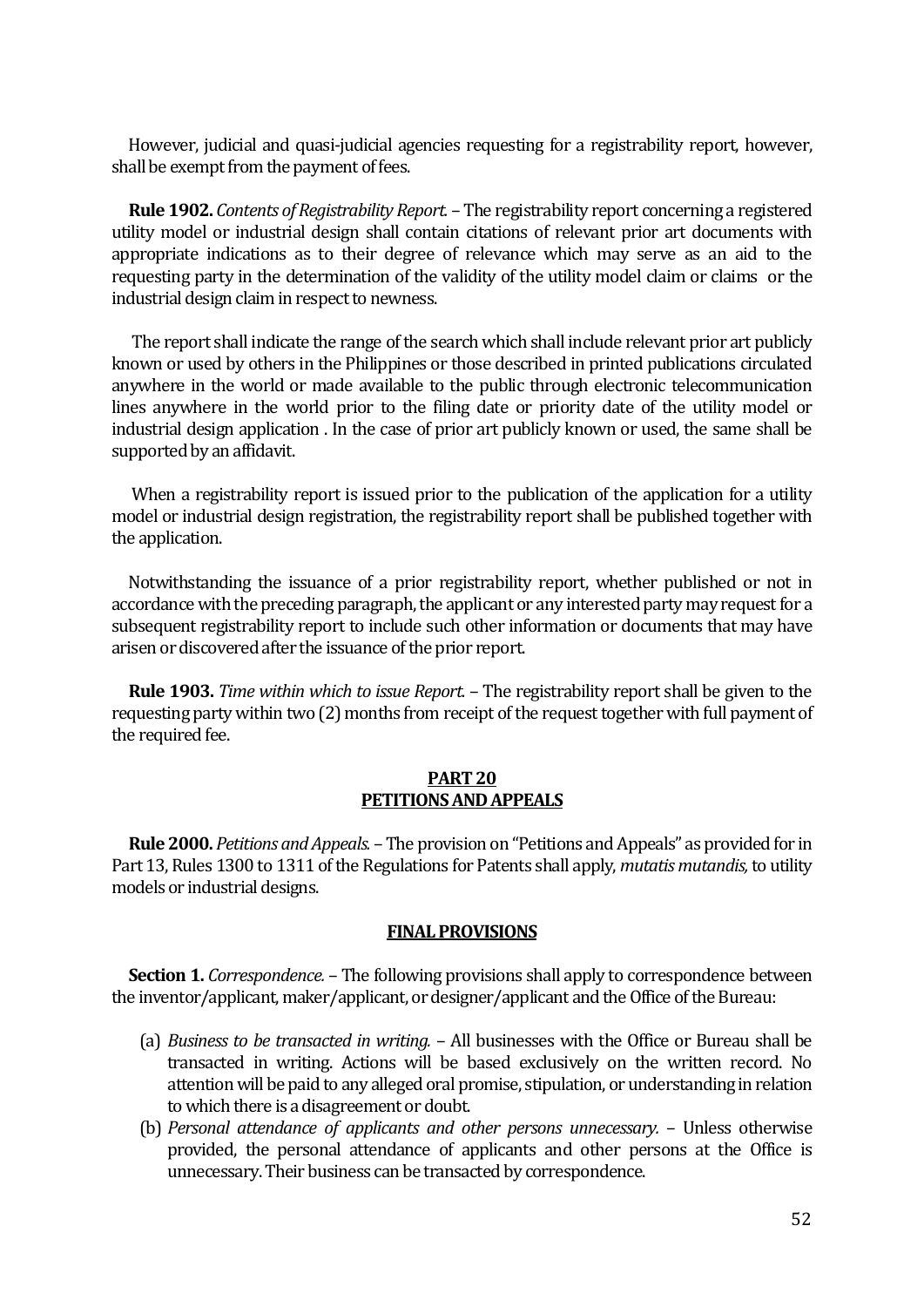- (c) *Correspondence to be in the name of the Director of Patents.*  All Office letters with respect to matters within the jurisdiction of the Bureau must be sent in the name of the Director of Patents. All letters and other communications intended with respect to such matters must be addressed to him, and if addressed to any other officer, they will ordinarily be returned.
- (d) *Separate letter for each case.*  In every case, a separate letter shall be written in relation to each distinct subject of inquiry.
- (e) *Letter relating to applications.*  When a letter concerns an application, it shall state the name of the applicant, title of the invention/utility model/industrial design, the application number and the filing date of the application.
- (f) *Letters relating to letters patent, registered utility model or industrial design.*  When the letter concerns a letters patent, registered utility model or industrial design, the name of the patentee/maker/designer, title of the patent/utility model/industrial design, patent number/registration number, and date of issuance must be stated.
- (g) *Subjects on which information cannot be given.*  The Office cannot respond to inquiries as to the inventiveness or novelty of an alleged invention desired to be patented or the novelty of a utility model or industrial design desired to be registered in advance of the filing of an application for a patent, utility model, or industrial design.

On the propriety of making an application for the patent, registration of utility model or industrial design, the applicant must judge for himself or consult an attorney-at-law or patent agent. The Office is open to him, and its records pertaining to all patents granted may be inspected either by himself or by any attorney or agent he may call to his aid. Further than this, the Office can render him no assistance until his application comes regularly before it in the manner prescribed by law and by these Regulations. A copy of the law, rules, or circular of information, with a section marked, set to the individual making an inquiry of the character referred to, is intended as a respectful answer by the Office. Examiners' digests are not open to public inspection.

 The foregoing shall not, in any way, be interpreted to prohibit the Office from undertaking an information dissemination activity in whatever format, to increase awareness on the patent law.

 **Section 2.** *Fees and Charges to be Prepaid; Fees and Charges Payable in Advance.* – Express charges, freight, postage, telephone, telefacsimile, including cost of paper and other related expenses, and all other charges on any matter sent to the Office must be prepaid in full. Otherwise, the Office shall not receive nor perform any action on such matters. The filing fees and all other fees and charges payable to the Office shall be collected by the Office in advance of any service to be rendered.

 **Section 3.** *Implementation.* – In the interest of the service, the function necessary to implement these Regulations shall be performed by the personnel of the concerned examining divisions and the administrative division of the Bureau.

 **Section 4.** *Repeals.* – All rules and regulations, memoranda, circulars, and parts thereof inconsistent with these Regulations, particularly the Rules and Regulations on Inventions which took effect on January 15, 1999 and the Rules and Regulations on Utility Models and Industrial Designs which took effect on December 17,1998 are hereby repealed.